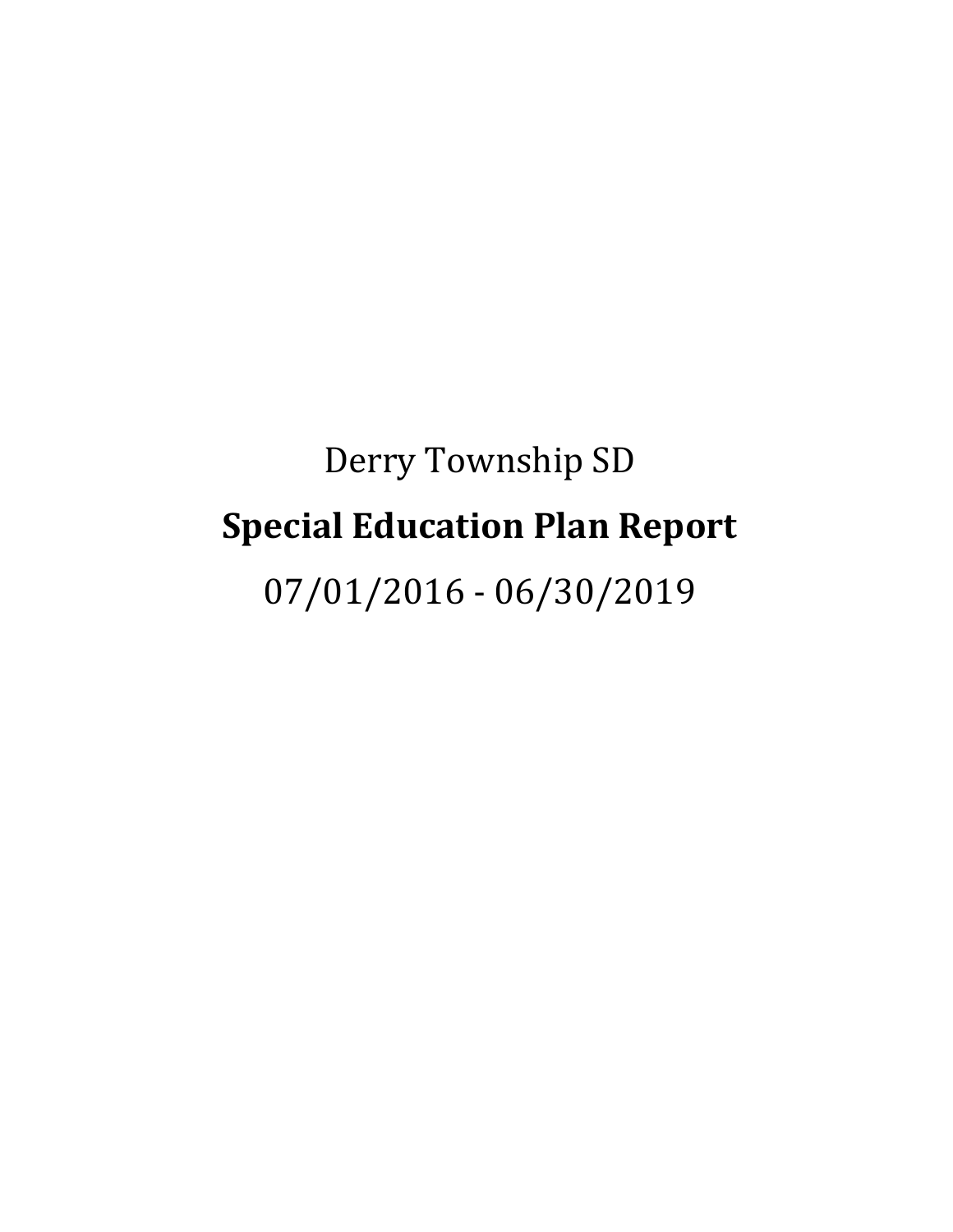# District Profile

# **Demographics**

30 East Granada Ave PO Box 898 Hershey, PA 17033 (717)534-2501 Superintendent: Joseph McFarland Director of Special Education: Kirsten Scheurich

| <b>Name</b>           | Role                                              |
|-----------------------|---------------------------------------------------|
| Pamela Keene          | Ed Specialist - Other : Special Education         |
| Jennifer Marron       | Ed Specialist - Other : Special Education         |
| Angela Persing        | Ed Specialist - Other : Special Education         |
| David Lillenstein     | Ed Specialist - School Psychologist : Special     |
|                       | Education                                         |
| Jason Pedersen        | Ed Specialist - School Psychologist : Special     |
|                       | Education                                         |
| Amanda Peters         | Ed Specialist - School Psychologist : Special     |
|                       | Education                                         |
| <b>Brian Blase</b>    | Elementary School Teacher - Regular Education :   |
|                       | <b>Special Education</b>                          |
| Jennifer Heintzelman  | Elementary School Teacher - Special Education :   |
|                       | <b>Special Education</b>                          |
| <b>Brandon Bucher</b> | High School Teacher - Regular Education :         |
|                       | <b>Special Education</b>                          |
| Kim Dilger            | High School Teacher - Special Education : Special |
|                       | Education                                         |
| John Zitko            | Middle School Teacher - Regular Education :       |
|                       | <b>Special Education</b>                          |
| Carolyn Merrill       | Middle School Teacher - Special Education :       |
|                       | <b>Special Education</b>                          |
| <b>Summer Farmen</b>  | Parent : Special Education                        |
| Carol Nye             | Parent: Special Education                         |

# **Planning Committee**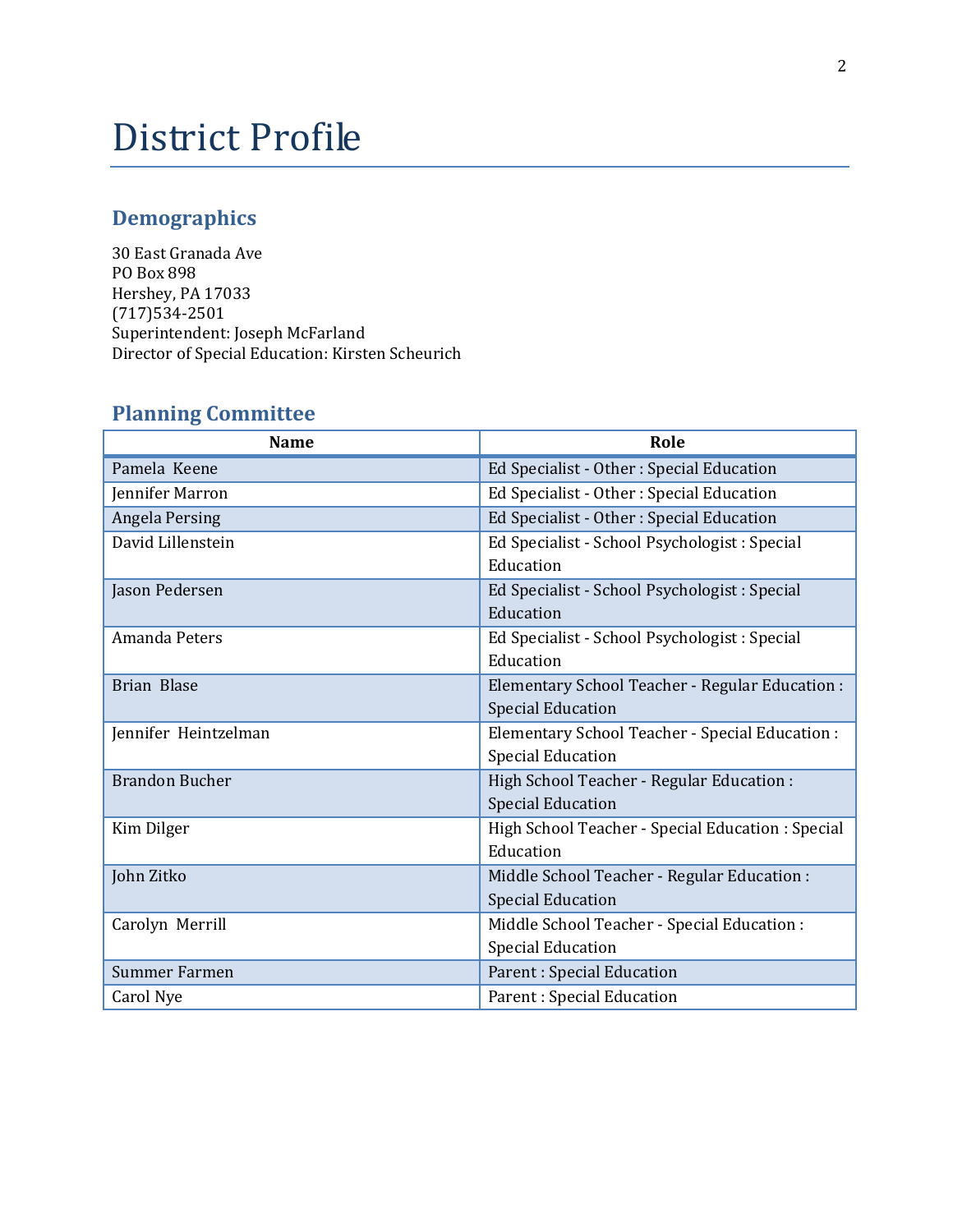# Core Foundations

# **Special Education**

# *Special Education Students*

Total students identified: 375

# *Identification Method*

Identify the District's method for identifying students with specific learning disabilities.

#### Elementary (K-5)

The district continues to receive PDE approval for the Elementary School (K-5) for Response to Instruction and Intervention (RtII) to be used for determination of Specific Learning Disabilities. As part of this system, universal screening and assessment is utilized at all grade levels. The data from this process is reviewed quarterly at Intervention Planning Meetings (IPMs) to determine if students are progressing. For those students below benchmark, interventions are discussed and begun. The IPMs are also used to review individual student progress (or lack of) including the level of performance and rate of increase. This is compared to the student's classroom, grade level and national norms to rule out lack of appropriate instruction. If the student's rate of increase is less than 80% of the expected rate, then it is considered to be insufficient or inadequate to close the achievement gap. Both the significantly discrepant from the expected level of achievement and from expected rate of increase must be present to be considered for a learning disability.

Data is also collected from parents, school nurse and teachers including vision, hearing or other medical conditions; home language; social/emotional needs or behavioral concerns; and adaptive behaviors. Classroom observations across multiple settings and providers are also completed. Records reviewed include grades, attendance, discipline and educational history. Fidelity checks of instruction during intervention are also done periodically to rule out lack of appropriate instruction. This model is approved and used for both Math and Reading.

#### Secondary (6-12)

At the secondary level (grades 6-12), when determining eligibility for a SLD, the district utilizes a discrepancy model which considers whether a student exhibits a pattern of strengths and weaknesses in their achievement relative to age or grade level.

### All grades

In all grades, instruction, review of records, review of interventions including rate of increase and level of performance, Curriculum Based Assessments, and observations are conducted prior to any disability determination.

The RtII model is not followed for students thought to be exceptional in the other 12 categories of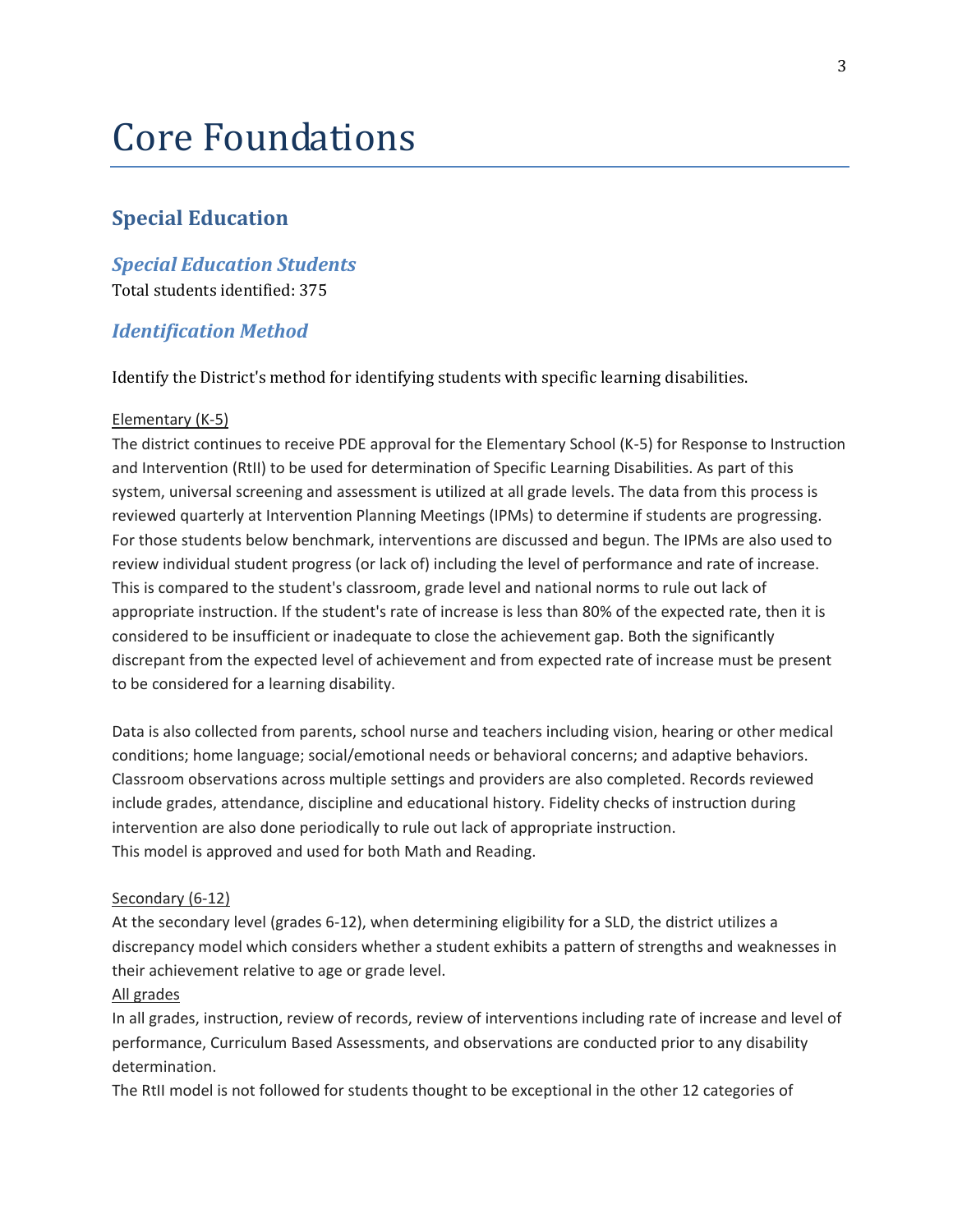exceptionalities.

## *Enrollment*

Review the Enrollment Difference Status. If necessary, describe how your district plans to address any significant disproportionalities.

The data is publicly available via the PennData website. You can view your most recent report. The link is[: https://penndata.hbg.psu.edu/PublicReporting/DataataGlance/tabid/2523/Default.aspx](https://penndata.hbg.psu.edu/PublicReporting/DataataGlance/tabid/2523/Default.aspx)

Total enrollment for Derry Township is 3,446 as of the December 1, 2014 Child Count. For additional information on enrollment and percent of special education enrollment by disability category, the **Special Education Data Reports**

are referenced routinely. These reports include the State Report, Data at a Glance Report, and State Performance Plan report. The reports are reviewed annually and shared with the public, with administration and with district educators through parent meetings, staff meetings, and administrative administrations.

The total special education enrollment for Derry Township is well below the percentage of total enrollment. State average by percentage is 15% and Derry Township is 11%.

The most notable area of change is within the Autism disability category. Since the 2011-12 school year, the total percentage of students identified with autism has grown from 14% to 21%. Living near a major medical center along with being situated in an area rich with resources related to students with Autism Spectrum Disorders may partially account for this being two and a half times the state average. The district has invested significant resources, training and support to this population given the number of students eligible within this category.

Another area that has show some growth is the area of Emotional Disturbance increasing one percentage point each of the last three years. Students are facing more stressors including an uptick in anxiety that creates difficulty for them to access their education. Many students receiving services within the eligibility category of Emotional Disturbance are dealing with some form of anxiety. The district recently partnered with a local mental health agency to enable school based therapy to occur onsite to better meet the needs of students facing these issues. The district is slightly above the state average in this category at 9.2% compared to the state at 8.6%.

Speech and Language Impairment has shown a decrease in recent years. In 2012-13, the average number of students identified within this category was above the state average. This has declined annually and as of the 14-15 school year, was consistent with the state average. The district has increased the number of Speech and Language pathologists to support students with language difficulties, including those with autism. This along with targeted training amongst early elementary staff to remediate speech and language difficulties through early intervening has likely led to this decrease.

All other disability categories are below the state average and maintaining consistent percentages. When reviewing the Race and Ethnicity data, the district is consistent with the state in its identification of white students but slightly higher in the categories of Black, Hispanic and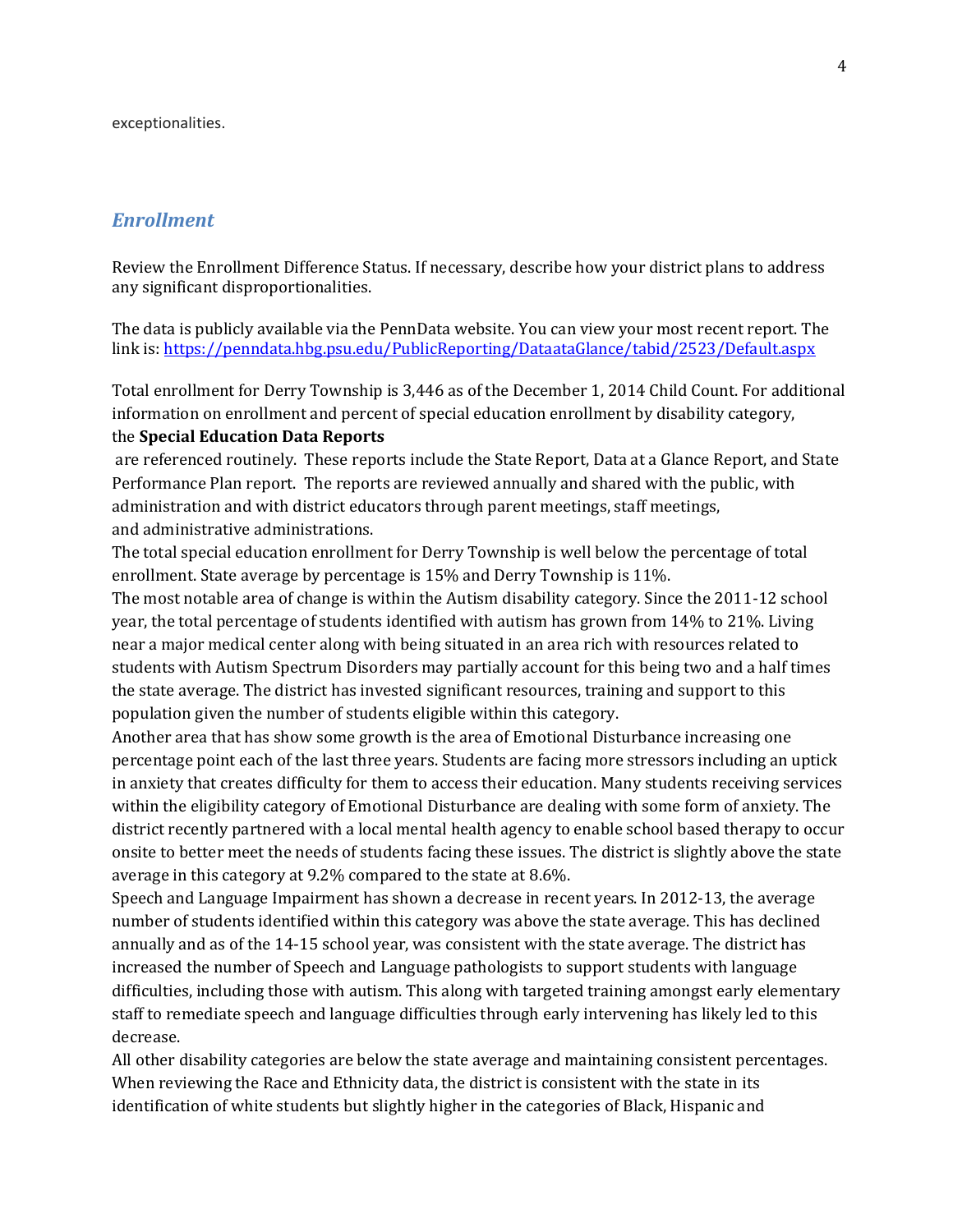Multiracial. The district is below the state average in Asian. Disproportionality in race deserves serious attention and will be the target of ongoing and upcoming professional development. The district has begun the process of training staff to recognize the needs of students experiencing poverty, including the racial impact, and respond with cultural sensitivity. Additionally, the district is currently exploring the use of a Risk/Ratio calculator to assess the data of students by race to determine if the disproportionality is impacting other areas such as achievement and discipline to be able to affect change in this area.

# *Non-Resident Students Oversight*

- 1. How does the District meet its obligation under Section 1306 of the Public School Code as the host District at each location?
- 2. How does the District ensure that students are receiving a free appropriate public education (FAPE) in the least restrictive environment (LRE)?
- 3. What problems or barriers exist which limit the District's ability to meet its obligations under Section 1306 of the Public School Code?

1. In order to support the educational of students living in facilities, the district has streamlined its enrollment process and works cooperatively with the home district to attain all necessary documentation efficiently. This enables families, who may live a great distance from the facility, to have one less stressor as they go through the process of having their child live outside the home. All documentation from the home district is reviewed by relevant staff to ensure the appropriate supports are in place for the student for effective transition. Communication with the family is quickly established. Recently, a new facility has opened within the district boundaries. As part of effective services, the district corresponded with the home district, facility and educators before the students were assigned to the facility.

2. Student documents outlining current services and placement are reviewed and comparable services are presented. In order to ensure both FAPE and LRE, the district engages in assessment of the student using any available measures to make sure the students strengths and needs are clearly outlined and a plan to support the students is in place via an appropriate IEP. This includes utilizing the SAS toolkit for services to support inclusion in the general education setting and SETT framework for assessing assistive technology needs that may enable more effective inclusion.

3. No barriers at this time.

# *Incarcerated Students Oversight*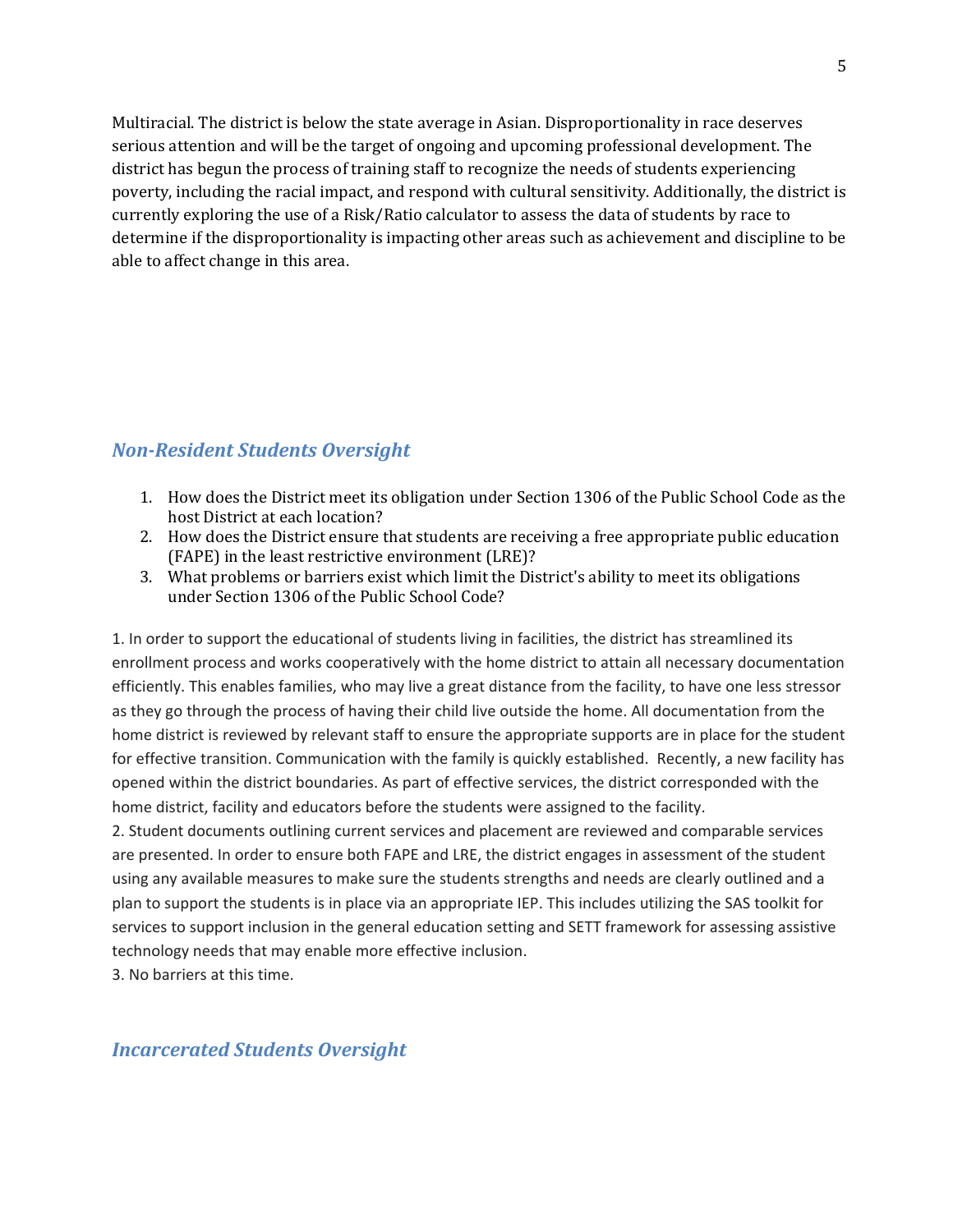Describe the system of oversight the District would implement to ensure that all incarcerated students who may be eligible for special education are located, identified, evaluated and when deemed eligible, are offered a free appropriate public education (FAPE).

The district does not have any facilities within its boundaries that would be considered incarceration. If a district student were to be incarcerated, all necessary records would be sent to the facility and contact with the special education teacher would be made to facilitate effective services being in place for the student.

The special education and other staff work to maintain relationships with families so that, if a sibling were to be incarcerated, we would know to be able to reach out to the facility and let them know that a student is eligible for special education services.

# *Least Restrictive Environment*

- 1. Describe the District procedures, which ensure that, to the maximum extent appropriate, children with disabilities, including those in private institutions, are educated with nondisabled children, and that removal from the regular education environment only occurs when education in that setting with supplementary aids and services, cannot be achieved satisfactorily.
- 2. Describe how the District is replicating successful programs, evidence-based models, and other PDE sponsored initiatives to enhance or expand the continuum of supports/services and education placement options available within the District to support students with disabilities access the general education curriculum in the least restrictive environment (LRE). (Provide information describing the manner in which the District utilizes site-based training, consultation and technical assistance opportunities available through PDE/PaTTAN, or other public or private agencies.)
- 3. Refer to and discuss the SPP targets and the district's percentages in the Indicator 5 section Educational Environments. Also discuss the number of students placed out of the district and how those placements were determined to assure that LRE requirements are met.

DTSD ensures that programs and placements are based on the individual's strengths across educational domains and focus on their potential for access to the general education curriculum and for their growth. Individualized education teams consider the general education instructional environment first when determining a free and appropriate public education (FAPE). The teams consider a full range of supplementary aids and appropriate services before considering a more restrictive environment. This has been discussed and communicated with all staff and it is recommended that the conversation, at each meeting, be to first consider the expectations of the general education setting and align goals with the standards and the student's areas of strength and need to focus efforts on growth within both areas.

DTSD strives to make staff aware of the policies of the Least Restrictive Environment (LRE) via sharing of literature, discussions at training, IEP meetings and distribution of literature to administration. Support structures available in general education include but are not limited to differentiation by general educators, special education teachers via co-teaching designs,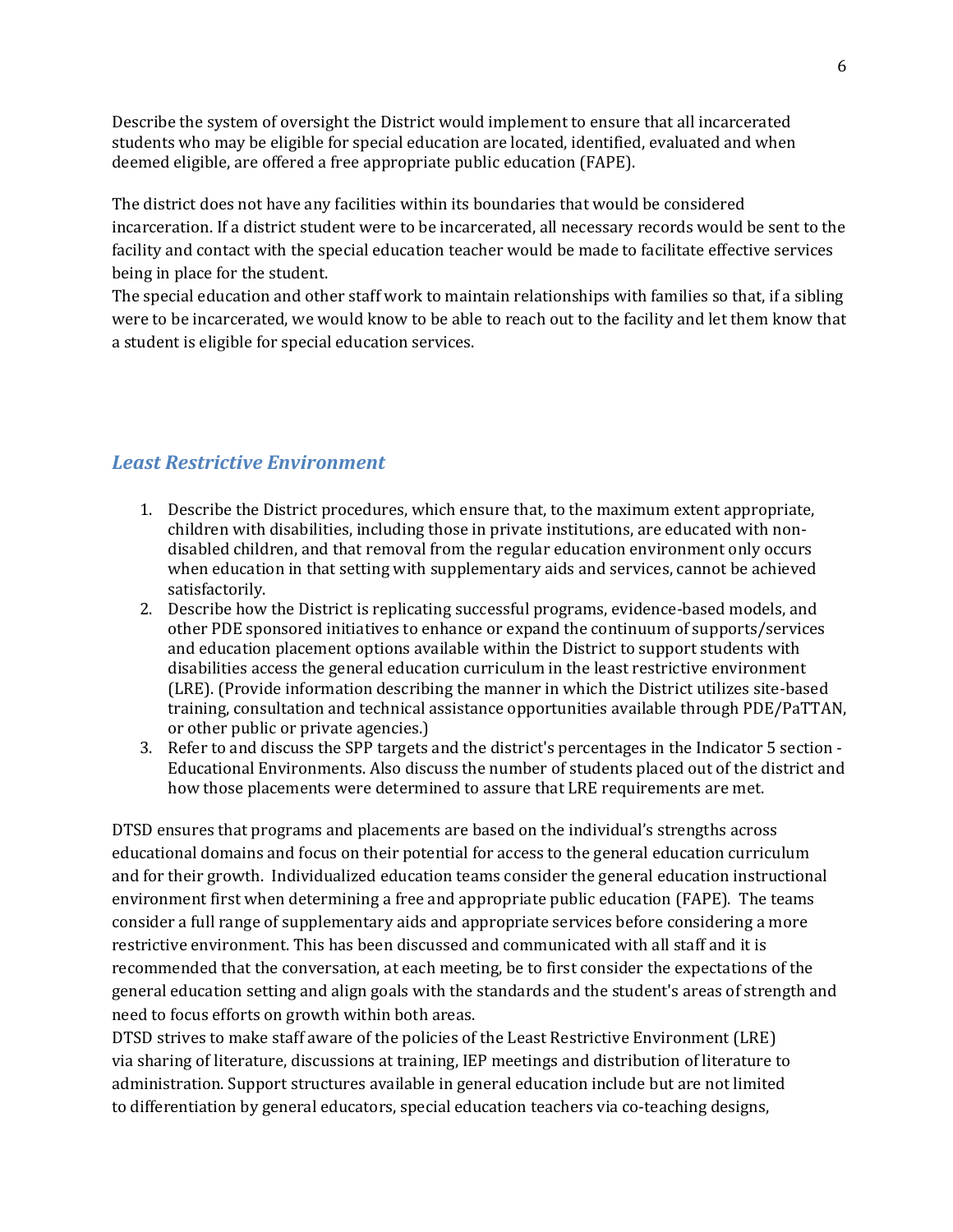instructional coaches, related special education personnel, and teacher assistants. Additionally, the district has invested in key personnel to assist with promoting LRE. This includes a specialist in Assistive Technology, Transition Coordinator, Special Education Consultants and Board Certified Behavior Analyst. These staff are able provide the necessary supports to general education teachers and paraprofessionals to promote the success of the students.

Additionally, the IEP teams during all IEP meetings, consider initial eligibility decision and move to determine appropriate program design and delivery (e.g., specially designed instruction). They consider a variety of collaborative practices (e.g. co-teaching, tiered instruction via RtII) and instructional practices (e.g., modifications of curriculum or assistive technology implementation) and a wide range of supplementary aids and supports (e.g., related service personnel/behavioral consultants, specialists) to ensure students are benefitting from the least restrictive environments. The SAS Toolkit and SETT frameworks have been completed in house to demonstrate systematic thought processes necessary to ensure LRE. The district has welcomed partnerships with Include Me from the Start and other initiatives to provide the core training and understanding necessary to promote an LRE.

The district has also created a full time Transition Coordinator position to support students aged 14 and up. The position is responsible for assisting teams in setting and working towards transition goals. By having a specific staff member with this focus, teams are able to remain focused on developing goals and accompanying instruction and services to eventually include the student in the community and workplace. With the exception of Sheltered Workshops or residential facilities, these are inclusive environments and students must be prepared to participate in these environments. Related service personnel provide highly specialized services. These services include speech and language, behavioral support, assistive technology, augmentative communication development and intervention, occupational therapy, vision supports, audiological supports and physical supports. These services are delivered in a variety of settings and are often provided in the general education setting to ensure students have access to the general education curriculum.

Benefit from educational services is measured through regularly scheduled special education data review team meetings held three times a year in K-5 and middle school and twice a year at the high school for all students with an IEP. Progress towards goals and objectives along with progression within the content of the general education curriculum is monitored.

In addition to students with special needs receiving education in general education settings, DTSD also offers:

16 learning support programs (6 Elem, 5 Middle, 5 High)

3 emotional support programs (1 at each level)

6 autism support programs (4 K-5, 1 Middle, 1 High)

4 life skills programs (1 Elem, 1 Middle, 2 High)

1 multiple disabilities program (High school)

The district also participates as part of a consortium of local school districts and all classes are open for enrollment as part of the Dauphin County Consortium agreement. This enables us to provide a full continuum of supports, placements and services for all students.

Decisions to place students out of the district are made by the individual IEP team which includes parental involvement and collaboration. The district makes every attempt to provide a continuum of placement options. DTSD joins with the Capital Area Intermediate Unit (CAIU) and neighboring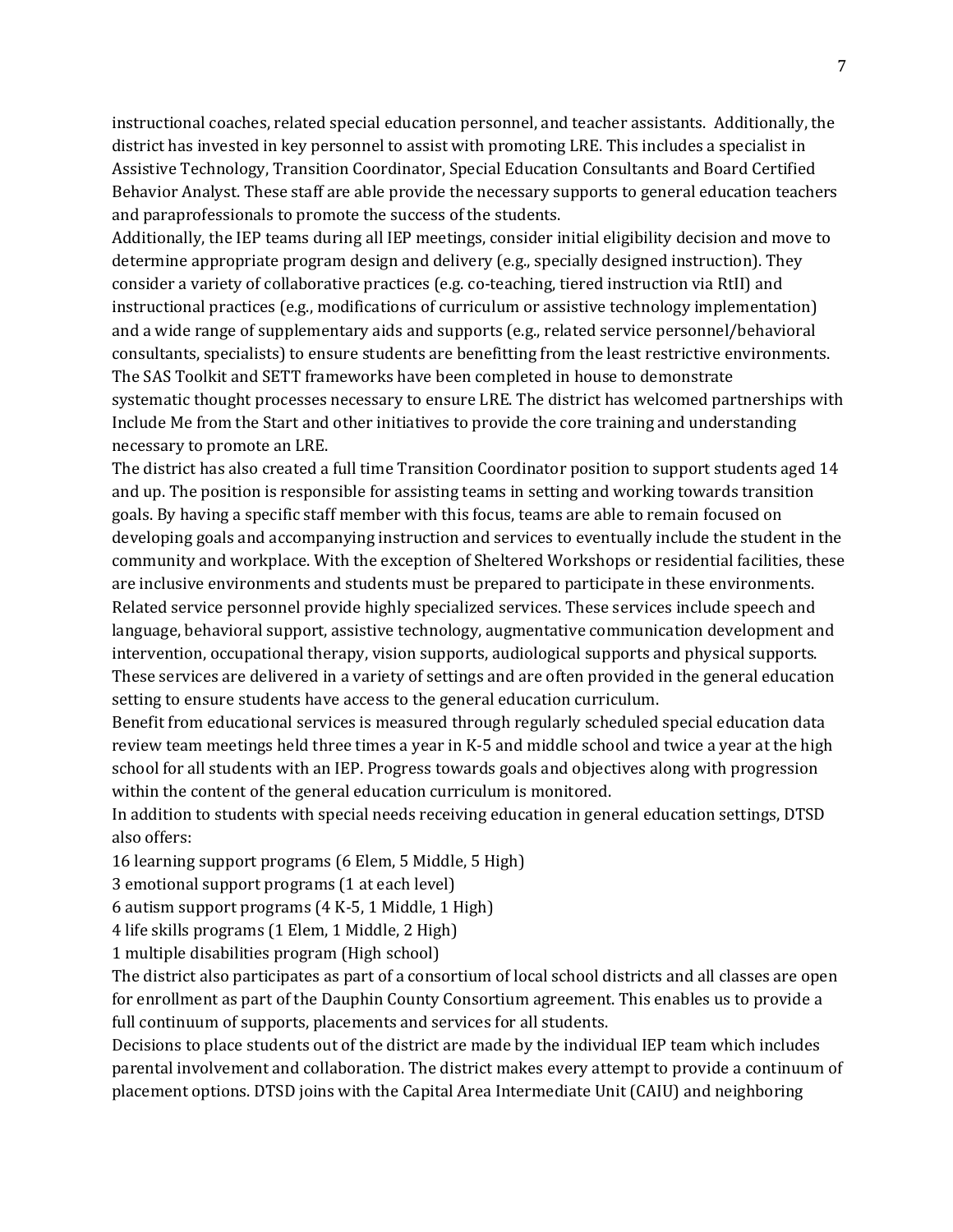districts through the Dauphin County Special Education Consortium, to provide options for students with significant programming needs that fall outside the scope of what district programming can offer. Along with CAIU, consortium districts and private educational programs, DTSD is able to work collaboratively with families and students to identify FAPE. DTSD is committed to continued development of appropriate special education options each year and has grown in the number of program options including a Transfer Between Entities for autism and the Hershey On-line Academy (HOLA) among others to augment the availability of appropriate programming options in the past few years. As with general education, special education accesses the Dauphin County Technical School. This setting offers special education services and students are able to gain technical skills that assist them in academic development and secondary transition success.

Least restrictive environment data is entered into the PennData system annually by December 1st of each school year. Although DTSD is addressing the above methods and procedures to ensure LRE we have not yet met the percentage established by the state for "educational environments". Steady incremental progress has been made. The number of students in regular class <40% has decreased to well below the state average showing the improvement for students who have such specialized or intensive needs improving access to the general education setting. This demonstrates the focused effort to move students from self-contained settings to programming within their home school. For students placed out of district, there is an emphasis on finding opportunities for students to begin a transition back to their home school in advance of a change of placement, participation in extracurricular activities and particpation in projects or community based instruction with their home school. Through online coursework, we can keep students placed out of district on track with course requirements and exposure to the general education curriculum as its presented at DTSD. The district has also invested heavily in promoting professional development for all staff including training around intensive programming designed to maximize student growth in academic skills to enable successful inclusion in the general education classroom. The addition of key personnel as outlined previously also provides the training to overcome barriers to successful inclusion such as behavioral or adaptive needs. Along with this training, the district hosts sessions annually around differentiated instruction and several staff members have participated in Include Me from the Start. Parent training has also been offered to share strategies with parents so that students receive consistent support both at home and school, thus growing their skills across multiple environments. We continue to offer training in the areas of co-teaching, diagnostic assessments, math and reading interventions, differentiated instruction and inclusion of students with complex needs. The administrative leaders set the culture of educating students in the least restrictive environment. Through continued involvement in IEP meetings, supporting general educators and special educators in professional development, and ongoing emphasis on differentiated instruction and provision of supplementary supports and services, DTSD is able to offer effective programming for all students who require an IEP.

#### *Behavior Support Services*

Provide a summary of the District policy on behavioral support services including, but not limited to, the school wide positive behavior supports (PBS). Describe training provided to staff in the use of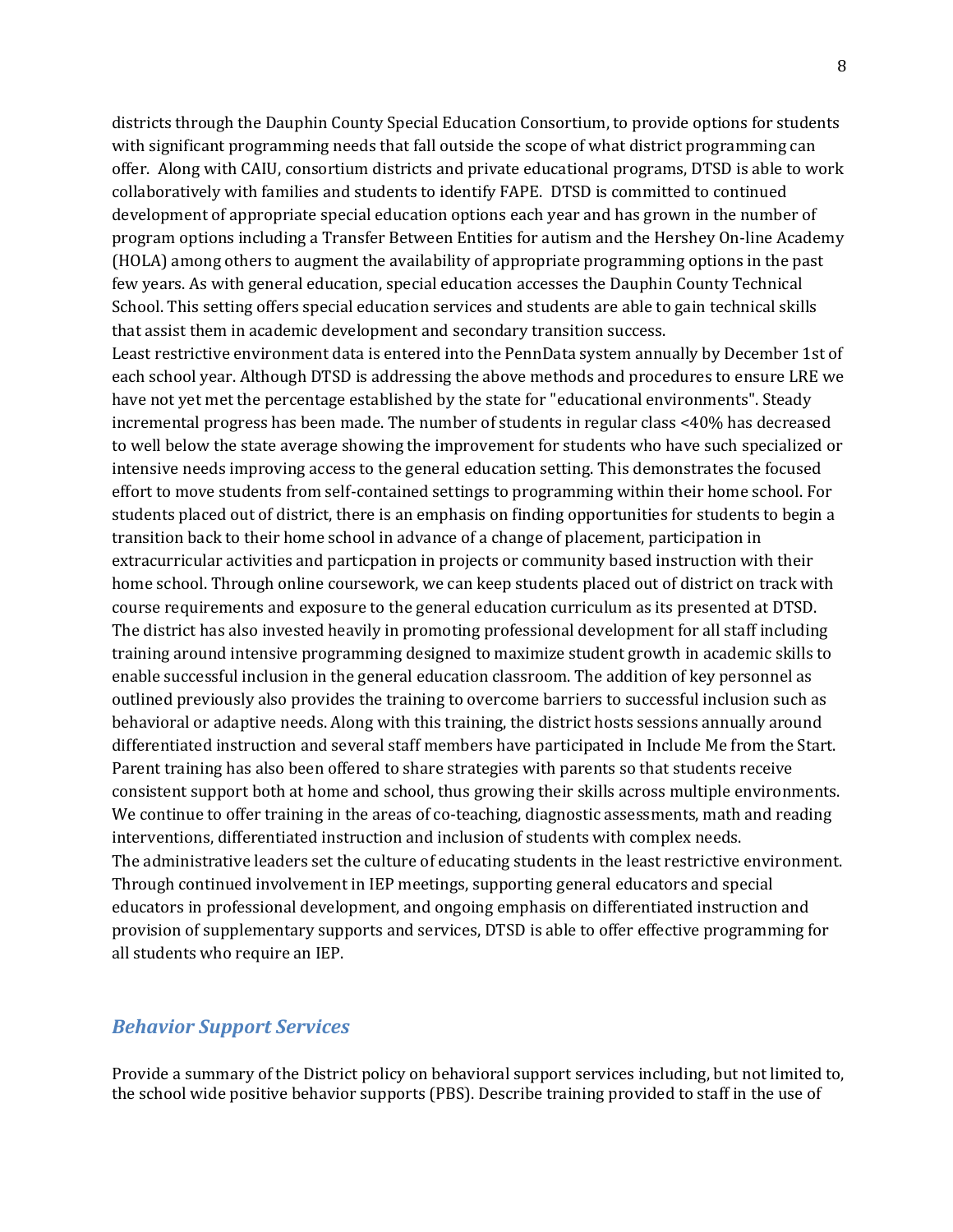positive behavior supports, de-escalation techniques and responses to behavior that may require immediate intervention. If the district also has School-Based Behavioral Health Services, please discuss it.

The district policy on Positive Behavior Support was revised in April 2015 and reflects the latest research based practices. The District has implemented district wide expectations and reinforcement of positive behavior where students are recognized for adhering to the COCOA principles (Community, Opportunity,Citizenship, Ownership, Academics). Additionally the elementary school has implemented CHAMPs and is currently partnering with the Intermediate Unit to assess and refine its current practices around school wide positive behavior support. The CHAMPS program is a classroom based individualized system that enables teachers to maximize learning time while promoting a healthy learning environment. These techniques address and support Conversation, Help, Activity, Movement and Participation.

A full time Board Certified Behavior Analyst has also been added as a team member as well as a full time social worker.

The district also participated in Safe Crisis Management (SCM) and now has 5 staff certified to provide annual training to key personnel. This program focuses on deescalation and crisis prevention as well as providing safe techniques should the restraint of students be necessary. In the last three years, the district has offered over 40 trainings around the topic of behavior support including Motivating Students, Shape it up for PBS, Working with Challenging Behaviors, Firm it up for PBS, CHAMPs, Positive Behavior Management for Paraprofessionals Series, Changing Minds, Best Practices in Positive Behavioral Supports, Autism Behaviors, Best Practices in Social-Emotional Strategies, Social Skills for Secondary Students and others. The training is designed to support a variety of personnel and a variety of students.

The district has a Student Assistance Program (SAP) for intervention and referrals and also has contracted with a local agency to provide school based mental health services at all levels. DTSD special education professionals, general education professionals, and administrators work closely with local behavioral health agencies to coordinate treatment plans offered by behavioral health agencies in an effort to align to the student's individual education program (IEP) to ensure consistent, coordinated, and effective behavioral health programming.

# *Intensive Interagency/Ensuring FAPE/Hard to Place Students*

- 1. If the LEA is having difficulty ensuring FAPE for an individual student or a particular disability category, describe the procedures and analysis methods used to determine gaps in the continuum of special education supports, services and education placement options available for students with disabilities.
- 2. Include information detailing successful programs, services, education placements as well as identified gaps in current programs, services, and education placements not available within the LEA. Include an overview of services provided through interagency collaboration within the LEA.
- 3. Discuss any expansion of the continuum of services planned during the life of this plan.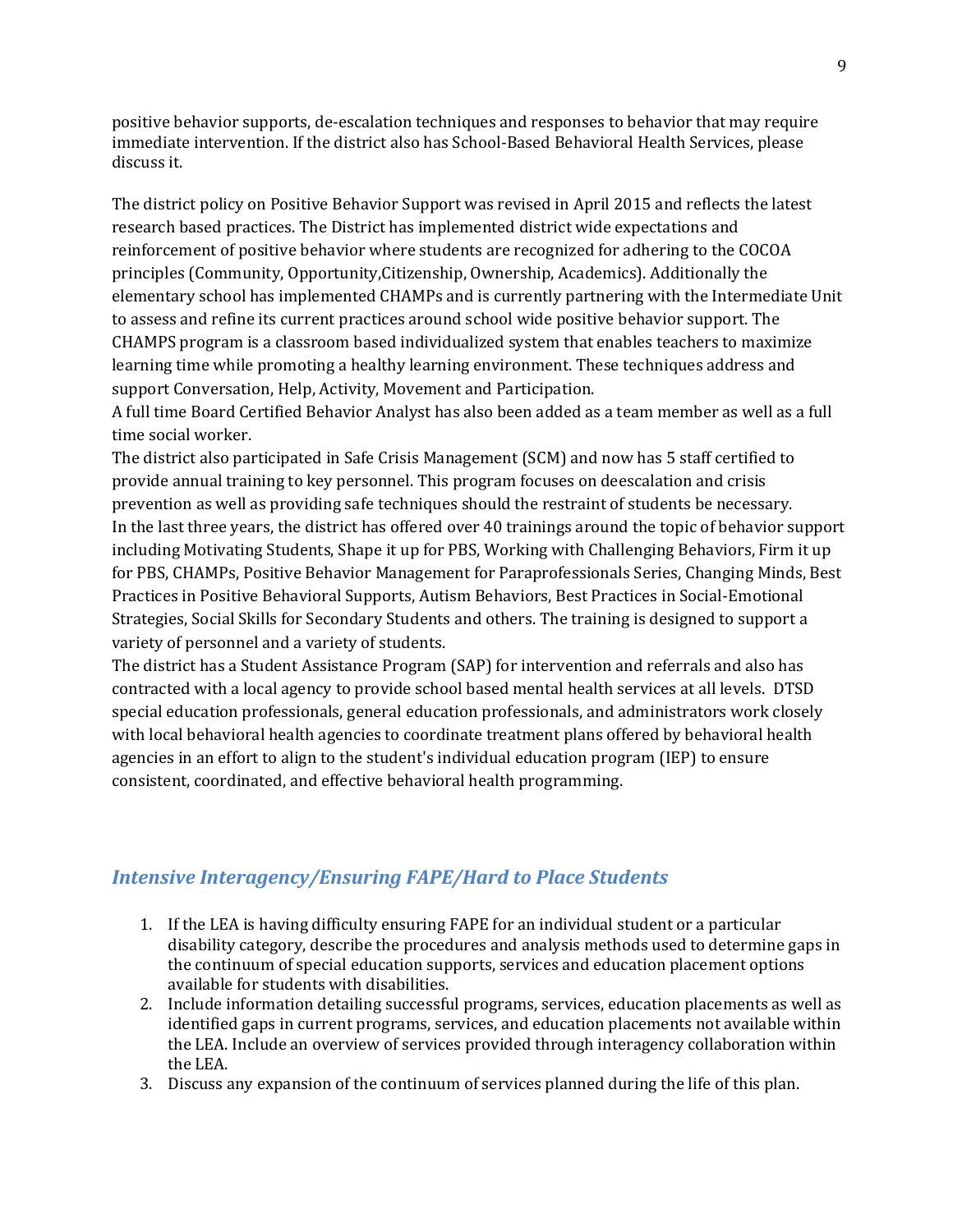When students are inappropriately placed or in need of a change of placement, the district works directly with agencies to coordinate services including education. Records are kept to document communication between the district and existing agencies to ensure smooth and timely referrals and placements for students. The district has analyzed its existing program both internally and across the local consortium to offer the full continuum of supports, services and placement options. The district utilizes its school social worker, psychologists, behavior analyst and school counselors to promote communication and partnership with outside agencies. By having effective and ongoing communication, necessary supports can be quickly assessed and implemented for students. District staff willingly participate in agency meetings and invite them to school meetings. The district also provides feedback to agencies, the intermediate unit and local placements regarding needs and profiles of students that are hard to place. This ensures that these providers are also able to review their programming to meet the needs of students within the local community. Additionally, the district participates in a consortium with other local districts. This allows us to work cooperatively across districts to provide a variety of program and placement options in the event of having low numbers to create separate programs. It also enables us to provide more district operated programs and rely less on center based programs.

# *Strengths and Highlights*

Describe the strengths and highlights of your current special education services and programs. Include in this section directions on how the district provides trainings for staff, faculty and parents.

In an effort to increase the achievement of students with disabilities, the district has invested time, training and personnel into the process of collecting, analyzing and using data to make decisions about programming that will maximize the achievement of students with disabilities in the areas of reading and math. The district uses research based data collection tools and methods and groups of teachers, psychologists, coaches and related service providers meet at least three times per year to review the progress monitoring data to group and instruct students. These meetings have led to meaningful discussion about programs, materials and student needs that lead to achievement. Evidence of this will show in an increased return of students to a less restrictive environment, an increase in participation in the general education setting and more students being able to be exited from special education services. This demonstrates a commitment to not only providing services to students with disabilities but remediating and strengthening students' ability to independently access the general education curriculum. The district has also encouraged the use of annual diagnostic assessments and inventories to be able to provide an authentic comparison of student acquisition of skills from year to year. Currently this includes the Key Math Diagnostic Assessment and Informal Reading Inventory.

Another area that has been a district focus is transition, including independent living and employment skills. By creating a Living Lab at the high school, DTSD now has a fully equipped apartment giving students a place to work on skills that either enable them to eventually live fully independent from caretakers or increase the level of independence that they can have in the areas such as cleaning, food preparation, nutrition, budgeting, shopping and laundry. While in the Living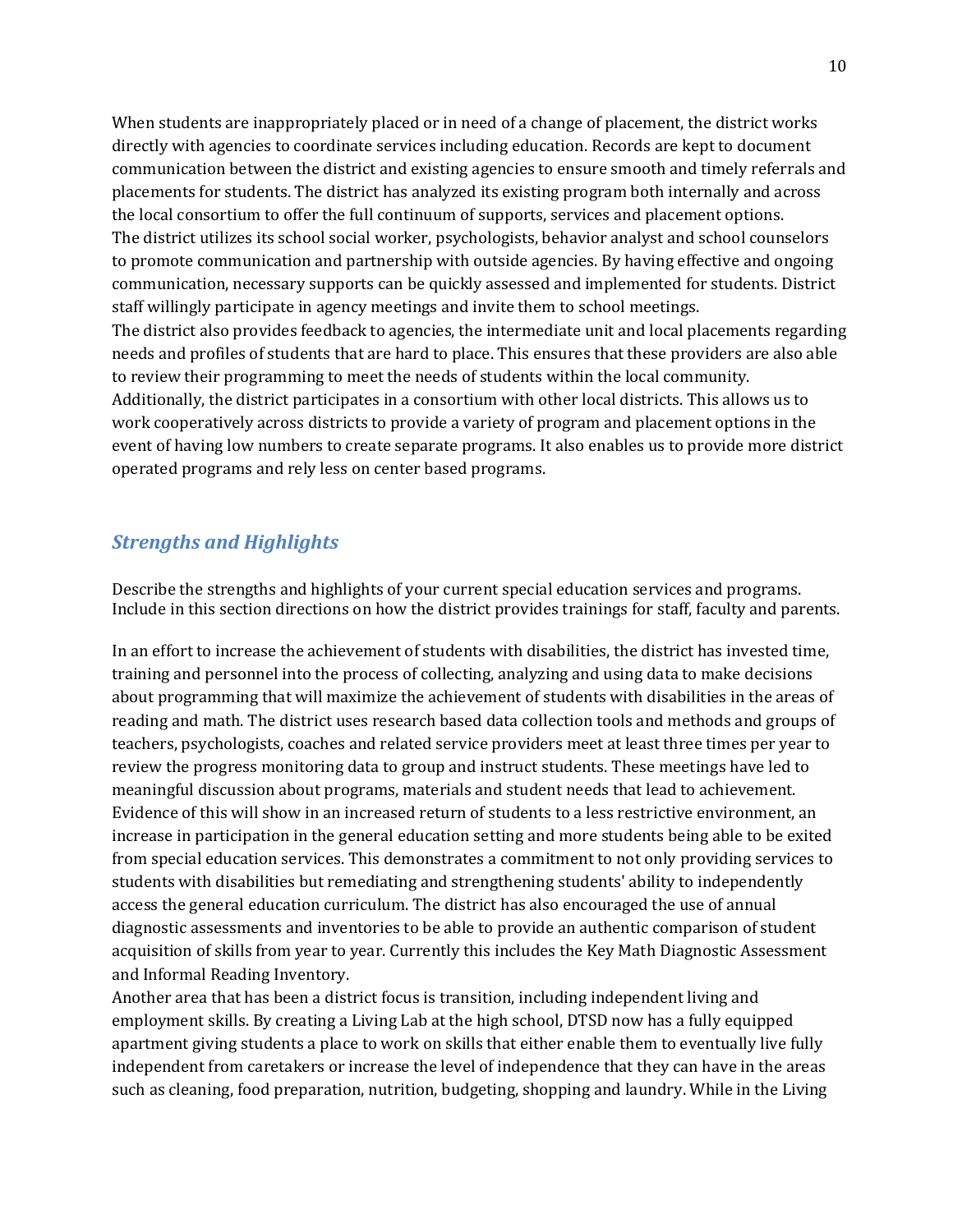Lab, students also have to learn to work cooperatively, engage in healthy leisure skills and enjoy the social, emotional, physical and physiological benefits of engaging in positive leisure activities. Co-teaching continues to be a strategy used to enable us to provide a less restrictive environment in math (elementary level) and in both math and english (middle level) as well as in biology, math and english (high school level). A review of data showed greater gains across all students in the co-taught math classrooms at the elementary level. Ongoing training, monitoring and feedback to the coteaching partners is being provided. An additional benefit of co-teaching is that special education teachers are exposed to the core curriculum and able to then use consistent language and teaching strategies in their small group instruction. When students are ready to return to the general education setting, they are already exposed to the vocabulary, style, etc of the core curriculum. Reaching out to parents and community continues to be an area that is emphasized. The district is now working with the neighboring school districts to be able to provide a variety of opportunities for parents to receive information about topics of interest to them. In the last 2 years, the district has offered the following topics: Promoting Self-Regulation and Resiliency, Educational Considerations of Students with Down Syndrome (Include Me From the Start), Interpreting Your Child's Progress Monitoring Results (Include Me From the Start), Understanding the IEP, Re-evaluation and NOREP (Include Me From the Start), What Every Parent Should Know About Transition, Technology Overview - Devices, Apps, and Websites, Secondary Education for Students with Disabilities, and Summer Camp Fair.

Two recent events had excellent response. One involved bringing in the Office of Disabilities from three local colleges to speak with parents and students about accessing services at the college level. In another, a number of local camps were brought together to give parents an opportunity to come to one location and learn about a variety of summer camp programs designed to support children with special needs. This event began during the early afternoon and went into the evening so that parents had flexible times to come and talk with local camp personnel. This event had the highest turnout rate to date.

Parent events also enabled the district to roll out a new website design to gain parent feedback and occasionally is offered Town Hall style so that parents have an opportunity to ask more general or more specific questions that may not otherwise be addressed in a training or would otherwise take time away from meetings.

Several teachers have also begun to operate classroom based businesses as a way to increase job skill training within the school setting. The middle school offers coffee and tea throughout the day and orders are taken by students, prepared and then delivered by students as well. Students also participate in a variety of other school based opportunities including working in the cafeteria, library, main office and doing service activities such as packaging materials, preparing kits and other items for service foundations. At the high school level, a full time position of transition coordinator has been added and the opportunities for students to receive on the job training or exposure to a variety of work settings and skills continues to grow. This includes the addition of a van specific to the department so that transportation does not become a barrier. The district has a full time job trainer and a number of transition assessment options to make authentic matches between student and area of both interest and skill.

There is also a position dedicated to increasing access to and understanding of assistive technology. This position is responsible for increased access to trial devices specific to AAC and voice output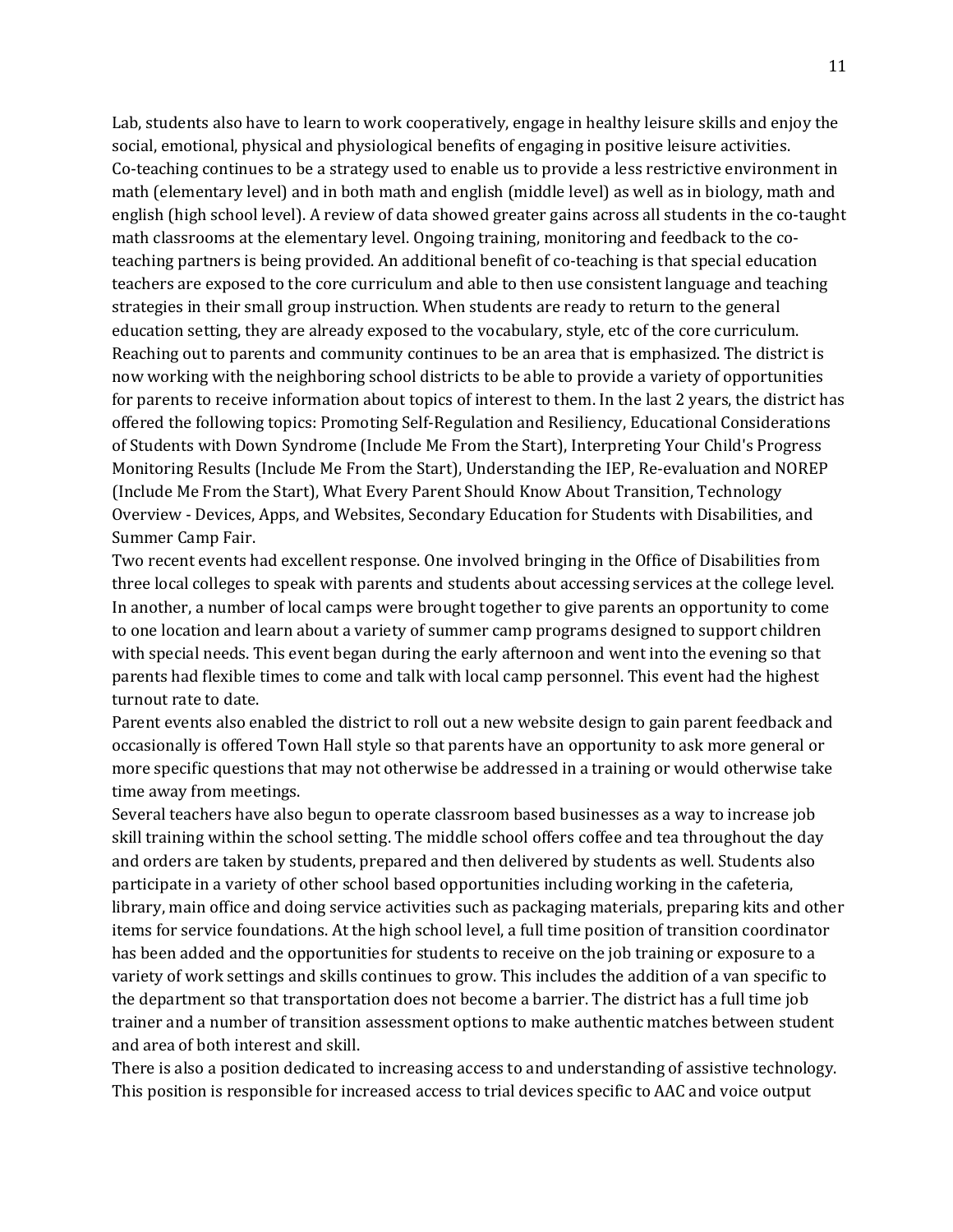devices giving students a voice. Every student who receives multiple disabilities support has experienced a systematic trialing of devices and been matched to one to increase participation and use of language. This has been featured in local news stories and garnered a foundation grant to allow the purchase of a high tech accessibility device. Having a dedicated person with the knowledge and expertise related to assistive technology has only strengthened student access to the general education curriculum and setting. The district has purchased both laptops and tablets to provide one device per no more than 3 students, a ratio that will continue to decrease each year. There is an internal site that houses all related AT documents including the SETT framework, information about trialing devices and how to access them as well as informational articles and links to deepen all staffs' understanding of asssistive technology.

Due to the higher than average number of students who qualify to receive services as a student with an autism spectrum disorder, the district has provided a vast array of internal and external training opportunities with some of the most renowned experts in the field including Temple Grandin, Michelle Garcia Winner and Jed Baker. Several district personnel have been working together to develop a social cognition scope and sequence of skills to provide a framework for teaching the skills students with autism need to develop or strengthen to improve social interactions, access to the general education setting and navigate socially and successfully both at home and school. The district also has developed transition meetings where 5th grade students with IEPs and their families meet with 6th grade teachers to faciliatate meeting, communication and ensure as seamless a transition as possible between elementary and middle school. This is also done for students transitioning from 8th to 9th grade however the student is responsible for leading the meeting. This promotes self-advocacy and empowers students to both understand and explain their disability and how it impacts their learning and participation. It also provides families with a connection to the new special education teacher which builds the relationship that parents want with the school. Teachers from 5th and 8th grade participate in spring planning meetings to increase communication about student needs from building to building.

In the upcoming years, DTSD plans to expand and grow in the area of student led IEPs with a first step of working with students in their junior year and providing them with the support and framework to faciliate their own IEPs, including providing direct feedback on what they identify as areas of strength and need. In support of this initiative, students will also be taught and then expected to engage in monitoring and tracking their own progress, a practice that research has shown to strengthen student learning and motivation.

The last area the district has begun and will continue to develop is ensuring that a full continuum of services can be delivered to students within their home or, at the very least, a neighboring district as opposed to center based or other more restrictive options. The process started by taking a classroom through Transfer Between Entities and will continue through the early identification of students failing to make progress across areas other than math and reading (including behavioral and emotional) that often lead to the need for a more restrictive placement.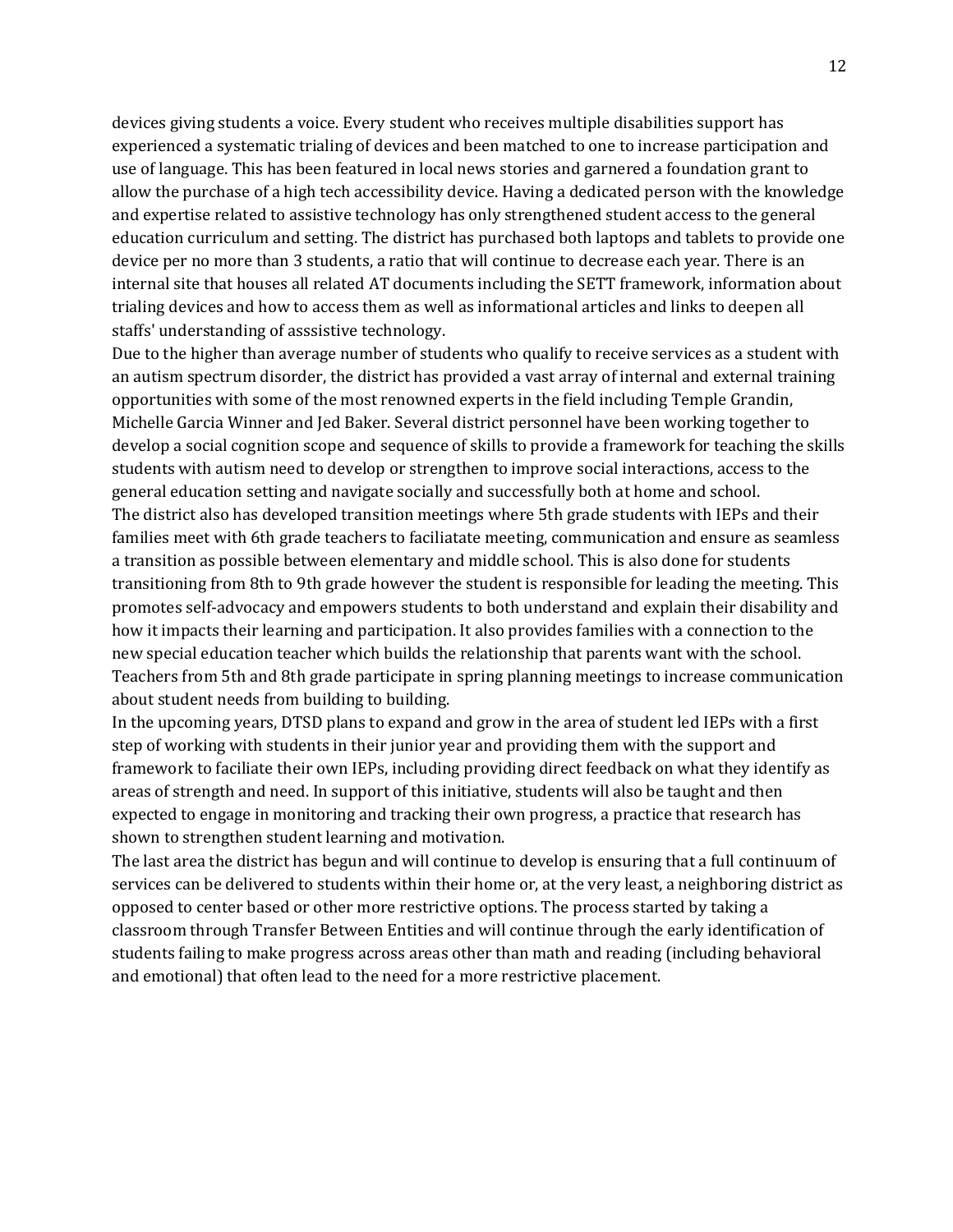# Assurances

# **Special Education Assurances**

The Local Education Agency (District) has verified the following Assurances:

- Implementation of a full range of services, programs and alternative placements available to the school district for placement and implementation of the special education programs in the school district.
- Implementation of a child find system to locate, identify and evaluate young children and children who are thought to be a child with a disability eligible for special education residing within the school district's jurisdiction. Child find data is collected, maintained and used in decision-making. Child find process and procedures are evaluated for its effectiveness. The District implements mechanisms to disseminate child find information to the public, organizations, agencies and individuals on at least an annual basis.
- Assurances of students with disabilities are included in general education programs and extracurricular and non-academic programs and activities to the maximum extent appropriate in accordance with an Individualized Education Program.
- Compliance with the PA Department of Education, Bureau of Special Education's report revision notice process.
- Following the state and federal guidelines for participation of students with disabilities in state and district-wide assessments including the determination of participation, the need for accommodations, and the methods of assessing students for whom regular assessment is not appropriate.
- Assurance of funds received through participation in the medical assistance reimbursement program, ACCESS, will be used to enhance or expand the current level of services and programs provided to students with disabilities in this local education agency.

| <b>Facility Name</b>    | <b>Facility Type</b> | <b>Services Provided By</b>    | <b>Student Count</b> |
|-------------------------|----------------------|--------------------------------|----------------------|
| Allegheny Valley School | Nonresident          | Derry Township School District |                      |
| Vista Adult Services    | Nonresident          | The Vista School               |                      |

# **24 P.S. §1306 and §1306.2 Facilities**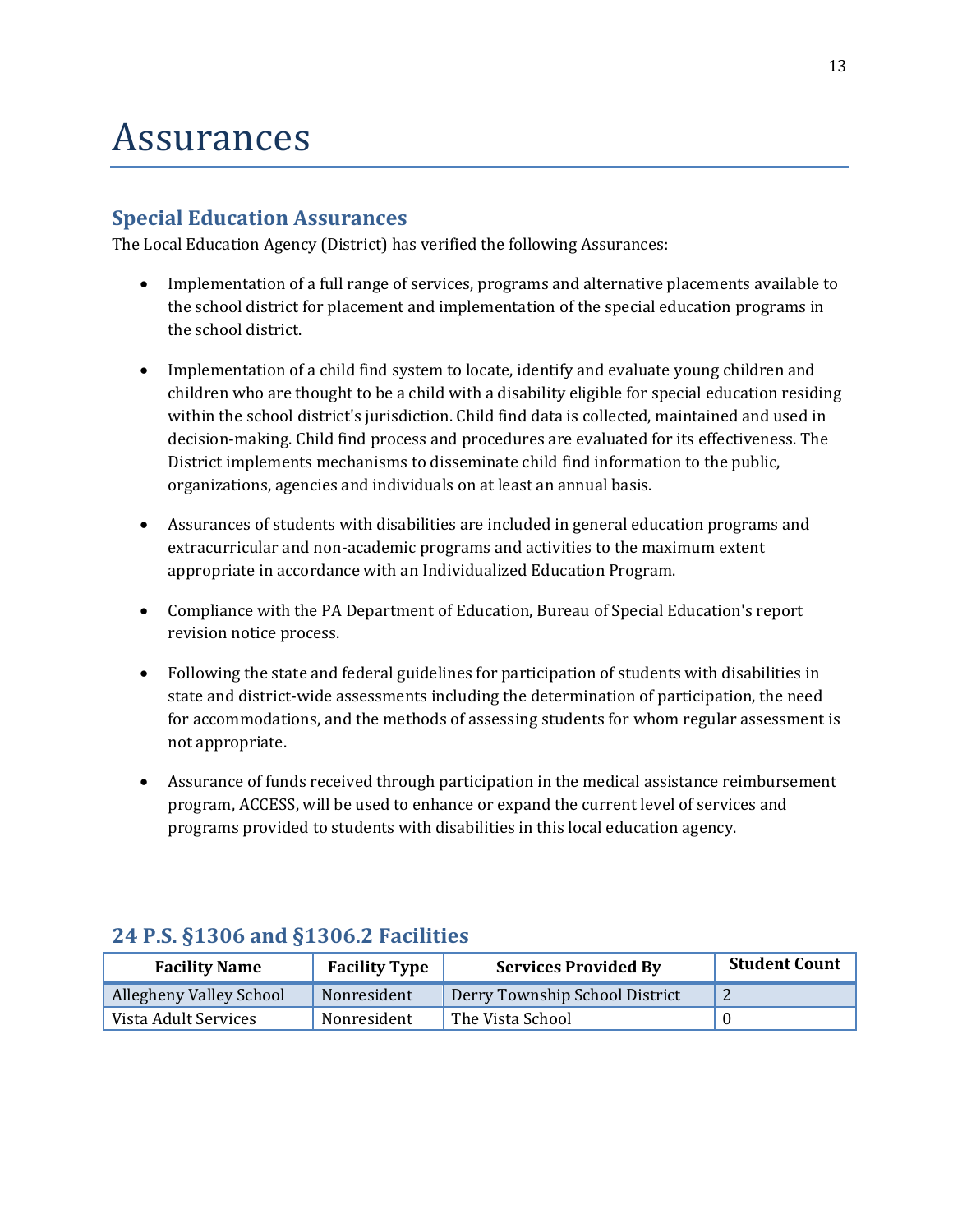| <b>Facility Name</b>                         | <b>Type of Facility</b>                | <b>Type of Service</b>                   | Number of<br><b>Students Placed</b> |
|----------------------------------------------|----------------------------------------|------------------------------------------|-------------------------------------|
| Reidenbaugh Elementary                       | Neighboring School<br><b>Districts</b> | <b>Multiple Disabilities</b><br>Support  | 1                                   |
| <b>NHS Autism School</b><br>Harrisburg       | <b>Other</b>                           | <b>Autistic Support</b>                  | 1                                   |
| The Vista School                             | <b>Approved Private</b><br>Schools     | <b>Autistic Support</b>                  | 6                                   |
| Yellow Breeches<br><b>Educational Center</b> | <b>Special Education</b><br>Centers    | <b>Emotional Support</b>                 | $\overline{4}$                      |
| Hill Top Academy                             | <b>Special Education</b><br>Centers    | <b>Emotional and Autistic</b><br>Support | $\overline{4}$                      |
| Price School                                 | Neighboring School<br><b>Districts</b> | <b>Emotional Support</b>                 | 2                                   |
| New Story                                    | <b>Special Education</b><br>Centers    | <b>Emotional and Autistic</b><br>Support | $\overline{2}$                      |
| River Rock                                   | <b>Special Education</b><br>Centers    | <b>Emotional Support</b>                 | 1                                   |

# **Least Restrictive Environment Facilities**

# **Special Education Program Profile**

### **Program Position #1 - Proposed Program**

*Operator:* School District

### **PROPOSED PROGRAM INFORMATION**

*Type:* Position

*Implementation Date:* August 31, 2015

*Average square feet in regular classrooms:* sq. ft.

*Square footage of this classroom:* sq. ft. ( feet long x feet wide)

*Justification:* Compliance for proximity to home, classroom design (for instruction),

classroom external noise, classroom accessibility, classroom location, classroom

size was marked as inappropriate.

| Location/Building                                                              | Grade                                         | <b>Building</b><br>Type                                                       | Type of<br><b>Support</b>                               | Level of<br><b>Support</b> | Age<br>Range | Caseload | FTE  |
|--------------------------------------------------------------------------------|-----------------------------------------------|-------------------------------------------------------------------------------|---------------------------------------------------------|----------------------------|--------------|----------|------|
| Derry Township<br>School<br>District/Hershey<br>Early Childhood<br>Center (LC) | An<br>Elementary<br>School<br><b>Building</b> | A building<br>in which<br>General<br>Education<br>programs<br>are<br>operated | Itinerant                                               | Learning<br>Support        | $5$ to $7$   | 5        | 0.1  |
| DTSD/Early<br>Childhood Center<br>(LC)                                         | An<br>Elementary<br>School<br><b>Building</b> | A building<br>in which<br>General<br>Education<br>programs                    | Supplemental<br>(Less Than<br>80% but More<br>Than 20%) | Learning<br>Support        | $5$ to $7$   | 5        | 0.25 |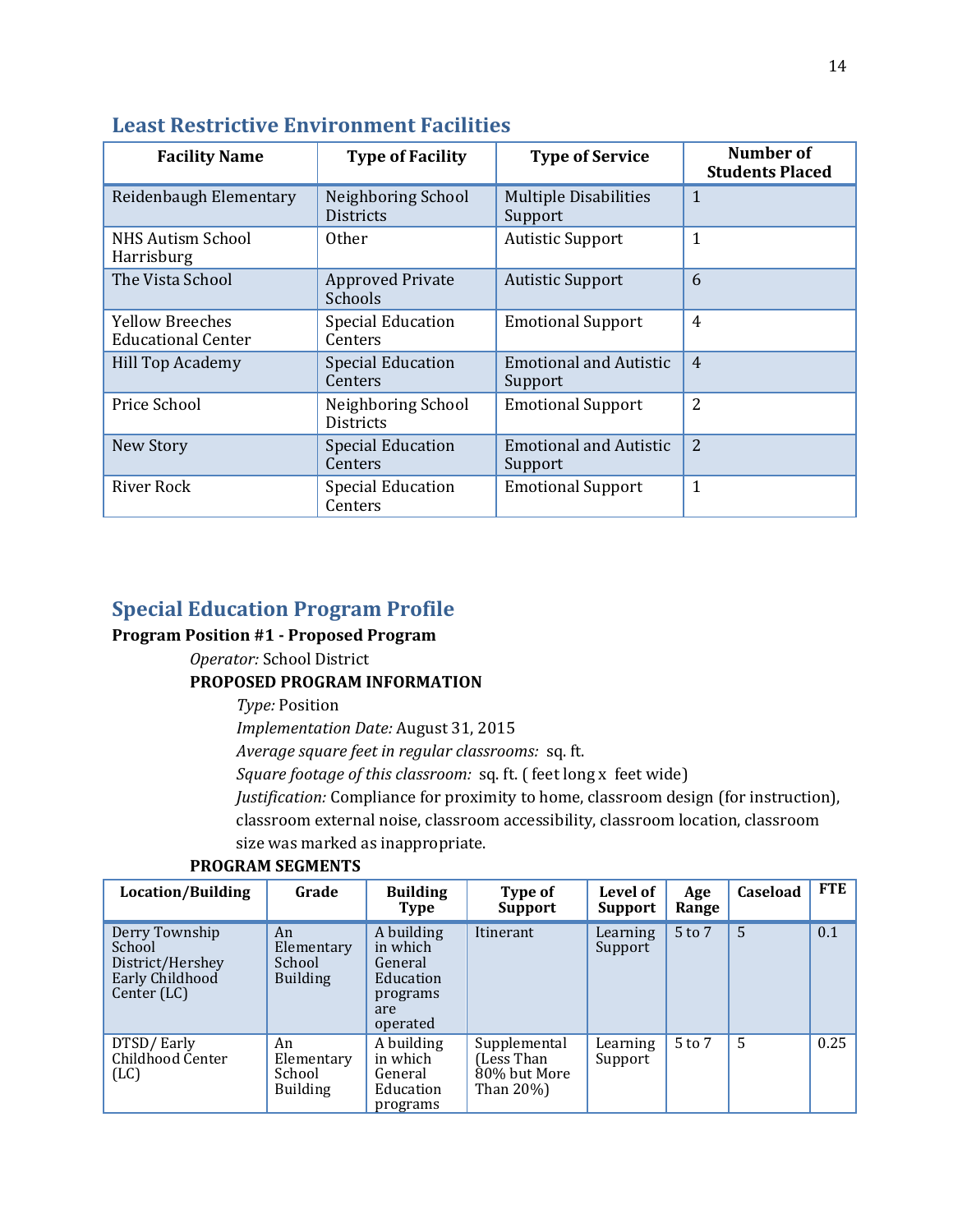|  | $\sim$ me $\sim$ |  |  |  |
|--|------------------|--|--|--|
|  |                  |  |  |  |

#### **Program Position #2 - Proposed Program**

*Operator:* School District

#### **PROPOSED PROGRAM INFORMATION**

*Type:* Position

*Implementation Date:* August 31, 2015

*Average square feet in regular classrooms:* sq. ft.

*Square footage of this classroom:* sq. ft. ( feet long x feet wide)

*Justification:* Compliance for proximity to home, classroom design (for instruction), classroom external noise, classroom accessibility, classroom location, classroom size was marked as inappropriate.

#### **PROGRAM SEGMENTS**

| Location/Building                                                                | Grade                                         | <b>Building</b><br><b>Type</b>                                                | Type of<br><b>Support</b>                                | Level of<br>Support | Age<br>Range | Caseload | <b>FTE</b> |
|----------------------------------------------------------------------------------|-----------------------------------------------|-------------------------------------------------------------------------------|----------------------------------------------------------|---------------------|--------------|----------|------------|
| Derry Township<br>School<br>District/Hershey<br>Early Childhood<br>Center $(IL)$ | An<br>Elementary<br>School<br><b>Building</b> | A building<br>in which<br>General<br>Education<br>programs<br>are<br>operated | Supplemental<br>(Less Than)<br>80% but More<br>Than 20%) | Learning<br>Support | 5 to 7       | 5        | 0.25       |
| DTSD/Earcly<br>Childhood Center (JL)                                             | An<br>Elementary<br>School<br>Building        | A building<br>in which<br>General<br>Education<br>programs<br>are<br>operated | Itinerant                                                | Learning<br>Support | $5$ to $7$   | 5        | 0.1        |

#### **Program Position #3 - Proposed Program**

*Operator:* School District

#### **PROPOSED PROGRAM INFORMATION**

*Type:* Position

*Implementation Date:* August 31, 2015

*Average square feet in regular classrooms:* sq. ft.

*Square footage of this classroom:* sq. ft. ( feet long x feet wide)

*Justification:* Compliance for proximity to home, classroom design (for instruction), classroom external noise, classroom accessibility, classroom location, classroom size

#### was marked as inappropriate.

| <b>Location/Building</b>                                                                           | Grade                                         | <b>Building</b><br>Type                                                       | Type of<br>Support                         | Level of<br>Support | Age<br>Range | <b>Caseload</b> | <b>FTE</b> |
|----------------------------------------------------------------------------------------------------|-----------------------------------------------|-------------------------------------------------------------------------------|--------------------------------------------|---------------------|--------------|-----------------|------------|
| Derry Township<br>School<br>District/Hershey<br><b>Primary Elementary</b><br>School (TH)           | An<br>Elementary<br>School<br><b>Building</b> | A building<br>in which<br>General<br>Education<br>programs<br>are<br>operated | Full-Time<br>Special<br>Education<br>Class | Autistic<br>Support | $7$ to<br>12 | 3               | 0.38       |
| Justification: Based on students' IEP teams' decisions this class is appropriate and provides FAPE |                                               |                                                                               |                                            |                     |              |                 |            |
| Derry Township<br>School                                                                           | An<br>Elementary                              | A building<br>in which                                                        | Supplemental<br>(Less Than)                | Autistic            | $7$ to       | $\overline{4}$  | 0.5        |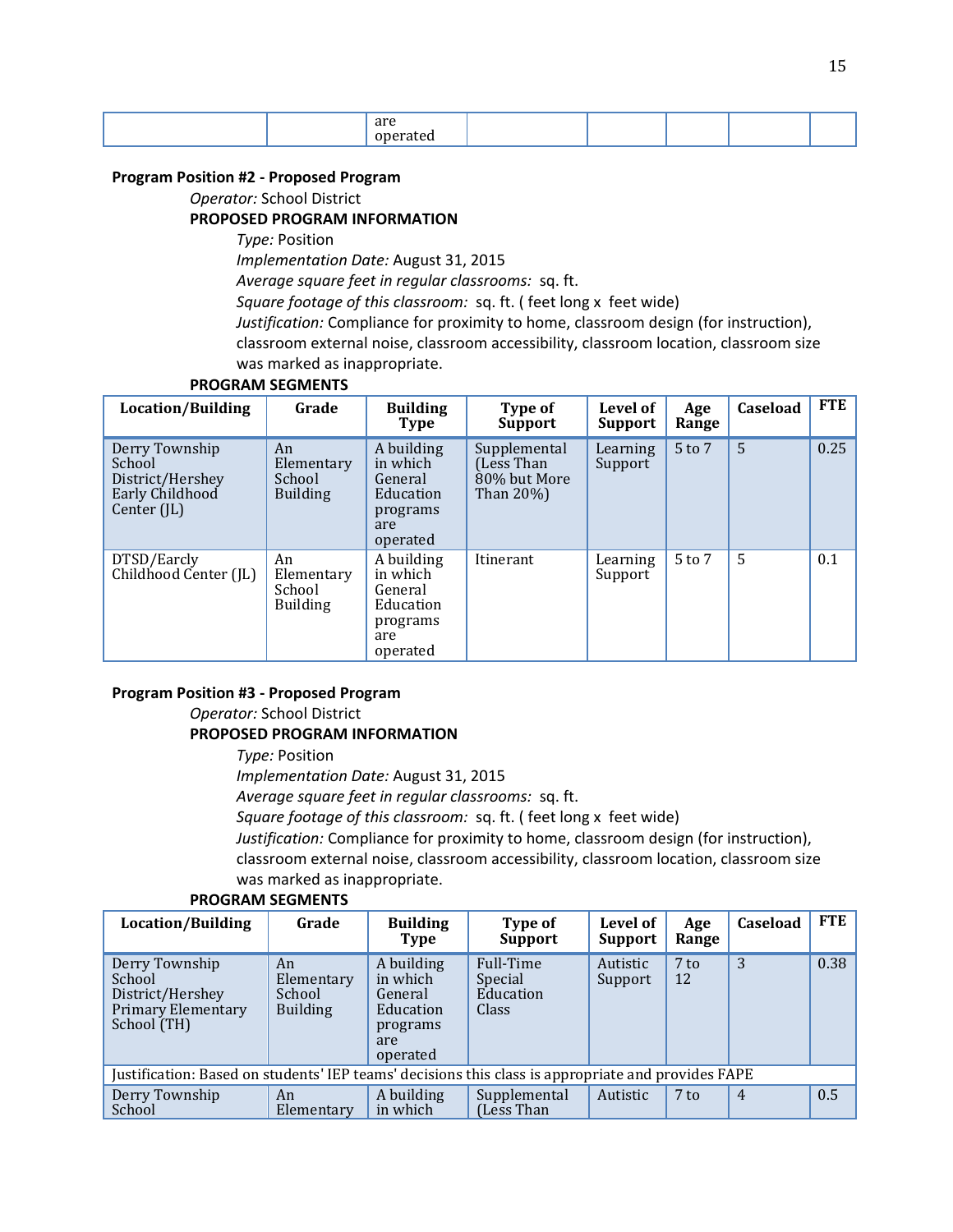| District/Hershey<br>Primary Elementary<br>School (TH)                                                  | School<br><b>Building</b> | General<br>Education<br>programs<br>are<br>operated | 80% but More<br>Than $20\%$ ) | Support | 12 |  |  |
|--------------------------------------------------------------------------------------------------------|---------------------------|-----------------------------------------------------|-------------------------------|---------|----|--|--|
| Justification: Based on the students' IEP teams' decisions this class is appropriate and provides FAPE |                           |                                                     |                               |         |    |  |  |

#### **Program Position #4 - Proposed Program**

*Operator:* School District

#### **PROPOSED PROGRAM INFORMATION**

*Type:* Position

*Implementation Date:* August 31, 2015

*Average square feet in regular classrooms:* sq. ft.

*Square footage of this classroom:* sq. ft. ( feet long x feet wide)

*Justification:* Compliance for proximity to home, classroom design (for instruction),

classroom external noise, classroom accessibility, classroom location, classroom size was marked as inappropriate.

#### **PROGRAM SEGMENTS**

| Location/Building                                                                 | Grade                                         | <b>Building</b><br><b>Type</b>                                                | Type of<br><b>Support</b>                               | Level of<br><b>Support</b> | Age<br>Range | Caseload | <b>FTE</b> |
|-----------------------------------------------------------------------------------|-----------------------------------------------|-------------------------------------------------------------------------------|---------------------------------------------------------|----------------------------|--------------|----------|------------|
| Derry Township<br>School<br>District/Hershey<br>Primary Elementary<br>School (BK) | An<br>Elementary<br>School<br><b>Building</b> | A building<br>in which<br>General<br>Education<br>programs<br>are<br>operated | Itinerant                                               | Autistic<br>Support        | $7$ to 9     | 7        | 0.58       |
| DTSD/Primary<br><b>Elementary School</b>                                          | An<br>Elementary<br>School<br><b>Building</b> | A building<br>in which<br>General<br>Education<br>programs<br>are<br>operated | Supplemental<br>(Less Than<br>80% but More<br>Than 20%) | Autistic<br>Support        | $9$ to $9$   | 3        | 0.38       |

#### **Program Position #5 - Proposed Program**

*Operator:* School District **PROPOSED PROGRAM INFORMATION** *Type:* Position

*Implementation Date:* August 31, 2015

*Average square feet in regular classrooms:* sq. ft.

*Square footage of this classroom:* sq. ft. ( feet long x feet wide)

*Justification:* Compliance for proximity to home, classroom design (for instruction), classroom external noise, classroom accessibility, classroom location, classroom size was marked as inappropriate.

| Location/Building                                                                  | Grade                                         | <b>Building</b><br>Type                                           | Type of<br><b>Support</b>                                | Level of<br>Support | Age<br>Range | <b>Caseload</b> | <b>FTE</b> |
|------------------------------------------------------------------------------------|-----------------------------------------------|-------------------------------------------------------------------|----------------------------------------------------------|---------------------|--------------|-----------------|------------|
| Derry Township<br>School<br>District/Hershey<br>Primary Elementary<br>School (KMc) | An<br>Elementary<br>School<br><b>Building</b> | A building<br>in which<br>General<br>Education<br>programs<br>are | Supplemental<br>(Less Than)<br>80% but More<br>Than 20%) | Learning<br>Support | $7$ to<br>10 | 10              | 0.5        |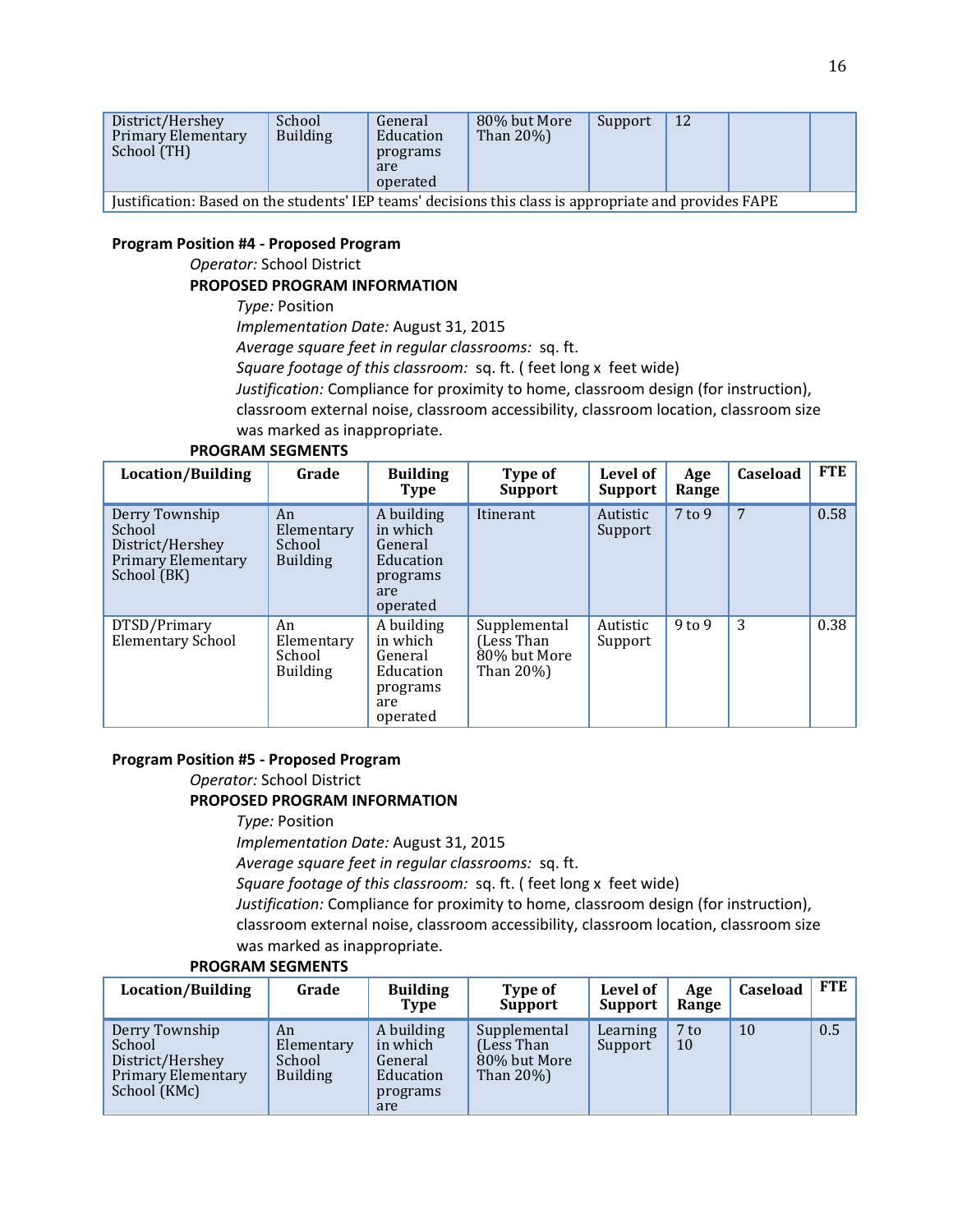|                                                   |                                               | operated                                                                      |           |                     |            |    |     |  |
|---------------------------------------------------|-----------------------------------------------|-------------------------------------------------------------------------------|-----------|---------------------|------------|----|-----|--|
| DTSD/Primary<br><b>Elementary School</b><br>(KMc) | An<br>Elementary<br>School<br><b>Building</b> | A building<br>in which<br>General<br>Education<br>programs<br>are<br>operated | Itinerant | Learning<br>Support | 7 to<br>10 | 10 | 0.2 |  |
| Justification: Caseload is within limits.         |                                               |                                                                               |           |                     |            |    |     |  |

#### **Program Position #6 - Proposed Program**

*Operator:* School District

#### **PROPOSED PROGRAM INFORMATION**

*Type:* Position

*Implementation Date:* August 31, 2015

*Average square feet in regular classrooms:* sq. ft.

*Square footage of this classroom:* sq. ft. ( feet long x feet wide)

*Justification:* Compliance for proximity to home, classroom design (for instruction), classroom external noise, classroom accessibility, classroom location, classroom size was marked as inappropriate.

#### **PROGRAM SEGMENTS**

| Location/Building                                                                 | Grade                                         | <b>Building</b><br><b>Type</b>                                                | Type of<br><b>Support</b>                               | Level of<br><b>Support</b> | Age<br>Range | Caseload | FTE |
|-----------------------------------------------------------------------------------|-----------------------------------------------|-------------------------------------------------------------------------------|---------------------------------------------------------|----------------------------|--------------|----------|-----|
| Derry Township<br>School<br>District/Hershey<br>Primary Elementary<br>School (KD) | An<br>Elementary<br>School<br><b>Building</b> | A building<br>in which<br>General<br>Education<br>programs<br>are<br>operated | Supplemental<br>(Less Than<br>80% but More<br>Than 20%) | Learning<br>Support        | $7$ to $9$   | 10       | 0.5 |
| DTSD/Primary<br><b>Elementary School</b><br>(KD)                                  | An<br>Elementary<br>School<br><b>Building</b> | A building<br>in which<br>General<br>Education<br>programs<br>are<br>operated | Itinerant                                               | Learning<br>Support        | $7$ to $9$   | 10       | 0.2 |

#### **Program Position #7 - Proposed Program**

*Operator:* Multiple Districts

#### **PROPOSED PROGRAM INFORMATION**

*Type:* Position

*Implementation Date:* August 31, 2015

*Average square feet in regular classrooms:* sq. ft.

*Square footage of this classroom:* sq. ft. ( feet long x feet wide)

*Justification:* Compliance for proximity to home, classroom design (for instruction),

classroom external noise, classroom accessibility, classroom location, classroom size was marked as inappropriate.

| Location/Building        | Grade            | <b>Building</b><br>Type | <b>Type of</b><br><b>Support</b> | Level of<br><b>Support</b> | Age<br>Range          | Caseload | <b>FTE</b> |
|--------------------------|------------------|-------------------------|----------------------------------|----------------------------|-----------------------|----------|------------|
| Derry Township<br>School | An<br>Elementary | A building<br>in which  | Supplemental<br>(Less Than)      | Life<br><b>Skills</b>      | 7 <sub>to</sub><br>12 | 10       | 0.5        |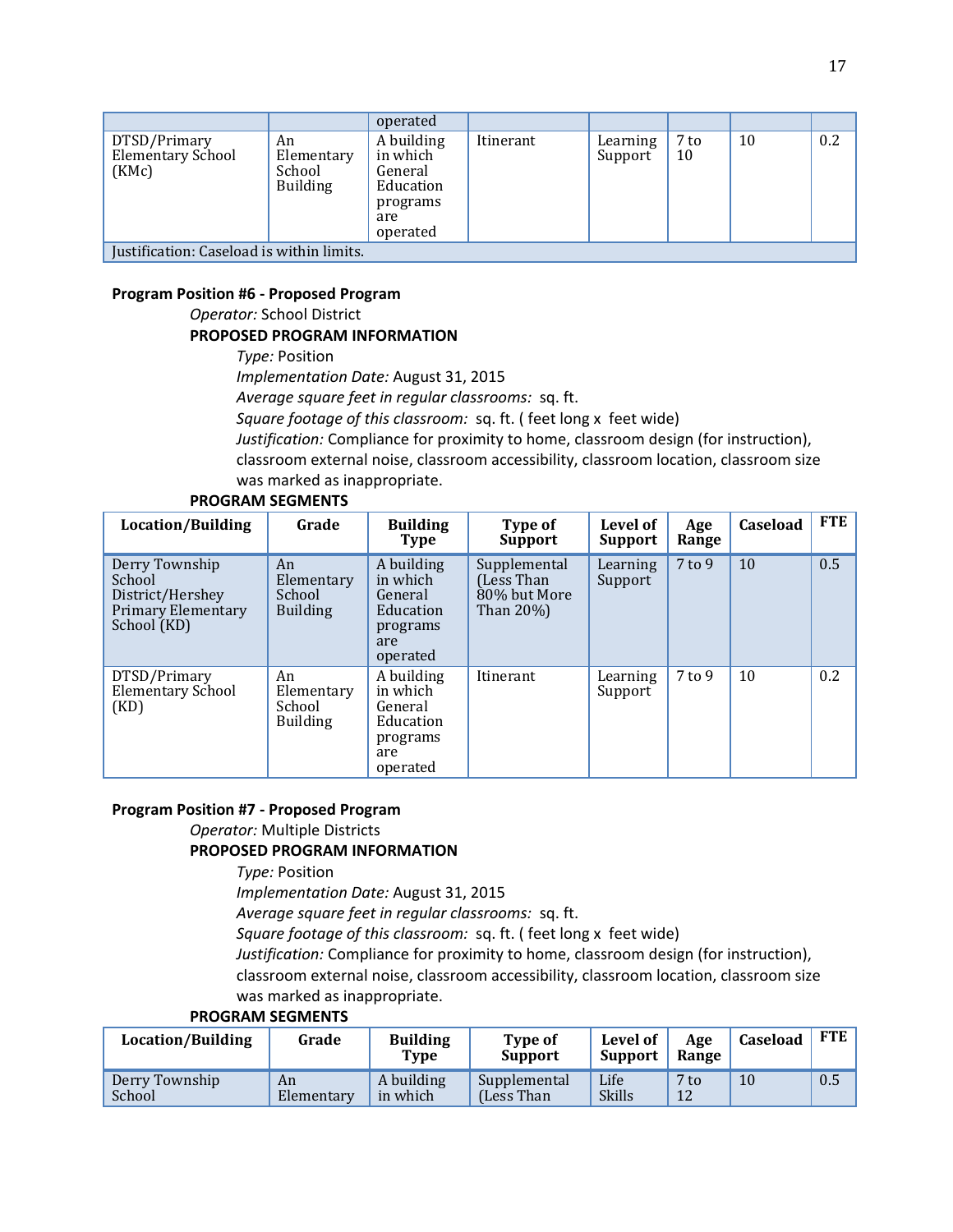| District/Hershey<br>Intermediate<br>Elementary School<br>(LB)                                                                                   | School<br><b>Building</b> | General<br>Education<br>programs<br>are<br>operated | 80% but More<br>Than $20\%$ ) | Support |  |  |
|-------------------------------------------------------------------------------------------------------------------------------------------------|---------------------------|-----------------------------------------------------|-------------------------------|---------|--|--|
| Justification: Students are grouped and curriculum differentiated to meet the unique learning style of students<br>needing life skills support. |                           |                                                     |                               |         |  |  |

#### **Program Position #8 - Proposed Program**

*Operator:* School District

#### **PROPOSED PROGRAM INFORMATION**

*Type:* Position

*Implementation Date:* August 31, 2015

*Average square feet in regular classrooms:* sq. ft.

*Square footage of this classroom:* sq. ft. ( feet long x feet wide)

*Justification:* Compliance for proximity to home, classroom design (for instruction),

classroom external noise, classroom accessibility, classroom location, classroom size was marked as inappropriate.

#### **PROGRAM SEGMENTS**

| <b>Location/Building</b>                                                                         | Grade                                         | <b>Building</b><br><b>Type</b>                                                | Type of<br><b>Support</b>                                    | Level of<br>Support | Age<br>Range          | Caseload | <b>FTE</b> |
|--------------------------------------------------------------------------------------------------|-----------------------------------------------|-------------------------------------------------------------------------------|--------------------------------------------------------------|---------------------|-----------------------|----------|------------|
| Derry Township<br>School<br>District/Hershey<br>Intermediate<br><b>Elementary School</b><br>(AG) | An<br>Elementary<br>School<br><b>Building</b> | A building<br>in which<br>General<br>Education<br>programs<br>are<br>operated | Supplemental<br>(Less Than)<br>80% but More<br>Than $20\%$ ) | Learning<br>Support | 9 <sub>to</sub><br>12 | 10       | 0.5        |
| DTSD/Intermediate<br>School (AG)                                                                 | An<br>Elementary<br>School<br><b>Building</b> | A building<br>in which<br>General<br>Education<br>programs<br>are<br>operated | Itinerant                                                    | Learning<br>Support | $9$ to<br>12          | 10       | 0.2        |

# **Program Position #9 - Proposed Program**

*Operator:* School District

### **PROPOSED PROGRAM INFORMATION**

*Type:* Position

*Implementation Date:* August 31, 2015

*Average square feet in regular classrooms:* sq. ft.

*Square footage of this classroom:* sq. ft. ( feet long x feet wide)

*Justification:* Compliance for proximity to home, classroom design (for instruction), classroom external noise, classroom accessibility, classroom location, classroom size

## was marked as inappropriate.

| <b>PROGRAM SEGMENTS</b> |  |
|-------------------------|--|
|                         |  |

| Location/Building                                                                 | Grade                                         | <b>Building</b><br>Type                                    | Type of<br><b>Support</b>                                  | Level of<br><b>Support</b> | Age<br>Range | Caseload | <b>FTE</b> |
|-----------------------------------------------------------------------------------|-----------------------------------------------|------------------------------------------------------------|------------------------------------------------------------|----------------------------|--------------|----------|------------|
| Derry Township<br>School<br>District/Hershey<br>Intermediate<br>Elementary School | An<br>Elementary<br>School<br><b>Building</b> | A building<br>in which<br>General<br>Education<br>programs | Supplemental<br>Less Than<br>80% but More<br>Than $20\%$ ) | Learning<br>Support        | $9$ to<br>12 |          | 0.1        |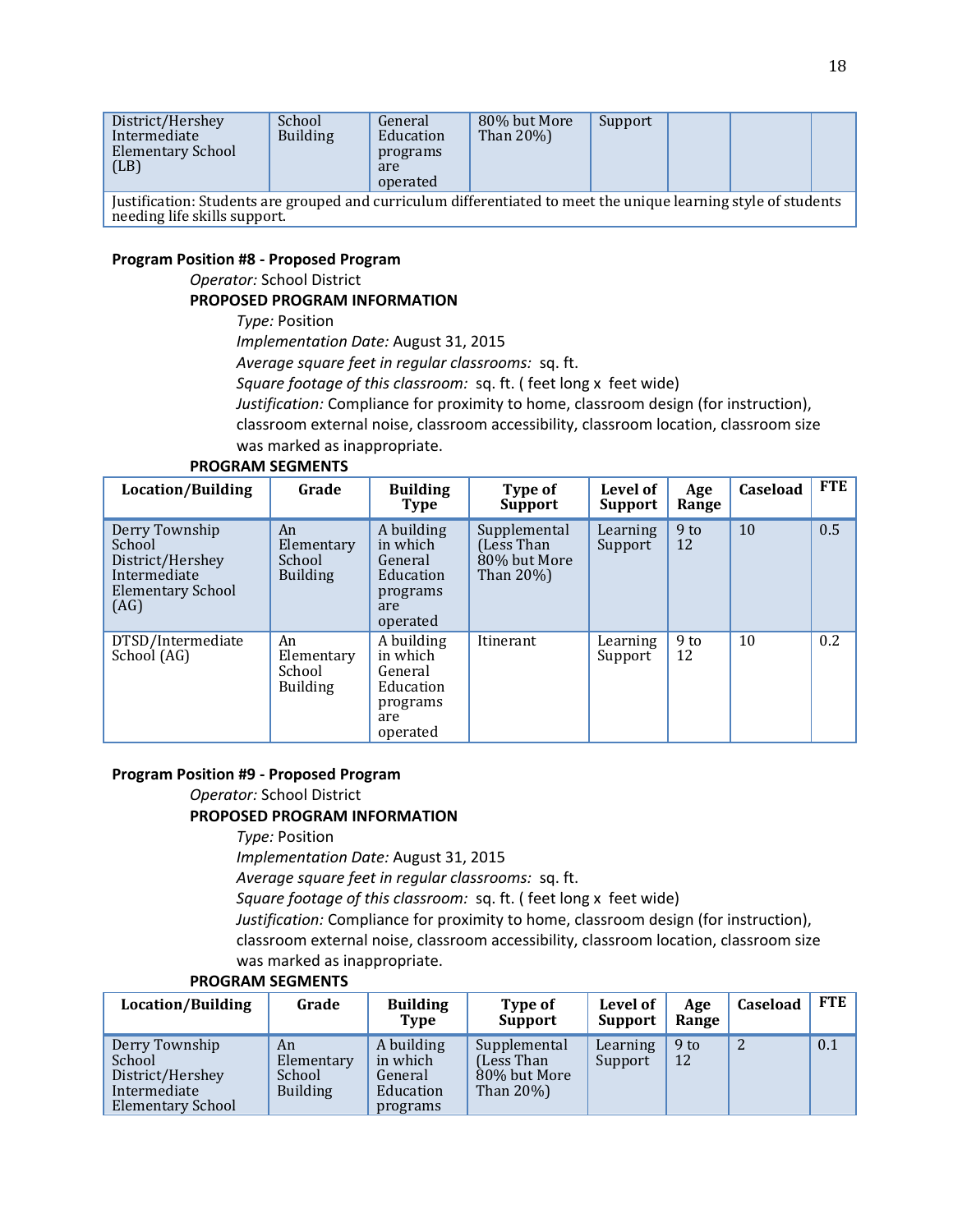| (JH)                                                         |                                               | are<br>operated                                                               |                                                         |                     |                       |   |      |
|--------------------------------------------------------------|-----------------------------------------------|-------------------------------------------------------------------------------|---------------------------------------------------------|---------------------|-----------------------|---|------|
| Derry<br>Township/Hershey<br><b>Elementary School</b><br>(H) | An<br>Elementary<br>School<br><b>Building</b> | A building<br>in which<br>General<br>Education<br>programs<br>are<br>operated | Itinerant                                               | Autistic<br>Support | 9 <sub>to</sub><br>11 | 6 | 0.5  |
| Derry<br>Township/Hershey<br><b>Elementary School</b><br>(H) | An<br>Elementary<br>School<br><b>Building</b> | A building<br>in which<br>General<br>Education<br>programs<br>are<br>operated | Supplemental<br>(Less Than<br>80% but More<br>Than 20%) | Autistic<br>Support | $10$ to<br>11         | 3 | 0.38 |

#### **Program Position #10 - Proposed Program**

*Operator:* School District

#### **PROPOSED PROGRAM INFORMATION**

*Type:* Position

*Implementation Date:* August 31, 2015

*Average square feet in regular classrooms:* sq. ft.

*Square footage of this classroom:* sq. ft. ( feet long x feet wide)

*Justification:* Compliance for proximity to home, classroom design (for instruction),

classroom external noise, classroom accessibility, classroom location, classroom size was marked as inappropriate.

#### **PROGRAM SEGMENTS**

| Location/Building                                                                                | Grade                                         | <b>Building</b><br><b>Type</b>                                                | Type of<br><b>Support</b>                                | Level of<br><b>Support</b> | Age<br>Range          | Caseload | <b>FTE</b> |
|--------------------------------------------------------------------------------------------------|-----------------------------------------------|-------------------------------------------------------------------------------|----------------------------------------------------------|----------------------------|-----------------------|----------|------------|
| Derry Township<br>School<br>District/Hershey<br>Intermediate<br><b>Elementary School</b><br>(KT) | An<br>Elementary<br>School<br><b>Building</b> | A building<br>in which<br>General<br>Education<br>programs<br>are<br>operated | Supplemental<br>(Less Than)<br>80% but More<br>Than 20%) | Learning<br>Support        | 9 <sub>to</sub><br>12 | 15       | 0.75       |
| Derry<br>Township/Hershey<br>Intermediate<br>Elementary School<br>(KT)                           | An<br>Elementary<br>School<br><b>Building</b> | A building<br>in which<br>General<br>Education<br>programs<br>are<br>operated | Itinerant                                                | Learning<br>Support        | 9 <sub>to</sub><br>12 | 5        | 0.1        |

#### **Program Position #11 - Proposed Program**

## *Operator:* School District **PROPOSED PROGRAM INFORMATION**

*Type:* Position *Implementation Date:* August 31, 2015 *Average square feet in regular classrooms:* sq. ft. *Square footage of this classroom:* sq. ft. ( feet long x feet wide) *Justification:* Compliance for proximity to home, classroom design (for instruction), classroom external noise, classroom accessibility, classroom location, classroom size was marked as inappropriate.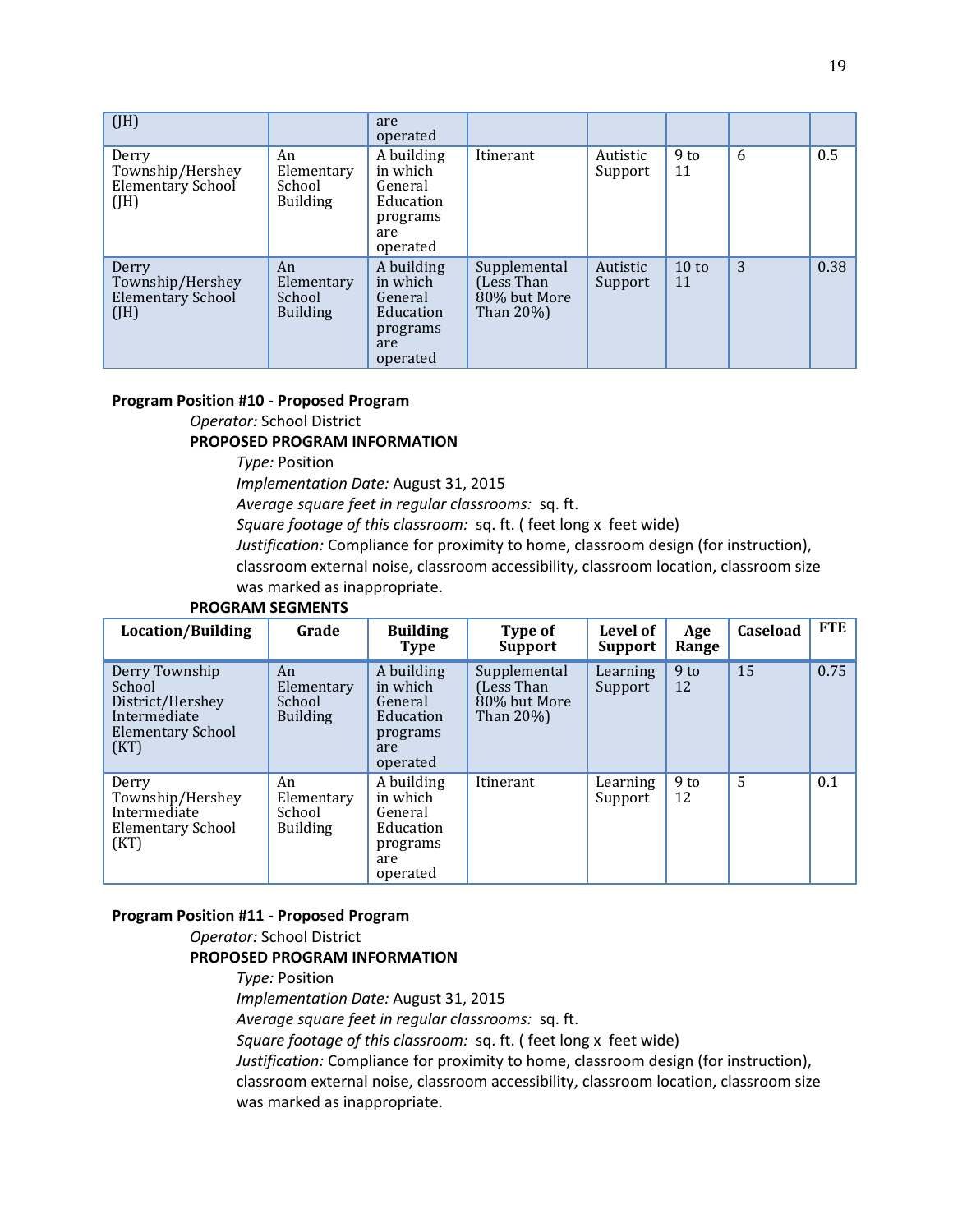#### **PROGRAM SEGMENTS**

| Location/Building                                                   | Grade                                 | <b>Building</b><br><b>Type</b>                                             | Type of<br><b>Support</b>                                | Level of<br><b>Support</b>       | Age<br>Range | <b>Caseload</b> | FTE  |
|---------------------------------------------------------------------|---------------------------------------|----------------------------------------------------------------------------|----------------------------------------------------------|----------------------------------|--------------|-----------------|------|
| Derry Township<br>School<br>District/Hershey<br>Middle School (MGB) | A Middle<br>School<br><b>Building</b> | A building in<br>which<br>General<br>Education<br>programs are<br>operated | Supplemental<br>Less Than 80%<br>but More Than<br>$20\%$ | Life<br><b>Skills</b><br>Support | 11 to<br>15  | 8               | 0.4  |
| Derry Township<br>School<br>District/Hershey<br>Middle School (MGB) | A Middle<br>School<br><b>Building</b> | A building in<br>which<br>General<br>Education<br>programs are<br>operated | Full-Time<br>Special<br><b>Education Class</b>           | Life<br><b>Skills</b><br>Support | 11 to<br>15  | 2               | 0.13 |

#### **Program Position #12 - Proposed Program**

*Operator:* Multiple Districts

#### **PROPOSED PROGRAM INFORMATION**

*Type:* Position

*Implementation Date:* August 31, 2015

*Average square feet in regular classrooms:* sq. ft.

*Square footage of this classroom:* sq. ft. ( feet long x feet wide)

*Justification:* Compliance for proximity to home, classroom design (for instruction),

classroom external noise, classroom accessibility, classroom location, classroom size was marked as inappropriate.

#### **PROGRAM SEGMENTS**

| Location/Building                                                   | Grade                                 | <b>Building</b><br>Type                                                    | Type of<br><b>Support</b>                                 | Level of<br><b>Support</b> | Age<br>Range | <b>Caseload</b> | <b>FTE</b> |
|---------------------------------------------------------------------|---------------------------------------|----------------------------------------------------------------------------|-----------------------------------------------------------|----------------------------|--------------|-----------------|------------|
| Derry Township<br>School<br>District/Hershey<br>Middle School (SMc) | A Middle<br>School<br><b>Building</b> | A building in<br>which<br>General<br>Education<br>programs are<br>operated | Supplemental<br>(Less Than 80%<br>but More Than<br>$20\%$ | Learning<br>Support        | 11 to<br>14  | 5               | 0.25       |
| Derry<br>Township/Hershey<br>Middle School (SMc)                    | A Middle<br>School<br><b>Building</b> | A building in<br>which<br>General<br>Education<br>programs are<br>operated | Itinerant                                                 | Autistic<br>Support        | 11 to<br>14  | 4               | 0.33       |

#### **Program Position #13 - Proposed Program**

*Operator:* School District

#### **PROPOSED PROGRAM INFORMATION**

*Type:* Position

*Implementation Date:* August 31, 2015

*Average square feet in regular classrooms:* sq. ft.

*Square footage of this classroom:* sq. ft. ( feet long x feet wide)

*Justification:* Compliance for proximity to home, classroom design (for instruction),

classroom external noise, classroom accessibility, classroom location, classroom size was marked as inappropriate.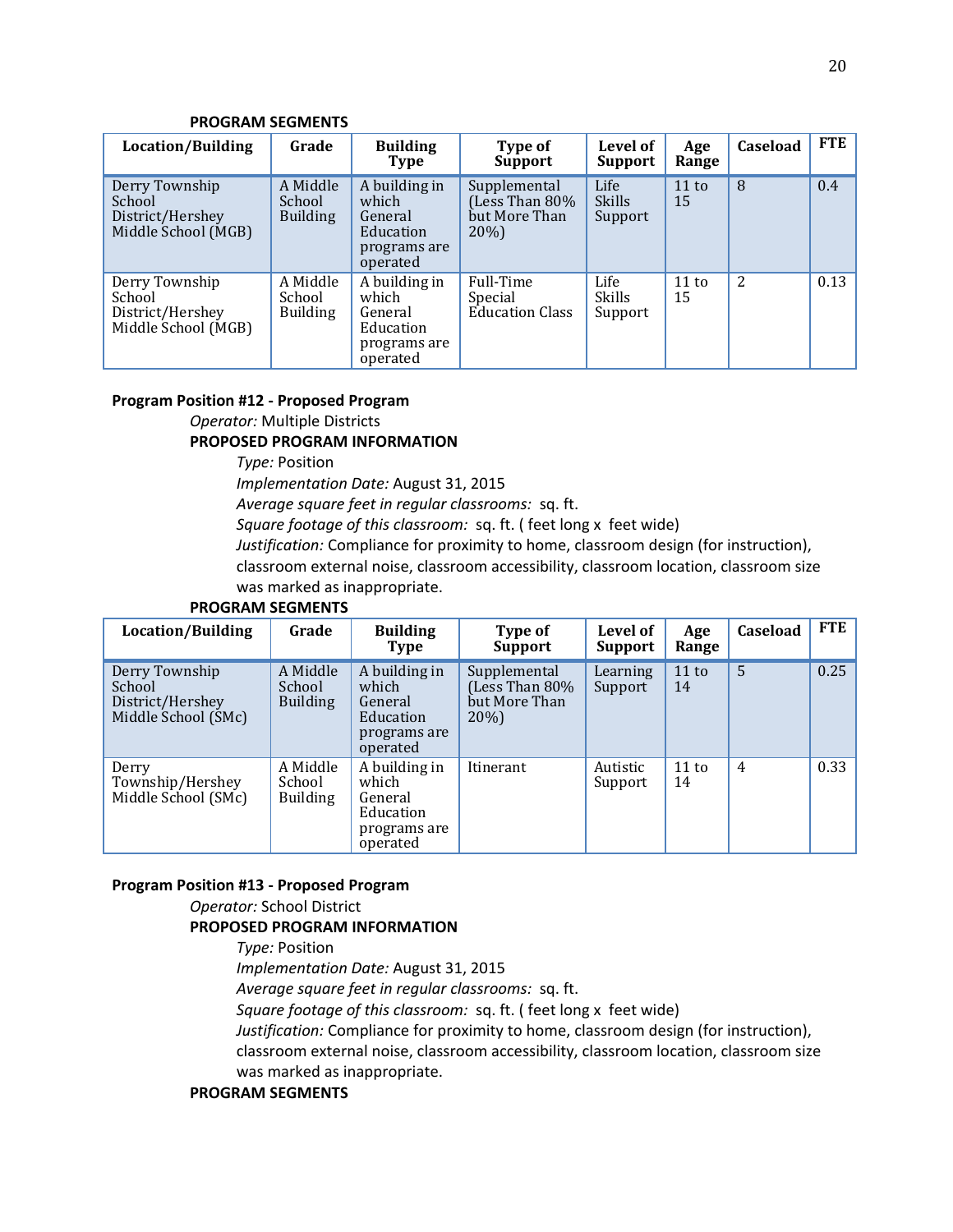| <b>Location/Building</b>                                           | Grade                                 | <b>Building</b><br><b>Type</b>                                             | Type of<br><b>Support</b>                                 | Level of<br><b>Support</b> | Age<br>Range | Caseload | FTE  |
|--------------------------------------------------------------------|---------------------------------------|----------------------------------------------------------------------------|-----------------------------------------------------------|----------------------------|--------------|----------|------|
| Derry Township<br>School<br>District/Hershey<br>Middle School (KW) | A Middle<br>School<br><b>Building</b> | A building in<br>which<br>General<br>Education<br>programs<br>are operated | Supplemental<br>(Less Than 80%<br>but More Than<br>$20\%$ | Emotional<br>Support       | 11 to<br>14  | 5        | 0.25 |
| Derry<br>Township/Hershey<br>Middle School (KW)                    | A Middle<br>School<br><b>Building</b> | A building in<br>which<br>General<br>Education<br>programs<br>are operated | Itinerant                                                 | Emotional<br>Support       | 11 to<br>14  | 5        | 0.1  |

#### **Program Position #14 - Proposed Program**

*Operator:* School District **PROPOSED PROGRAM INFORMATION**

*Type:* Position

*Implementation Date:* August 31, 2015

*Average square feet in regular classrooms:* sq. ft.

*Square footage of this classroom:* sq. ft. ( feet long x feet wide)

*Justification:* Compliance for proximity to home, classroom design (for instruction), classroom external noise, classroom accessibility, classroom location, classroom size was marked as inappropriate.

#### **PROGRAM SEGMENTS**

| <b>Location/Building</b>                                           | Grade                                 | <b>Building</b><br><b>Type</b>                                             | Type of<br>Support                                     | Level of<br><b>Support</b> | Age<br>Range | Caseload | <b>FTE</b> |
|--------------------------------------------------------------------|---------------------------------------|----------------------------------------------------------------------------|--------------------------------------------------------|----------------------------|--------------|----------|------------|
| Derry Township<br>School<br>District/Hershey<br>Middle School (EM) | A Middle<br>School<br><b>Building</b> | A building in<br>which<br>General<br>Education<br>programs are<br>operated | Supplemental<br>(Less Than 80%<br>but More Than<br>20% | Learning<br>Support        | 11 to<br>13  | 5        | 0.25       |
| Derry<br>Township/Hershey<br>Middle School (EM)                    | A Middle<br>School<br><b>Building</b> | A building in<br>which<br>General<br>Education<br>programs are<br>operated | Itinerant                                              | Learning<br>Support        | 11 to<br>13  | 10       | 0.2        |

#### **Program Position #15 - Proposed Program**

*Operator:* School District

#### **PROPOSED PROGRAM INFORMATION**

*Type:* Position

*Implementation Date:* August 31, 2015

*Average square feet in regular classrooms:* sq. ft.

*Square footage of this classroom:* sq. ft. ( feet long x feet wide)

*Justification:* Compliance for proximity to home, classroom design (for instruction),

classroom external noise, classroom accessibility, classroom location, classroom size was marked as inappropriate.

|  | Location/Building Grade Building |  |  | Type of | Level of Age Caseload FTE |  |  |  |
|--|----------------------------------|--|--|---------|---------------------------|--|--|--|
|--|----------------------------------|--|--|---------|---------------------------|--|--|--|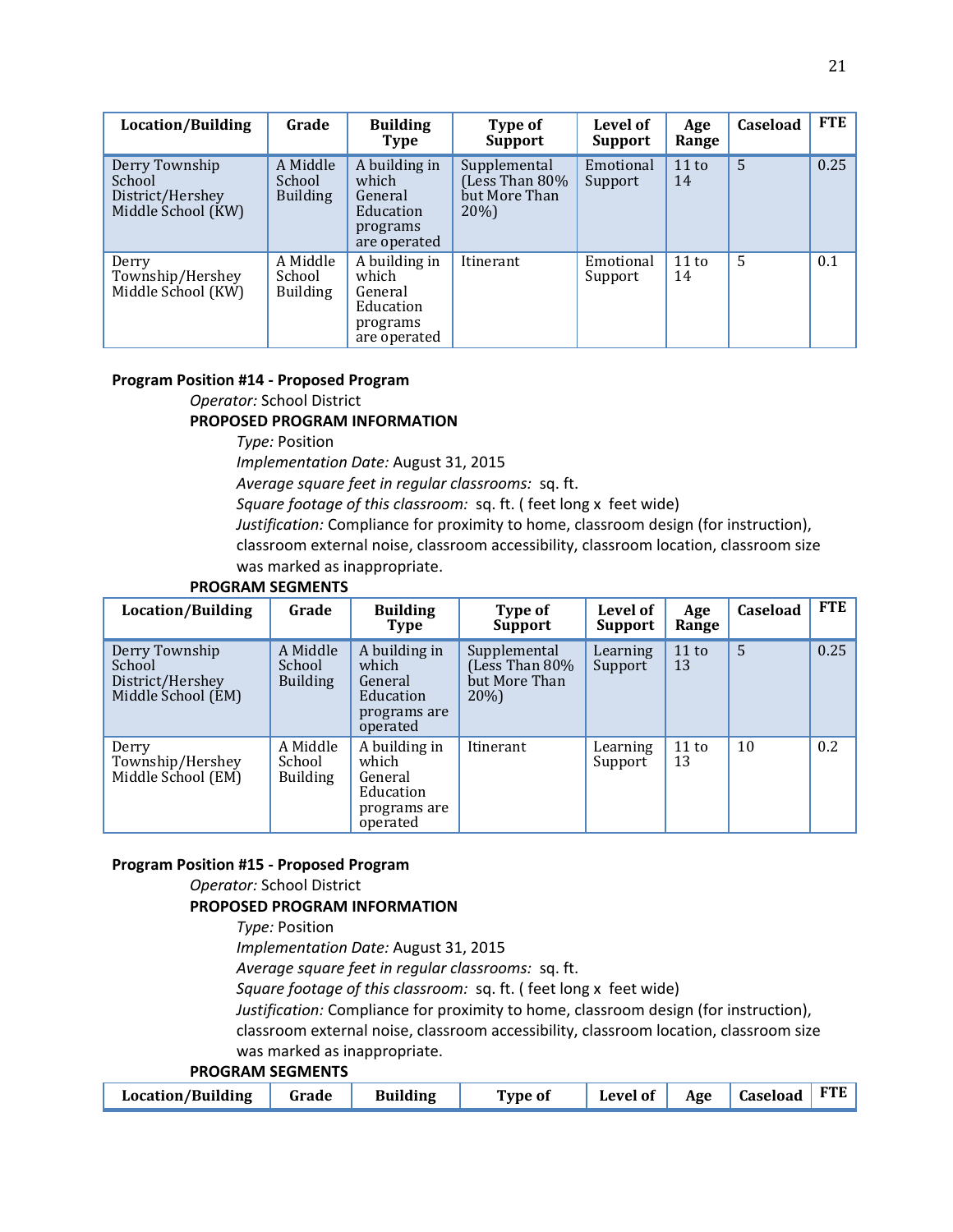|                                                                    |                                       | <b>Type</b>                                                                | <b>Support</b>                                         | <b>Support</b>      | Range       |    |     |
|--------------------------------------------------------------------|---------------------------------------|----------------------------------------------------------------------------|--------------------------------------------------------|---------------------|-------------|----|-----|
| Derry Township<br>School<br>District/Hershey<br>Middle School (DL) | A Middle<br>School<br><b>Building</b> | A building in<br>which<br>General<br>Education<br>programs are<br>operated | Supplemental<br>(Less Than 80%<br>but More Than<br>20% | Learning<br>Support | 11 to<br>13 | 12 | 0.6 |
| Derry<br>Township/Hershey<br>Middle School (DL)                    | A Middle<br>School<br><b>Building</b> | A building in<br>which<br>General<br>Education<br>programs are<br>operated | Itinerant                                              | Learning<br>Support | 11 to<br>13 | 5  | 0.1 |

#### **Program Position #16 - Proposed Program**

*Operator:* School District

#### **PROPOSED PROGRAM INFORMATION**

*Type:* Position

*Implementation Date:* August 31, 2015

*Average square feet in regular classrooms:* sq. ft.

*Square footage of this classroom:* sq. ft. ( feet long x feet wide)

*Justification:* Compliance for proximity to home, classroom design (for instruction),

classroom external noise, classroom accessibility, classroom location, classroom size was marked as inappropriate.

## **PROGRAM SEGMENTS**

| Location/Building                                                  | Grade                                 | <b>Building</b><br>Type                                                    | Type of<br><b>Support</b>                                 | Level of<br><b>Support</b> | Age<br>Range          | Caseload | FTE  |
|--------------------------------------------------------------------|---------------------------------------|----------------------------------------------------------------------------|-----------------------------------------------------------|----------------------------|-----------------------|----------|------|
| Derry Township<br>School<br>District/Hershey<br>Middle School (RM) | A Middle<br>School<br><b>Building</b> | A building in<br>which<br>General<br>Education<br>programs are<br>operated | Supplemental<br>(Less Than 80%<br>but More Than<br>$20\%$ | Learning<br>Support        | 12 to<br>13           | 8        | 0.4  |
| Derry Township<br>School<br>District/Hershey<br>Middle School (RM) | A Middle<br>School<br><b>Building</b> | A building in<br>which<br>General<br>Education<br>programs are<br>operated | Itinerant                                                 | Learning<br>Support        | $12 \text{ to}$<br>13 | 6        | 0.12 |

#### **Program Position #17 - Proposed Program**

*Operator:* School District

#### **PROPOSED PROGRAM INFORMATION**

*Type:* Position

*Implementation Date:* August 31, 2015

*Average square feet in regular classrooms:* sq. ft.

*Square footage of this classroom:* sq. ft. ( feet long x feet wide)

*Justification:* Compliance for proximity to home, classroom design (for instruction),

classroom external noise, classroom accessibility, classroom location, classroom size was marked as inappropriate.

| <b>Location/Building</b><br>Grade | <b>Building</b><br>Type | Type of<br>Support | Level of<br><b>Support</b> | Age<br>Range | Caseload | <b>FTE</b> |
|-----------------------------------|-------------------------|--------------------|----------------------------|--------------|----------|------------|
|-----------------------------------|-------------------------|--------------------|----------------------------|--------------|----------|------------|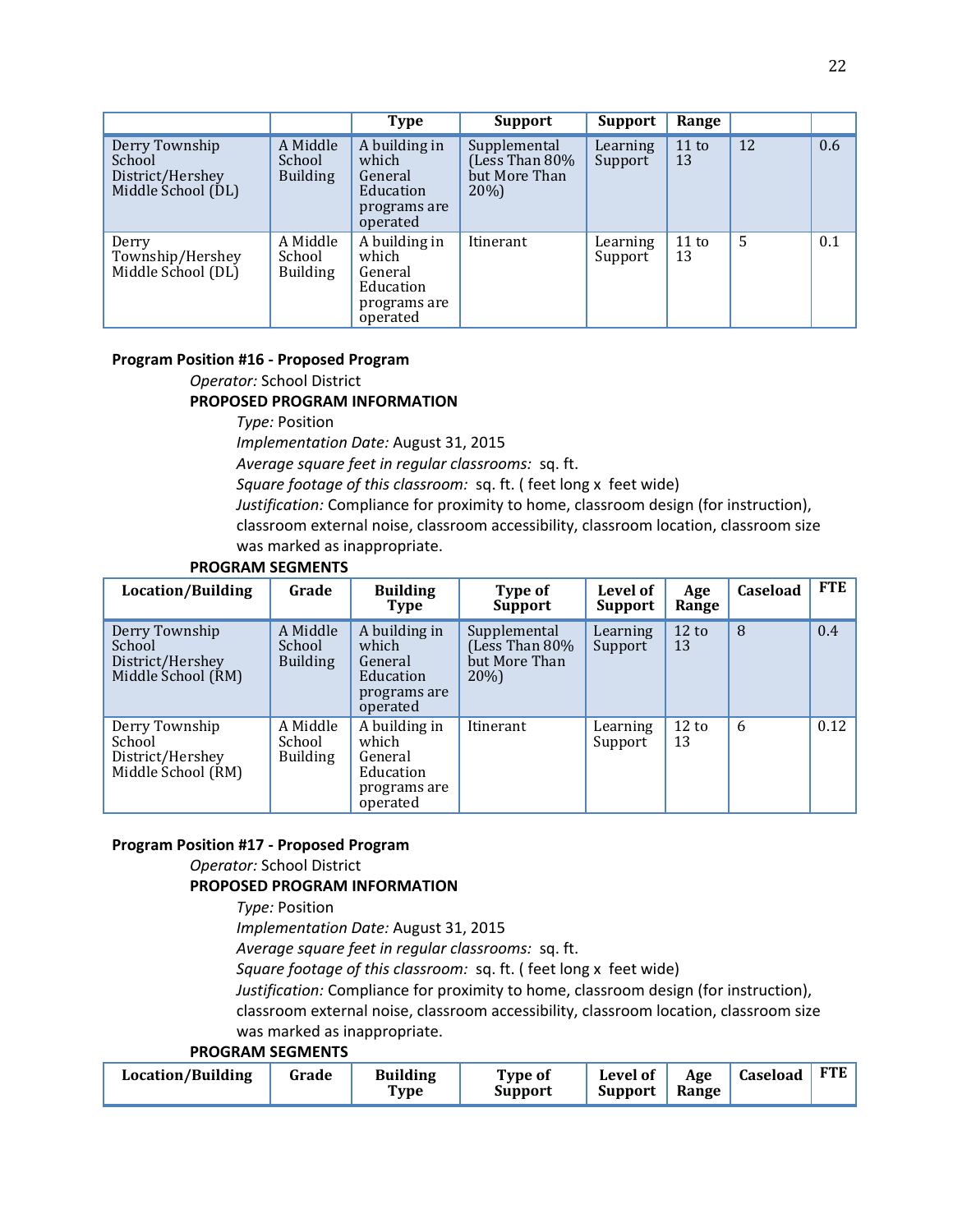| Derry Township<br>School<br>District/Hershey<br>Middle School (KE) | A Middle<br>School<br><b>Building</b> | A building in<br>which<br>General<br>Education<br>programs are<br>operated | Supplemental<br>(Less Than 80%<br>but More Than<br>20%) | Learning<br>Support | 13 <sub>to</sub><br>14 | 10 | 0.5 |
|--------------------------------------------------------------------|---------------------------------------|----------------------------------------------------------------------------|---------------------------------------------------------|---------------------|------------------------|----|-----|
| Derry Township<br>School<br>District/Hershey<br>Middle School (KE) | A Middle<br>School<br><b>Building</b> | A building in<br>which<br>General<br>Education<br>programs are<br>operated | Itinerant                                               | Learning<br>Support | 13 <sub>to</sub><br>14 | 5  | 0.1 |

#### **Program Position #18 - Proposed Program**

*Operator:* School District

#### **PROPOSED PROGRAM INFORMATION**

*Type:* Position

*Implementation Date:* August 31, 2015

*Average square feet in regular classrooms:* sq. ft.

*Square footage of this classroom:* sq. ft. ( feet long x feet wide)

*Justification:* Compliance for proximity to home, classroom design (for instruction), classroom external noise, classroom accessibility, classroom location, classroom size was marked as inappropriate.

#### **PROGRAM SEGMENTS**

| Location/Building                                                  | Grade                                 | <b>Building</b><br><b>Type</b>                                             | Type of<br><b>Support</b>                                 | Level of<br><b>Support</b> | Age<br>Range | Caseload | <b>FTE</b> |
|--------------------------------------------------------------------|---------------------------------------|----------------------------------------------------------------------------|-----------------------------------------------------------|----------------------------|--------------|----------|------------|
| Derry Township<br>School<br>District/Hershey<br>Middle School (CM) | A Middle<br>School<br><b>Building</b> | A building in<br>which<br>General<br>Education<br>programs are<br>operated | Supplemental<br>(Less Than 80%<br>but More Than<br>$20\%$ | Learning<br>Support        | 13 to<br>14  | 10       | 0.5        |
| Derry Township<br>School<br>District/Hershey<br>Middle School (CM) | A Middle<br>School<br><b>Building</b> | A building in<br>which<br>General<br>Education<br>programs are<br>operated | Itinerant                                                 | Learning<br>Support        | 13 to<br>14  | 10       | 0.2        |

#### **Program Position #19 - Proposed Program**

# *Operator:* Multiple Districts

#### **PROPOSED PROGRAM INFORMATION**

*Type:* Position

*Implementation Date:* August 31, 2015

*Average square feet in regular classrooms:* sq. ft.

*Square footage of this classroom:* sq. ft. ( feet long x feet wide)

*Justification:* Compliance for proximity to home, classroom design (for instruction),

classroom external noise, classroom accessibility, classroom location, classroom size was marked as inappropriate.

| Location/Building        | Grade            | <b>Building</b><br>Type | <b>Type of</b><br><b>Support</b> | Level of<br><b>Support</b> | Age<br>Range  | Caseload       | FTE  |
|--------------------------|------------------|-------------------------|----------------------------------|----------------------------|---------------|----------------|------|
| Derry Township<br>School | A Senior<br>High | A building in<br>which  | Full-Time<br>Special             | Life<br><b>Skills</b>      | $15$ to<br>21 | $\overline{L}$ | 0.13 |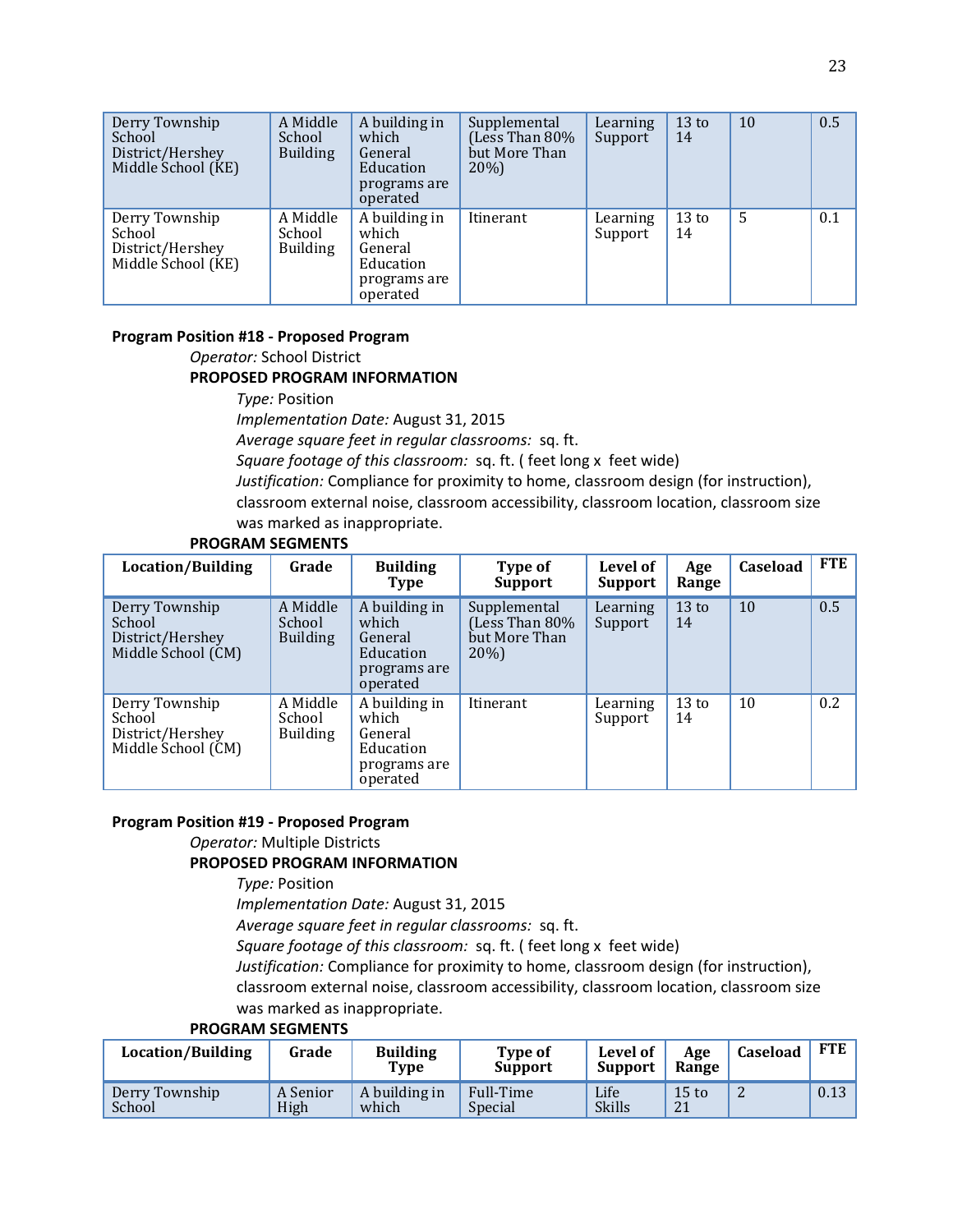| District/Hershey High<br>School (AK)                                                                   | School<br><b>Building</b>                     | General<br>Education<br>programs are<br>operated                           | <b>Education Class</b>                                    | Support                          |                       |                |     |  |
|--------------------------------------------------------------------------------------------------------|-----------------------------------------------|----------------------------------------------------------------------------|-----------------------------------------------------------|----------------------------------|-----------------------|----------------|-----|--|
| Justification: Based on the students' IEP teams' decisions this class is appropriate and provides FAPE |                                               |                                                                            |                                                           |                                  |                       |                |     |  |
| Derry Township<br>School<br>District/Hershey High<br>School (AK)                                       | A Senior<br>High<br>School<br><b>Building</b> | A building in<br>which<br>General<br>Education<br>programs are<br>operated | Supplemental<br>(Less Than 80%<br>but More Than<br>$20\%$ | Life<br><b>Skills</b><br>Support | $15 \text{ to}$<br>21 | $\overline{4}$ | 0.2 |  |
| Justification: Based on the students' IEP teams' decisions this class is appropriate and provides FAPE |                                               |                                                                            |                                                           |                                  |                       |                |     |  |

#### **Program Position #20 - Proposed Program**

*Operator:* Multiple Districts **PROPOSED PROGRAM INFORMATION**

*Type:* Position *Implementation Date:* August 31, 2015 *Average square feet in regular classrooms:* sq. ft. *Square footage of this classroom:* sq. ft. ( feet long x feet wide) *Justification:* Compliance for proximity to home, classroom design (for instruction), classroom external noise, classroom accessibility, classroom location, classroom size was marked as inappropriate.

#### **PROGRAM SEGMENTS**

| Location/Building                                                                                 | Grade                                                | <b>Building</b><br>Type                                                    | Type of<br><b>Support</b>                  | Level of<br>Support                        | Age<br>Range  | Caseload | FTE  |
|---------------------------------------------------------------------------------------------------|------------------------------------------------------|----------------------------------------------------------------------------|--------------------------------------------|--------------------------------------------|---------------|----------|------|
| Derry Township<br>School<br>District/Hershey High<br>School (AS)                                  | A Senior<br><b>High</b><br>School<br><b>Building</b> | A building in<br>which<br>General<br>Education<br>programs are<br>operated | Full-Time<br>Special<br>Education<br>Class | Multiple<br><b>Disabilities</b><br>Support | $14$ to<br>21 | 6        | 0.75 |
| Justification: Rased on students' IED teams' decisions this class is annonriate and provides EADE |                                                      |                                                                            |                                            |                                            |               |          |      |

Justification: Based on students' IEP teams' decisions this class is appropriate and provides FAPE

#### **Program Position #21 - Proposed Program**

*Operator:* School District

#### **PROPOSED PROGRAM INFORMATION**

*Type:* Position

*Implementation Date:* August 31, 2015

*Average square feet in regular classrooms:* sq. ft.

*Square footage of this classroom:* sq. ft. ( feet long x feet wide)

*Justification:* Compliance for proximity to home, classroom design (for instruction), classroom external noise, classroom accessibility, classroom location, classroom size was marked as inappropriate.

| Location/Building                                                | Grade                                         | <b>Building</b><br><b>Type</b>                                             | Type of<br><b>Support</b>                               | Level of<br>Support | Age<br>Range          | Caseload | FTE  |
|------------------------------------------------------------------|-----------------------------------------------|----------------------------------------------------------------------------|---------------------------------------------------------|---------------------|-----------------------|----------|------|
| Derry Township<br>School<br>District/Hershey High<br>School (EW) | A Senior<br>High<br>School<br><b>Building</b> | A building in<br>which<br>General<br>Education<br>programs are<br>operated | Supplemental<br>(Less Than 80%<br>but More Than<br>20%) | Autistic<br>Support | $17 \text{ to}$<br>20 | 3        | 0.38 |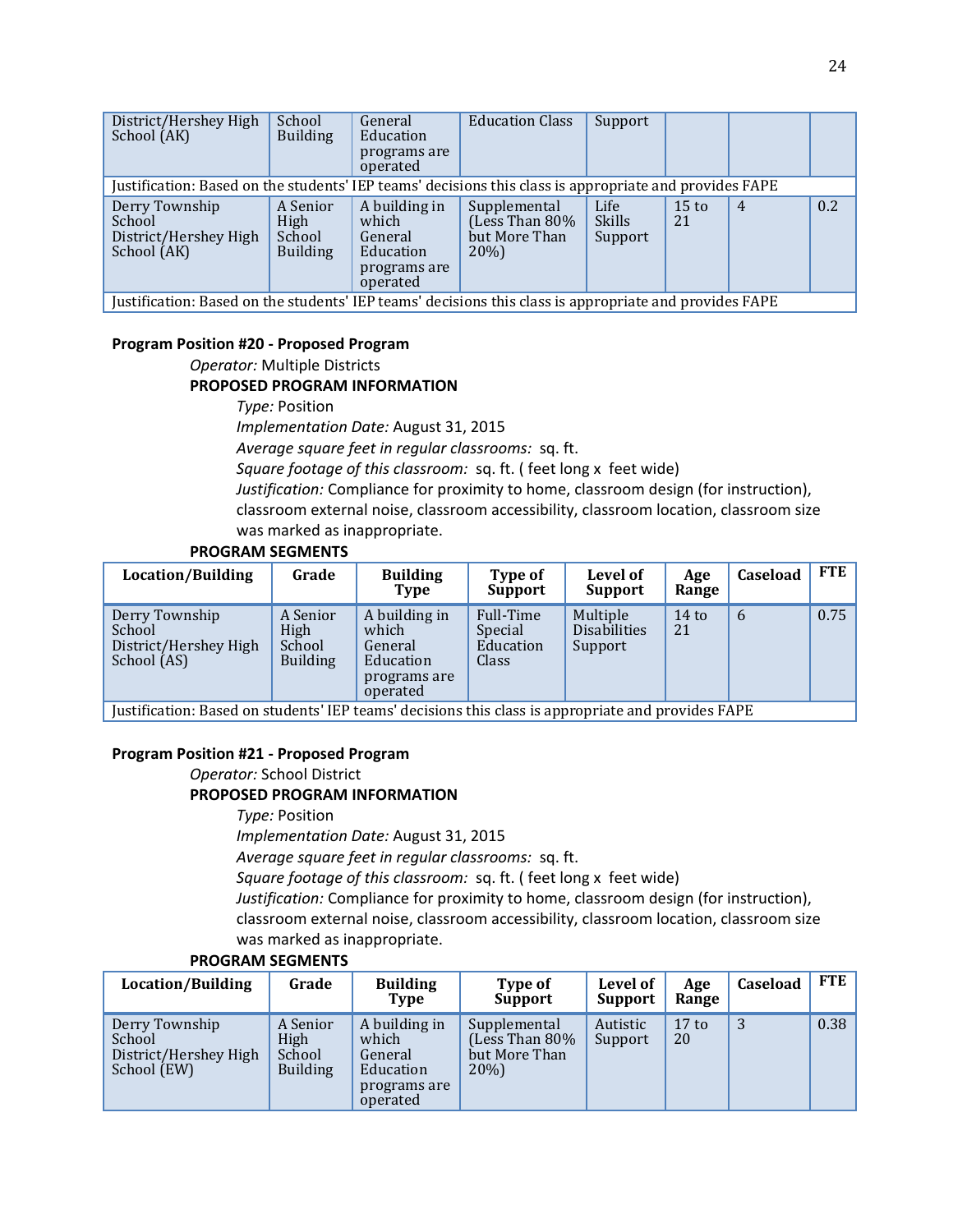| A building in<br>Derry Township<br>A Senior<br>High<br>School<br>which<br>District/Hershey High<br>School<br>General<br><b>Building</b><br>Education<br>School (EW)<br>programs are<br>operated | Supplemental<br>(Less Than 80%<br>but More Than<br>20%) | Life<br>Skills<br>Support | 17 <sub>to</sub><br>20 |  | 0.25 |
|-------------------------------------------------------------------------------------------------------------------------------------------------------------------------------------------------|---------------------------------------------------------|---------------------------|------------------------|--|------|
|-------------------------------------------------------------------------------------------------------------------------------------------------------------------------------------------------|---------------------------------------------------------|---------------------------|------------------------|--|------|

#### **Program Position #22 - Proposed Program**

*Operator:* School District

#### **PROPOSED PROGRAM INFORMATION**

*Type:* Position

*Implementation Date:* August 31, 2015

*Average square feet in regular classrooms:* sq. ft.

*Square footage of this classroom:* sq. ft. ( feet long x feet wide)

*Justification:* Compliance for proximity to home, classroom design (for instruction),

classroom external noise, classroom accessibility, classroom location, classroom size ked as inappropriate.

| was marked as inappropria |  |  |
|---------------------------|--|--|
|                           |  |  |

| Location/Building                                                | Grade                                                | <b>Building</b><br>Type                                                    | Type of<br><b>Support</b>                               | Level of<br>Support | Age<br>Range           | Caseload | <b>FTE</b> |
|------------------------------------------------------------------|------------------------------------------------------|----------------------------------------------------------------------------|---------------------------------------------------------|---------------------|------------------------|----------|------------|
| Derry Township<br>School<br>District/Hershey High<br>School (MW) | A Senior<br>High<br>School<br><b>Building</b>        | A building in<br>which<br>General<br>Education<br>programs are<br>operated | Itinerant                                               | Learning<br>Support | 14 <sub>to</sub><br>18 | 10       | 0.2        |
| Derry Township<br>School<br>District/Hershey High<br>School (MW) | A Senior<br><b>High</b><br>School<br><b>Building</b> | A building in<br>which<br>General<br>Education<br>programs are<br>operated | Supplemental<br>(Less Than 80%<br>but More Than<br>20%) | Learning<br>Support | $14$ to<br>18          | 5        | 0.25       |

#### **PROGRAM SEGMENTS**

#### **Program Position #23 - Proposed Program**

*Operator:* School District

## **PROPOSED PROGRAM INFORMATION**

*Type:* Position *Implementation Date:* August 31, 2015 *Average square feet in regular classrooms:* sq. ft. *Square footage of this classroom:* sq. ft. ( feet long x feet wide) *Justification:* Compliance for proximity to home, classroom design (for instruction), classroom external noise, classroom accessibility, classroom location, classroom size

was marked as inappropriate.

| <b>Location/Building</b>                                         | Grade                                         | <b>Building</b><br>Type                                                    | Type of<br><b>Support</b>                               | Level of<br>Support  | Age<br>Range  | Caseload | <b>FTE</b> |
|------------------------------------------------------------------|-----------------------------------------------|----------------------------------------------------------------------------|---------------------------------------------------------|----------------------|---------------|----------|------------|
| Derry Township<br>School<br>District/Hershey<br>High School (LK) | A Senior<br>High<br>School<br><b>Building</b> | A building in<br>which<br>General<br>Education<br>programs<br>are operated | Supplemental<br>(Less Than<br>80% but More<br>Than 20%) | Emotional<br>Support | $14$ to<br>18 | 5        | 0.25       |
| Derry Township<br>School                                         | A Senior<br>High                              | A building in<br>which                                                     | Itinerant                                               | Emotional<br>Support | $14$ to<br>18 | 10       | 0.2        |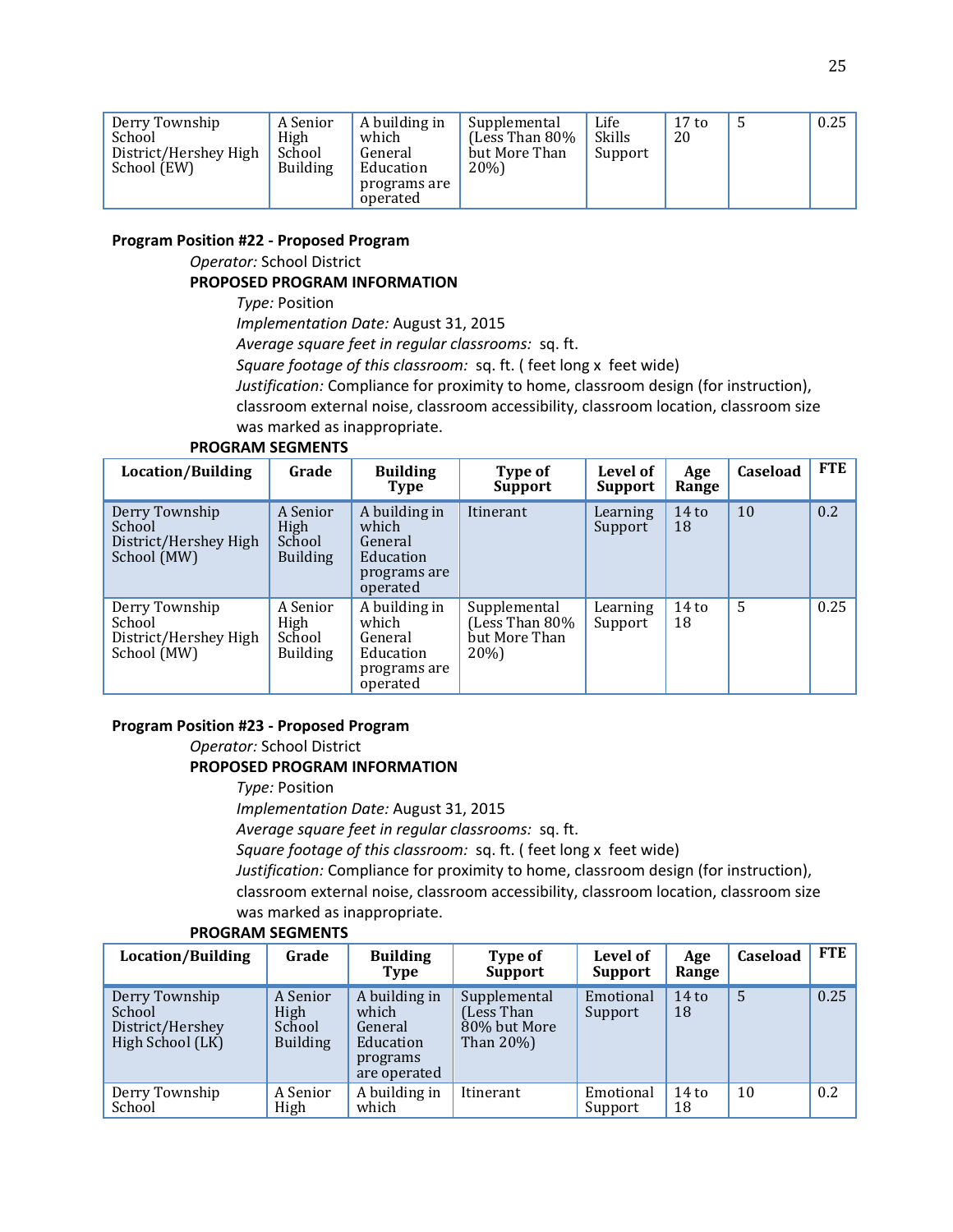| District/Hershey<br>High School (LK) | School<br><b>Building</b> | General<br>Education     |  |  |  |
|--------------------------------------|---------------------------|--------------------------|--|--|--|
|                                      |                           | programs<br>are operated |  |  |  |

#### **Program Position #24 - Proposed Program**

#### *Operator:* School District

#### **PROPOSED PROGRAM INFORMATION**

*Type:* Position

*Implementation Date:* August 31, 2015

*Average square feet in regular classrooms:* sq. ft.

*Square footage of this classroom:* sq. ft. ( feet long x feet wide)

*Justification:* Compliance for proximity to home, classroom design (for instruction), classroom external noise, classroom accessibility, classroom location, classroom size

was marked as inappropriate.

| Location/Building                                                | Grade                                         | <b>Building</b><br><b>Type</b>                                             | Type of<br><b>Support</b>                              | Level of<br><b>Support</b> | Age<br>Range           | Caseload | <b>FTE</b> |
|------------------------------------------------------------------|-----------------------------------------------|----------------------------------------------------------------------------|--------------------------------------------------------|----------------------------|------------------------|----------|------------|
| Derry Township<br>School<br>District/Hershey High<br>School (LW) | A Senior<br>High<br>School<br><b>Building</b> | A building in<br>which<br>General<br>Education<br>programs are<br>operated | Supplemental<br>Less Than 80%<br>but More Than<br>20%) | Learning<br>Support        | 14 <sub>to</sub><br>18 | 5        | 0.25       |
| Derry Township<br>School<br>District/Hershey High<br>School (LW) | A Senior<br>High<br>School<br><b>Building</b> | A building in<br>which<br>General<br>Education<br>programs are<br>operated | Itinerant                                              | Learning<br>Support        | 14 <sub>to</sub><br>18 | 10       | 0.2        |

#### **PROGRAM SEGMENTS**

#### **Program Position #25 - Proposed Program**

*Operator:* School District

#### **PROPOSED PROGRAM INFORMATION**

*Type:* Position

*Implementation Date:* August 31, 2015

*Average square feet in regular classrooms:* sq. ft.

*Square footage of this classroom:* sq. ft. ( feet long x feet wide)

*Justification:* Compliance for proximity to home, classroom design (for instruction), classroom external noise, classroom accessibility, classroom location, classroom size was marked as inappropriate.

| Location/Building                                                                                              | Grade                                         | <b>Building Type</b>                                                    | Type of<br><b>Support</b> | Level of<br><b>Support</b> | Age<br>Range  | <b>Caseload</b> | <b>FTE</b> |
|----------------------------------------------------------------------------------------------------------------|-----------------------------------------------|-------------------------------------------------------------------------|---------------------------|----------------------------|---------------|-----------------|------------|
| Derry Township School<br>District/Hershey High<br>School (JB)                                                  | A Senior<br>High<br>School<br><b>Building</b> | A building in<br>which General<br>Education<br>programs are<br>operated | Itinerant                 | Learning<br>Support        | $14$ to<br>19 | 10              | 0.2        |
| Justification: Based on the students' IEP teams' decisions this class is appropriate and students receive FAPE |                                               |                                                                         |                           |                            |               |                 |            |
| Derry Township School<br>District/Hershey High<br>School (JB)                                                  | A Senior<br>High<br>School                    | A building in<br>which General<br>Education                             | Itinerant                 | Autistic<br>Support        | $14$ to<br>19 | 6               | 0.5        |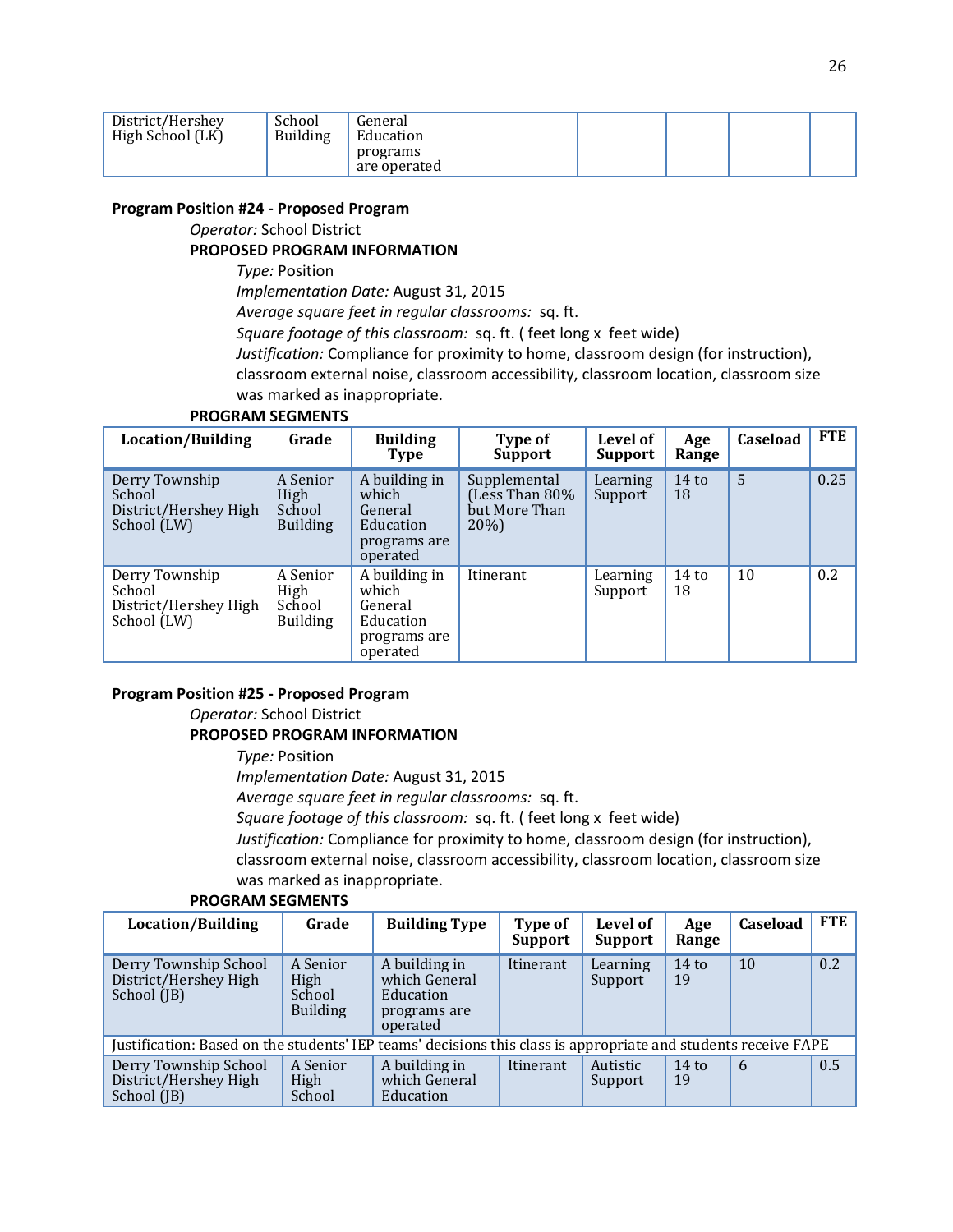|                                                                              | $\sqrt{ }$<br>Dunume | programs are<br>$n$ Oner<br>alea |  |                     |  |
|------------------------------------------------------------------------------|----------------------|----------------------------------|--|---------------------|--|
| $\sim$ $\sim$<br>$\overline{\phantom{0}}$<br>$\overline{\phantom{a}}$<br>. . | $\mathbf{r}$         | . .                              |  | $\sim \cdot$ $\sim$ |  |

Justification: Based on the students' IEP teams' decisions this class is appropriate and students receive FAPE

#### **Program Position #26 - Proposed Program**

*Operator:* School District

#### **PROPOSED PROGRAM INFORMATION**

*Type:* Position

*Implementation Date:* August 31, 2015

*Average square feet in regular classrooms:* sq. ft.

*Square footage of this classroom:* sq. ft. ( feet long x feet wide)

*Justification:* Compliance for proximity to home, classroom design (for instruction), classroom external noise, classroom accessibility, classroom location, classroom size was marked as inappropriate.

#### **PROGRAM SEGMENTS**

| Location/Building                                                                                              | Grade                                         | <b>Building</b><br><b>Type</b>                                             | Type of<br><b>Support</b>                              | Level of<br><b>Support</b> | Age<br>Range  | Caseload | <b>FTE</b> |
|----------------------------------------------------------------------------------------------------------------|-----------------------------------------------|----------------------------------------------------------------------------|--------------------------------------------------------|----------------------------|---------------|----------|------------|
| Derry Township<br>School<br>District/Hershey High<br>School (KD)                                               | A Senior<br>High<br>School<br><b>Building</b> | A building in<br>which<br>General<br>Education<br>programs are<br>operated | Itinerant                                              | Learning<br>Support        | $14$ to<br>19 | 10       | 0.2        |
| Justification: Based on the students' IEP teams' decisions this class is appropriate and students receive FAPE |                                               |                                                                            |                                                        |                            |               |          |            |
| Derry Township<br>School<br>District/Hershey High<br>School (KD)                                               | A Senior<br>High<br>School<br><b>Building</b> | A building in<br>which<br>General<br>Education<br>programs are<br>operated | Supplemental<br>(Less Than 80%<br>but More Than<br>20% | Learning<br>Support        | $14$ to<br>19 | 3        | 0.15       |

Justification: Based on the students' IEP teams' decisions this class is appropriate and students receive FAPE

#### **Program Position #27 - Proposed Program**

*Operator:* School District

#### **PROPOSED PROGRAM INFORMATION**

*Type:* Position

*Implementation Date:* August 31, 2015

*Average square feet in regular classrooms:* sq. ft.

*Square footage of this classroom:* sq. ft. ( feet long x feet wide)

*Justification:* Compliance for proximity to home, classroom design (for instruction), classroom external noise, classroom accessibility, classroom location, classroom size was marked as inappropriate.

| Location/Building                                                        | Grade                                         | <b>Building</b><br>Type                                                    | Type of<br>Support | Level of<br><b>Support</b>           | Age<br>Range | <b>Caseload</b> | <b>FTE</b> |
|--------------------------------------------------------------------------|-----------------------------------------------|----------------------------------------------------------------------------|--------------------|--------------------------------------|--------------|-----------------|------------|
| Derry Township School<br>District/Hershey Early<br>Childhood Center (PY) | An<br>Elementary<br>School<br><b>Building</b> | A building in<br>which<br>General<br>Education<br>programs are<br>operated | Itinerant          | Speech<br>and<br>Language<br>Support | 5 to 7       | 30              | 0.46       |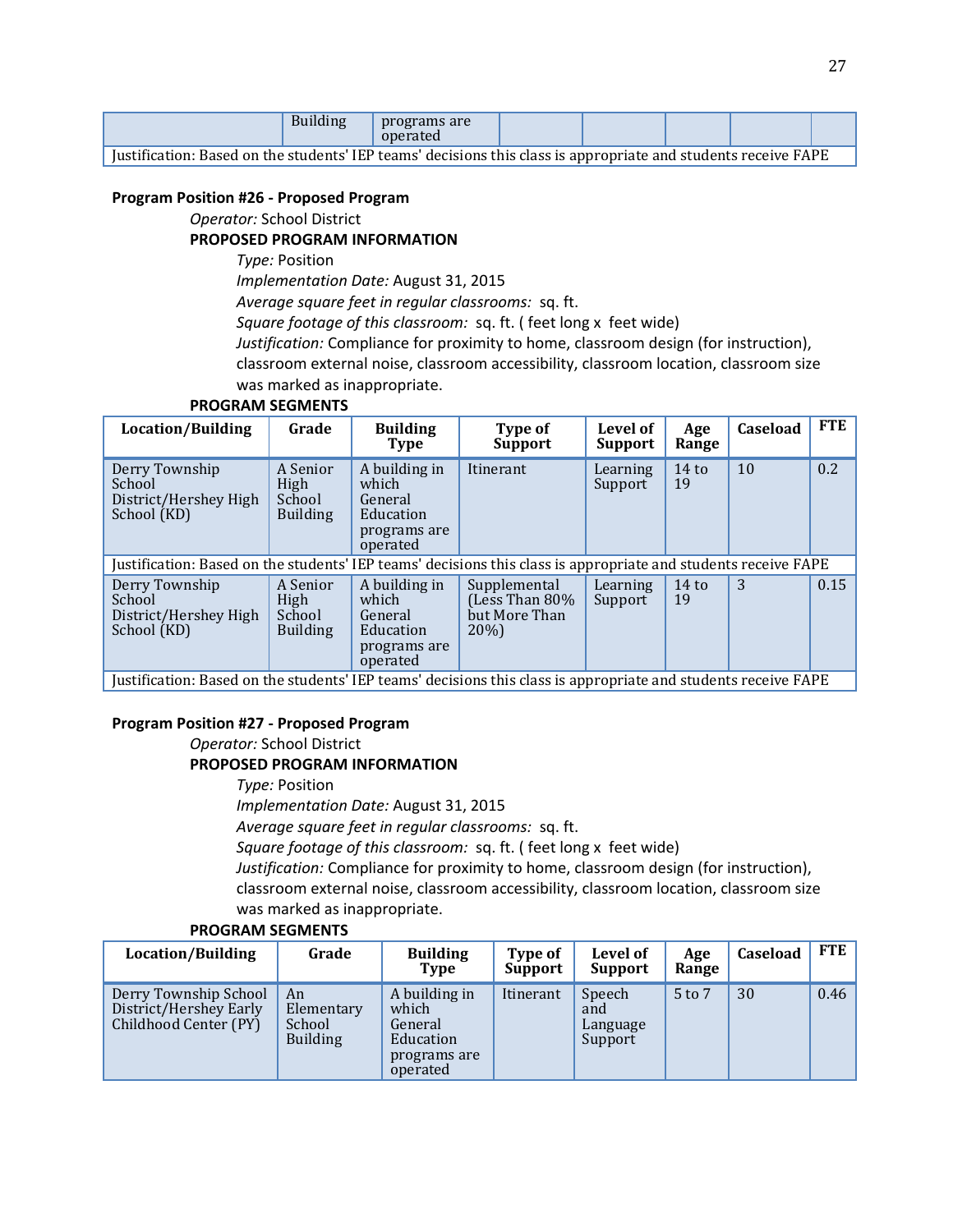#### **Program Position #28 - Proposed Program**

*Operator:* School District

#### **PROPOSED PROGRAM INFORMATION**

*Type:* Position *Implementation Date:* August 31, 2015 *Average square feet in regular classrooms:* sq. ft. *Square footage of this classroom:* sq. ft. ( feet long x feet wide) *Justification:* Compliance for proximity to home, classroom design (for instruction), classroom external noise, classroom accessibility, classroom location, classroom size was marked as inappropriate.

#### **PROGRAM SEGMENTS**

| Location/Building                                                              | Grade                                         | <b>Building</b><br>Type                                                    | Type of<br>Support | Level of<br><b>Support</b>           | Age<br>Range | Caseload | <b>FTE</b> |
|--------------------------------------------------------------------------------|-----------------------------------------------|----------------------------------------------------------------------------|--------------------|--------------------------------------|--------------|----------|------------|
| Derry Township School<br>District/Hershey<br>Primary Elementary<br>School (LH) | An<br>Elementary<br>School<br><b>Building</b> | A building in<br>which<br>General<br>Education<br>programs are<br>operated | Itinerant          | Speech<br>and<br>Language<br>Support | 7 to 10      | 42       | 0.65       |

#### **Program Position #29 - Proposed Program**

*Operator:* School District

#### **PROPOSED PROGRAM INFORMATION**

*Type:* Position *Implementation Date:* August 31, 2015 *Average square feet in regular classrooms:* sq. ft. *Square footage of this classroom:* sq. ft. ( feet long x feet wide) *Justification:* Compliance for proximity to home, classroom design (for instruction), classroom external noise, classroom accessibility, classroom location, classroom size was marked as inappropriate.

#### **PROGRAM SEGMENTS**

| Location/Building                                                                                                                  | Grade                                         | <b>Building</b><br>Type                                                    | Type of<br><b>Support</b> | Level of<br>Support                  | Age<br>Range          | Caseload | <b>FTE</b> |
|------------------------------------------------------------------------------------------------------------------------------------|-----------------------------------------------|----------------------------------------------------------------------------|---------------------------|--------------------------------------|-----------------------|----------|------------|
| Derry Township School<br>District/Hershey<br>Middle School (EH)                                                                    | A Middle<br>School<br><b>Building</b>         | A building in<br>which<br>General<br>Education<br>programs are<br>operated | Itinerant                 | Speech<br>and<br>Language<br>Support | $11 \text{ to}$<br>15 | 23       | 0.35       |
| Justification: Based on the students' IEP teams' decisions this class provides age appropriate groups and<br>students receive FAPE |                                               |                                                                            |                           |                                      |                       |          |            |
| Derry Township School<br>District/Hershey Early<br>Childhood Center (EH)                                                           | An<br>Elementary<br>School<br><b>Building</b> | A building in<br>which<br>General<br>Education<br>programs are<br>operated | Itinerant                 | Speech<br>and<br>Language<br>Support | 5 to 7                | 6        | 0.09       |

#### **Program Position #30 - Proposed Program**

*Operator:* School District

**PROPOSED PROGRAM INFORMATION**

*Type:* Position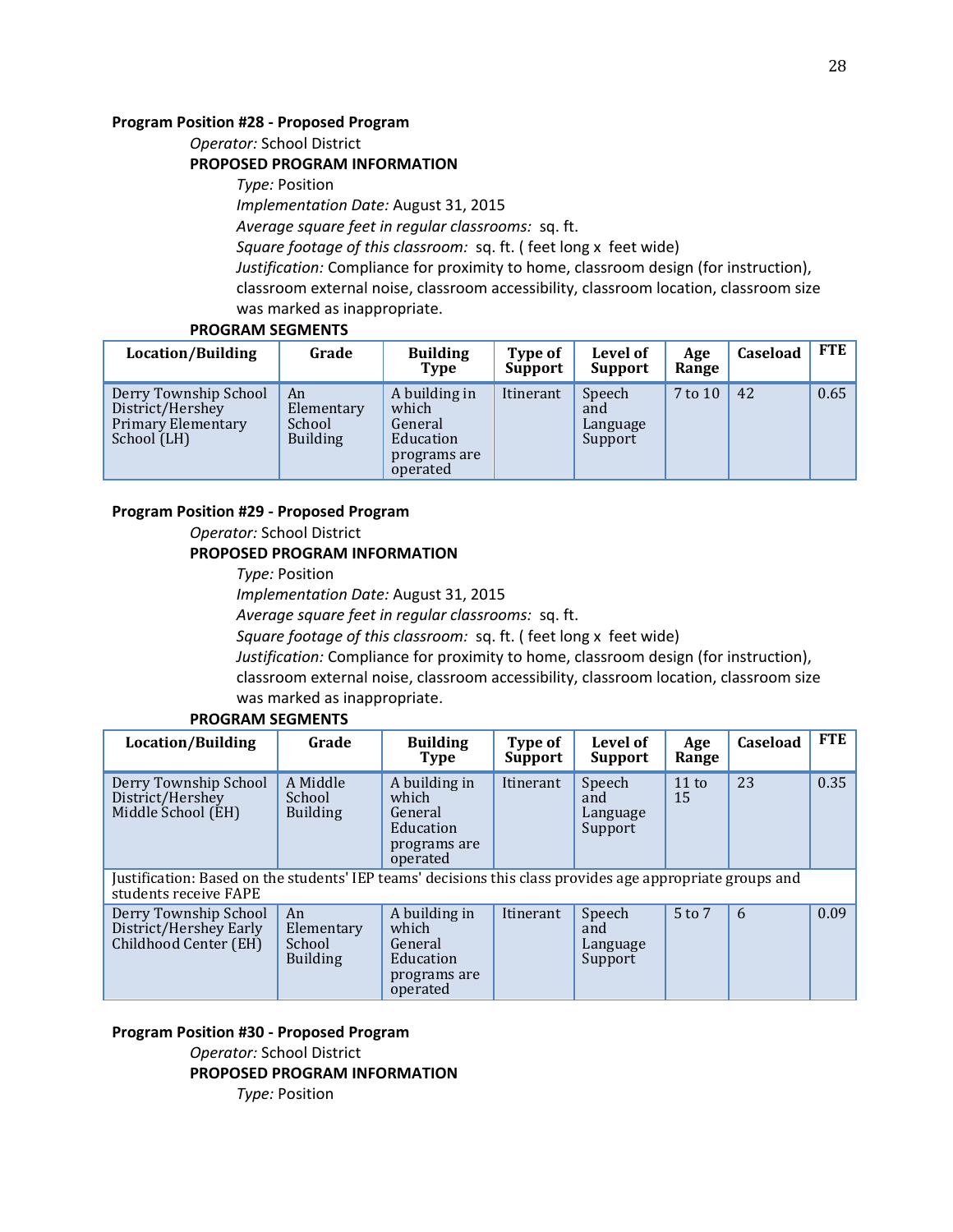*Implementation Date:* August 31, 2015

*Average square feet in regular classrooms:* sq. ft.

*Square footage of this classroom:* sq. ft. ( feet long x feet wide)

*Justification:* Compliance for proximity to home, classroom design (for instruction),

classroom external noise, classroom accessibility, classroom location, classroom size was marked as inappropriate.

#### **PROGRAM SEGMENTS**

| Location/Building                                                                                         | Grade                                         | <b>Building Type</b>                                                    | Type of<br>Support | Level of<br>Support               | Age<br>Range  | Caseload | <b>FTE</b> |
|-----------------------------------------------------------------------------------------------------------|-----------------------------------------------|-------------------------------------------------------------------------|--------------------|-----------------------------------|---------------|----------|------------|
| Derry Township School<br>District/Hershey High<br>School (ER)                                             | A Senior<br>High<br>School<br><b>Building</b> | A building in<br>which General<br>Education<br>programs are<br>operated | Itinerant          | Speech and<br>Language<br>Support | $14$ to<br>21 | 21       | 0.32       |
| Iustification: Based on the students' IEP teams' decisions this class provides age appropriate groups and |                                               |                                                                         |                    |                                   |               |          |            |

is class provides age appropriate gr students receive FAPE

#### **Program Position #31 - Proposed Program**

*Operator:* School District

#### **PROPOSED PROGRAM INFORMATION**

*Type:* Position

*Implementation Date:* August 31, 2015

*Average square feet in regular classrooms:* sq. ft.

*Square footage of this classroom:* sq. ft. ( feet long x feet wide)

*Justification:* Compliance for proximity to home, classroom design (for instruction),

classroom external noise, classroom accessibility, classroom location, classroom size was marked as inappropriate.

| Location/Building                      | Grade                                         | <b>Building</b><br><b>Type</b>                                             | Type of<br><b>Support</b>                              | Level of<br>Support | Age<br>Range | Caseload       | <b>FTE</b> |
|----------------------------------------|-----------------------------------------------|----------------------------------------------------------------------------|--------------------------------------------------------|---------------------|--------------|----------------|------------|
| DTSD/Early<br>Childhood Center<br>(MK) | An<br>Elementary<br>School<br><b>Building</b> | A building in<br>which<br>General<br>Education<br>programs<br>are operated | Full-Time<br>Special<br><b>Education Class</b>         | Autistic<br>Support | $5$ to $8$   | $\overline{4}$ | 0.5        |
| DTSD/Early<br>Childhood Center<br>(MK) | An<br>Elementary<br>School<br><b>Building</b> | A building in<br>which<br>General<br>Education<br>programs<br>are operated | Supplemental<br>(Less Than 80%<br>but More Than<br>20% | Autistic<br>Support | $5$ to $8$   | 4              | 0.5        |

#### **PROGRAM SEGMENTS**

#### **Program Position #32 - Proposed Program**

*Operator:* Intermediate Unit

#### **PROPOSED PROGRAM INFORMATION**

*Type:* Position *Implementation Date:* August 31, 2015 *Average square feet in regular classrooms:* sq. ft. *Square footage of this classroom:* sq. ft. ( feet long x feet wide)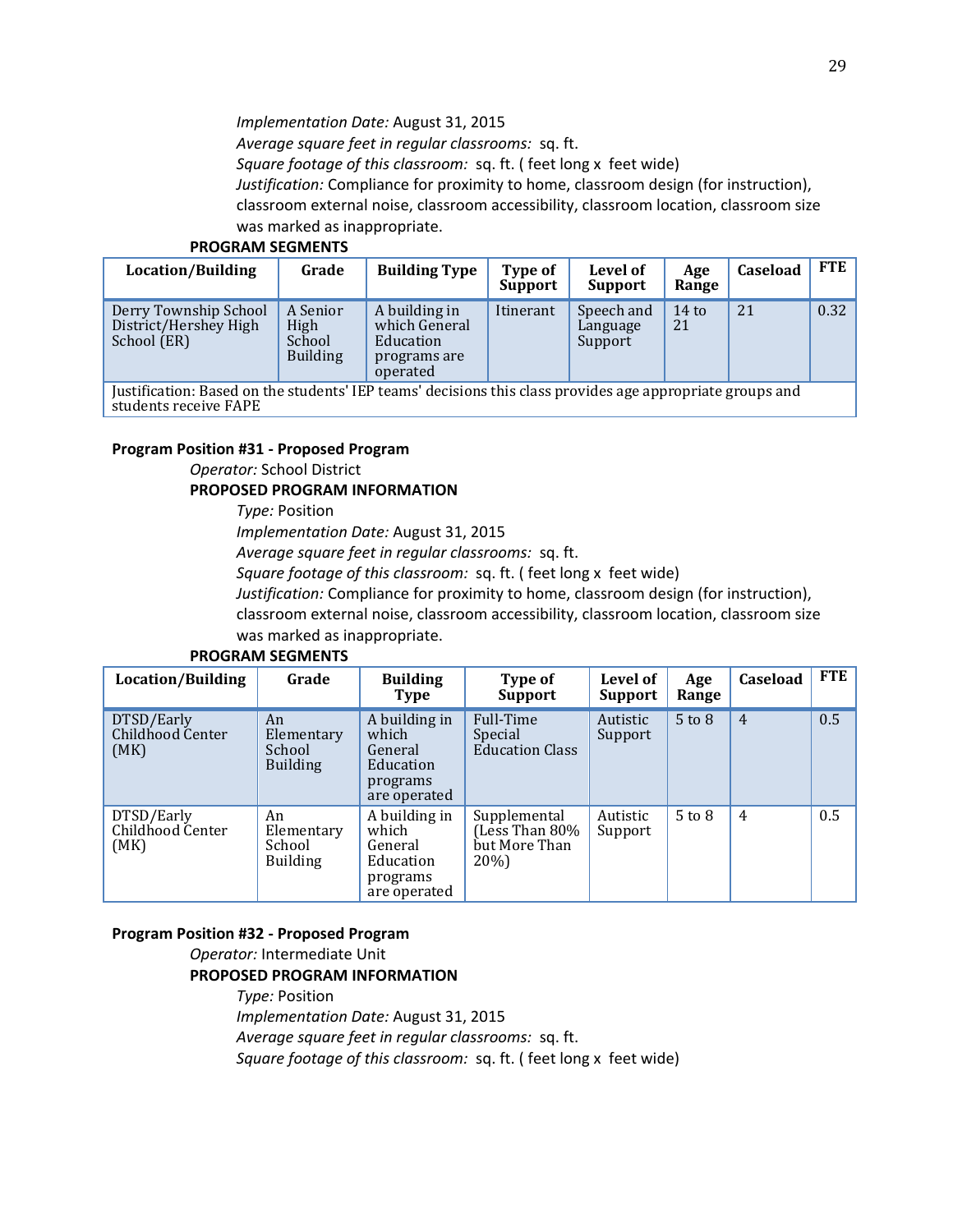*Justification:* Compliance for proximity to home, classroom design (for instruction), classroom external noise, classroom accessibility, classroom location, classroom size was marked as inappropriate.

| Location/Building        | Grade                                         | <b>Building Type</b>                                                    | Type of<br>Support | Level of<br><b>Support</b>                        | Age<br>Range          | Caseload | <b>FTE</b> |
|--------------------------|-----------------------------------------------|-------------------------------------------------------------------------|--------------------|---------------------------------------------------|-----------------------|----------|------------|
| Hershey Middle<br>School | A Middle<br>School<br><b>Building</b>         | A building in<br>which General<br>Education<br>programs are<br>operated | Itinerant          | Deaf and<br><b>Hearing</b><br>Impaired<br>Support | $12 \text{ to}$<br>12 | 1        | 0.02       |
| Hershey High<br>School   | A Senior<br>High<br>School<br><b>Building</b> | A building in<br>which General<br>Education<br>programs are<br>operated | Itinerant          | Deaf and<br><b>Hearing</b><br>Impaired<br>Support | $14$ to<br>14         |          | 0.02       |

## **PROGRAM SEGMENTS**

#### **Program Position #33 - Proposed Program**

*Operator:* School District

#### **PROPOSED PROGRAM INFORMATION**

*Type:* Position

*Implementation Date:* July 1, 2016

*Average square feet in regular classrooms:* sq. ft.

*Square footage of this classroom:* sq. ft. ( feet long x feet wide)

*Justification:* Compliance for proximity to home, classroom design (for instruction),

classroom external noise, classroom accessibility, classroom location, classroom size was marked as inappropriate.

#### **PROGRAM SEGMENTS**

| Location/Building                             | Grade                                         | <b>Building</b><br>Type                                                    | Type of<br><b>Support</b>                                    | Level of<br><b>Support</b> | Age<br>Range          | <b>Caseload</b> | <b>FTE</b> |
|-----------------------------------------------|-----------------------------------------------|----------------------------------------------------------------------------|--------------------------------------------------------------|----------------------------|-----------------------|-----------------|------------|
| Hershey Primary<br>Elementary School<br>(new) | An<br>Elementary<br>School<br><b>Building</b> | A building in<br>which<br>General<br>Education<br>programs<br>are operated | Supplemental<br>(Less Than)<br>80% but More<br>Than $20\%$ ) | Learning<br>Support        | 9 <sub>to</sub><br>11 | 7               | 0.35       |

#### **Program Position #34 - Proposed Program**

# *Operator:* School District

#### **PROPOSED PROGRAM INFORMATION**

*Type:* Position

*Implementation Date:* August 31, 2015

*Average square feet in regular classrooms:* sq. ft.

*Square footage of this classroom:* sq. ft. ( feet long x feet wide)

*Justification:* Compliance for proximity to home, classroom design (for instruction),

classroom external noise, classroom accessibility, classroom location, classroom size was marked as inappropriate.

| Location/Building        | Grade            | <b>Building</b><br>Type | <b>Type of</b><br><b>Support</b>    | Level of<br><b>Support</b> | Age<br>Range  | Caseload | FTE  |
|--------------------------|------------------|-------------------------|-------------------------------------|----------------------------|---------------|----------|------|
| Derry Township<br>School | A Senior<br>High | A building in<br>which  | Supplemental<br>(Less Than $80\%$ ) | Learning<br>Support        | $14$ to<br>18 | C        | 0.25 |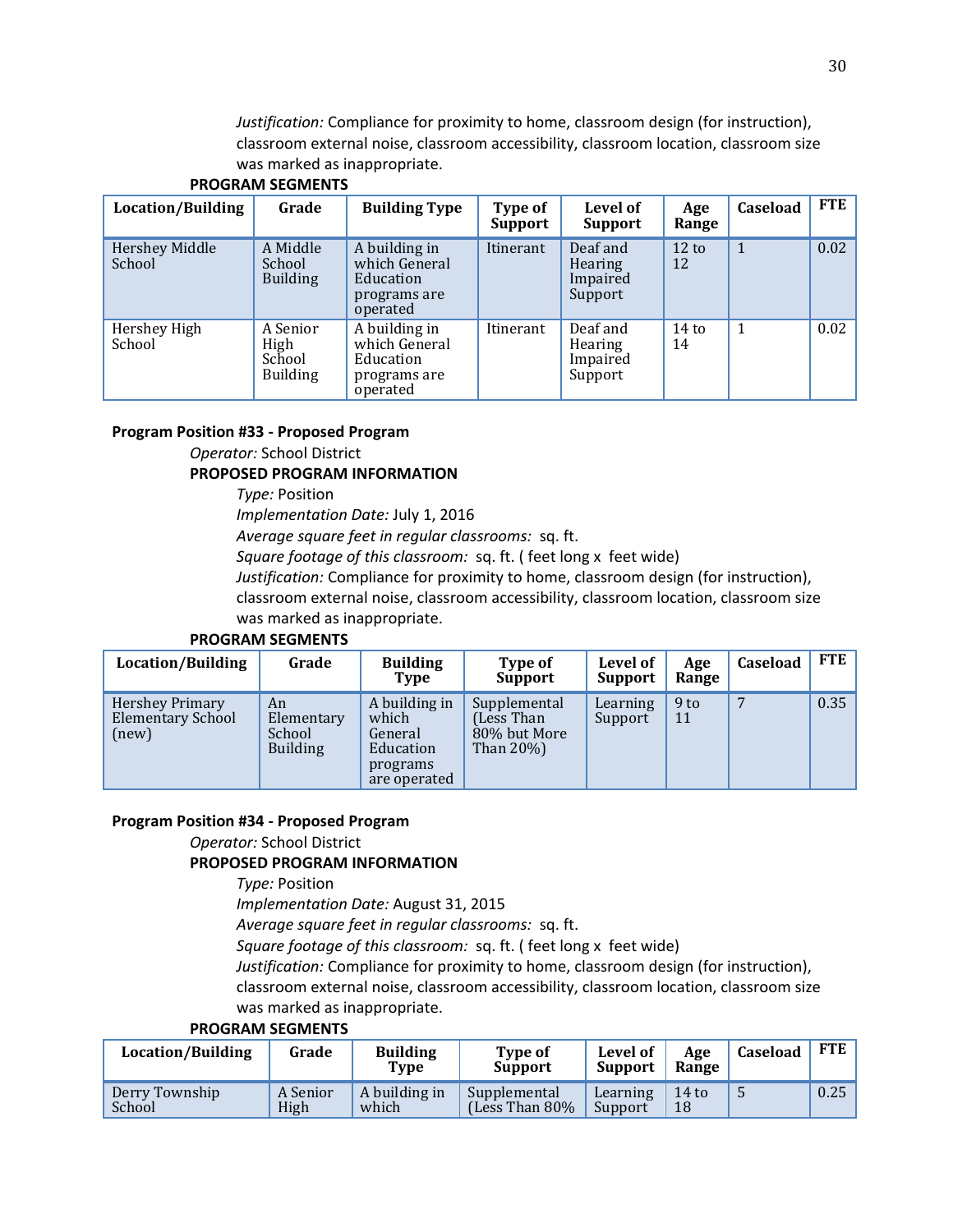| District/Hershey High<br>School (KyM)                             | School<br><b>Building</b>                     | General<br>Education<br>programs are<br>operated                           | but More Than<br>20%) |                     |               |    |     |
|-------------------------------------------------------------------|-----------------------------------------------|----------------------------------------------------------------------------|-----------------------|---------------------|---------------|----|-----|
| Derry Township<br>School<br>District/Hershey High<br>School (KyM) | A Senior<br>High<br>School<br><b>Building</b> | A building in<br>which<br>General<br>Education<br>programs are<br>operated | Itinerant             | Learning<br>Support | $14$ to<br>18 | 10 | 0.2 |

#### **Program Position #35 - Proposed Program**

### *Operator:* School District **PROPOSED PROGRAM INFORMATION**

*Type:* Position *Implementation Date:* August 31, 2015 *Average square feet in regular classrooms:* sq. ft. *Square footage of this classroom:* sq. ft. ( feet long x feet wide) *Justification:* Compliance for proximity to home, classroom design (for instruction), classroom external noise, classroom accessibility, classroom location, classroom size was marked as inappropriate.

#### **PROGRAM SEGMENTS**

| Location/Building                                        | Grade                                         | <b>Building Type</b>                                                    | Type of<br><b>Support</b> | Level of<br><b>Support</b>        | Age<br>Range | Caseload | FTE |
|----------------------------------------------------------|-----------------------------------------------|-------------------------------------------------------------------------|---------------------------|-----------------------------------|--------------|----------|-----|
| Hershey Intermediate<br><b>Elementary School</b><br>(MF) | An<br>Elementary<br>School<br><b>Building</b> | A building in<br>which General<br>Education<br>programs are<br>operated | Itinerant                 | Speech and<br>Language<br>Support | 9 to 11      | 39       | 0.6 |

#### **Program Position #36 - Proposed Program**

*Operator:* Intermediate Unit

#### **PROPOSED PROGRAM INFORMATION**

*Type:* Position

*Implementation Date:* August 31, 2015

*Average square feet in regular classrooms:* 450 sq. ft.

*Square footage of this classroom:* 100 sq. ft. (10 feet long x 10 feet wide)

*Explain any unchecked boxes for facilities questions:* Blind/Visually Impaired support provided in office space 1:1 with student or in existing special education and/or regular education setting.

| Location/Building        | Grade                                      | <b>Building Type</b>                                                    | Type of<br><b>Support</b> | <b>Level of</b><br>Support                  | Age<br>Range          | Caseload     | <b>FTE</b> |
|--------------------------|--------------------------------------------|-------------------------------------------------------------------------|---------------------------|---------------------------------------------|-----------------------|--------------|------------|
| Hershey High<br>School   | A Senior High<br>School<br><b>Building</b> | A building in<br>which General<br>Education<br>programs are<br>operated | Itinerant                 | Blind or<br>Visually<br>Impaired<br>Support | $14$ to<br>14         | $\mathbf{1}$ | 0.02       |
| Hershey Middle<br>School | A Middle<br>School<br><b>Building</b>      | A building in<br>which General<br>Education<br>programs are<br>operated | Itinerant                 | Blind or<br>Visually<br>Impaired<br>Support | $11 \text{ to}$<br>14 | 3            | 0.06       |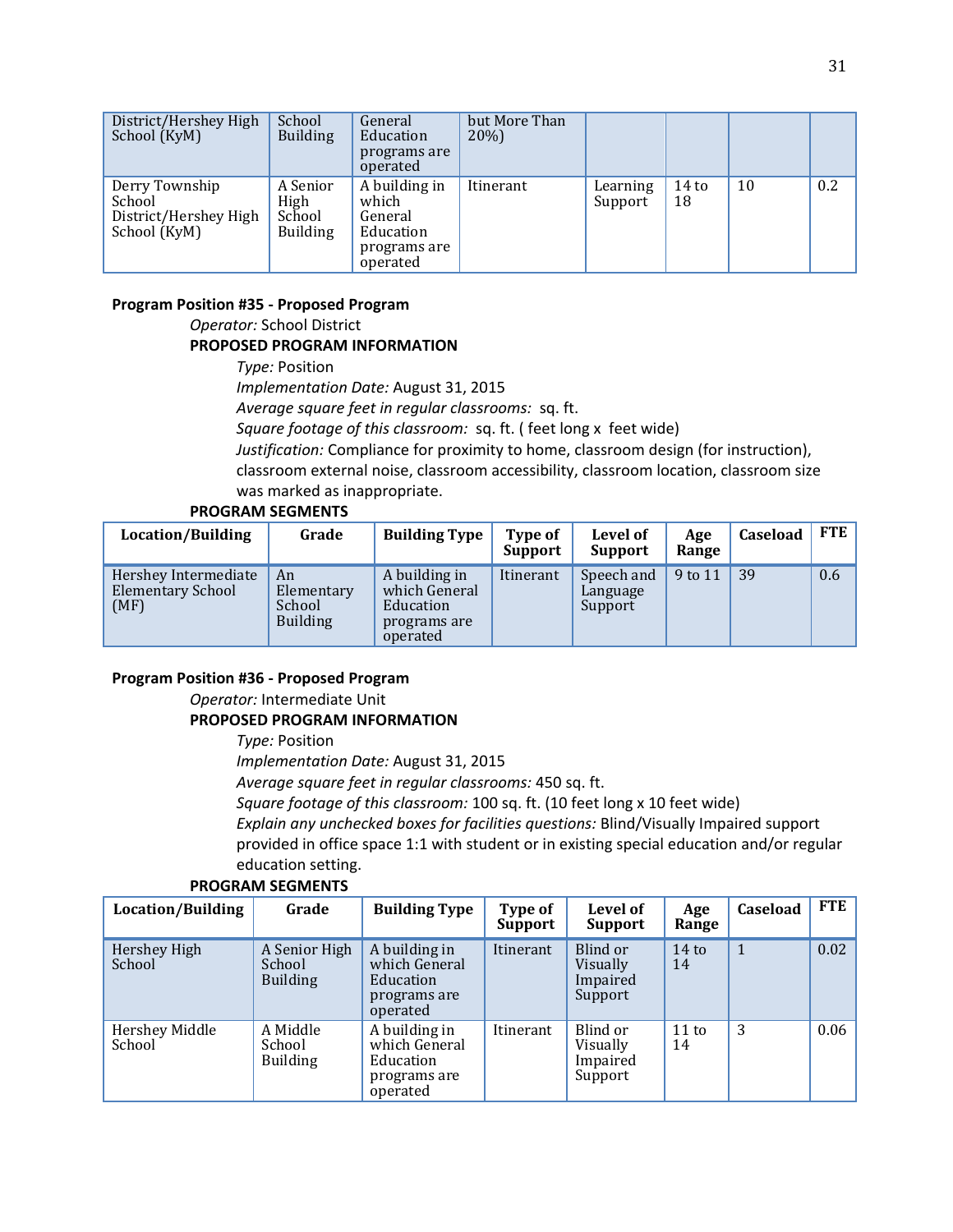| A building in<br>Hershey<br>An<br>Elementary<br>Elementary<br>which General<br>School<br>Education<br><b>Building</b><br>programs are<br>operated | Itinerant | Blind or<br>Visually<br>Impaired<br>Support | 9 to 11 | 4 | 0.08 |
|---------------------------------------------------------------------------------------------------------------------------------------------------|-----------|---------------------------------------------|---------|---|------|
|---------------------------------------------------------------------------------------------------------------------------------------------------|-----------|---------------------------------------------|---------|---|------|

# **Special Education Support Services**

| <b>Support Service</b>                  | <b>Location</b>                | <b>Teacher FTE</b> |
|-----------------------------------------|--------------------------------|--------------------|
| Director of Special Education Services  | <b>Multiple Buildings</b>      | 1                  |
| School Psychologist                     | Hershey Early Childhood Center | 0.5                |
| School Psychologist                     | <b>Multiple Buildings</b>      | 2                  |
| <b>Special Education Secretary</b>      | Derry Township District Office | 1.5                |
| Paraprofessionals                       | <b>Multiple Buildings</b>      | 50.5               |
| Occupational Therapist                  | <b>Multiple Buildings</b>      | 2                  |
| School Psychologist Interns             | <b>Multiple Buildings</b>      | 3                  |
| <b>Secondary Transition Coordinator</b> | Hershey High School            | 1                  |
| <b>Assistive Technology Coordinator</b> | <b>Multiple Buildings</b>      | 0.34               |
| Social Work                             | District Wide                  | 1                  |
| <b>Special Education Consultant</b>     | <b>Multiple Buildings</b>      | 1.5                |
| <b>Behavior Specialist</b>              | <b>Multiple Buildings</b>      |                    |

# **Special Education Contracted Services**

| <b>Special Education Contracted</b><br><b>Services</b> | <b>Operator</b>                      | <b>Amt of Time per</b><br>Week |
|--------------------------------------------------------|--------------------------------------|--------------------------------|
| Audiology                                              | Intermediate Unit                    | 30 Hours                       |
| Personal Care Aide (Full-Time)                         | Intermediate Unit                    | 180 Days                       |
| Physical Therapy                                       | Intermediate Unit                    | 250 Hours                      |
| <b>Pre-Vocational Support</b>                          | Intermediate Unit                    | 234 Hours                      |
| Dauphin County Technical School                        | Area Vocational Technical<br>Schools | 5 Days                         |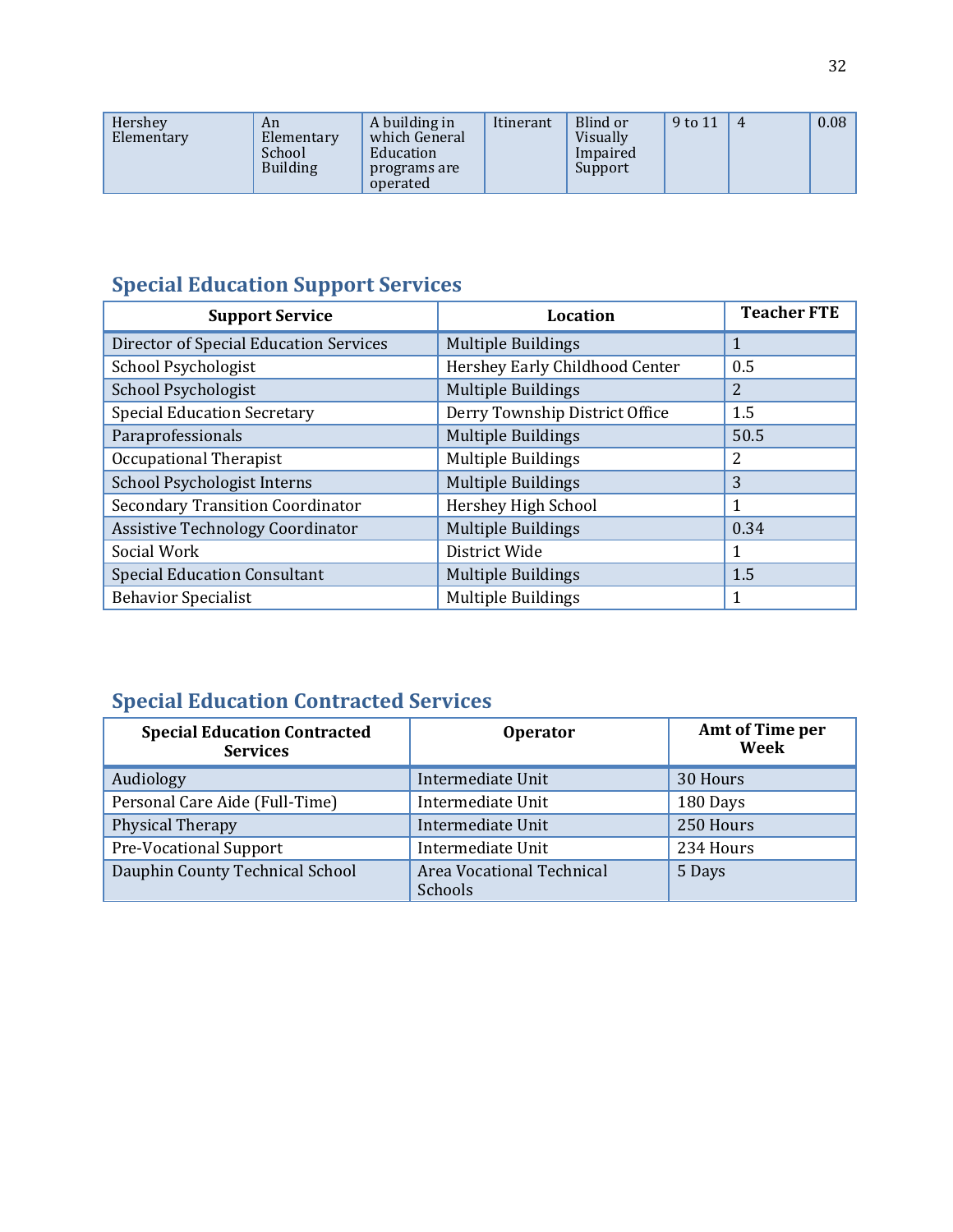# District Level Plan

# **Special Education Personnel Development**

| <b>Autism</b>             |                                                                                                                                                                                                                                              |
|---------------------------|----------------------------------------------------------------------------------------------------------------------------------------------------------------------------------------------------------------------------------------------|
| <b>Description</b>        | Continue to grow and expand competency and understanding of all staff                                                                                                                                                                        |
|                           | regarding the unique needs of students on the autism spectrum. Each new                                                                                                                                                                      |
|                           | staff member has had the opportunity to receive professional development                                                                                                                                                                     |
|                           | from top professionals in the field along with highly trained Board Certified                                                                                                                                                                |
|                           | Behavior Analyst and Special Education Consultants experienced with students<br>with autism.                                                                                                                                                 |
|                           | Ongoing training will include paraprofessionals and general education staff to<br>strengthen the placement of students with autism in the general education<br>setting. Further professional development will also include special education |
|                           | teachers who are new to teaching or have limited experience with students<br>with autism so that resources can be used efficiently.                                                                                                          |
|                           | The district has demonstrated its commitment to students with autism by                                                                                                                                                                      |
|                           | taking back, through Transfer Between Entities, an autistic support class for<br>students with significant needs.                                                                                                                            |
|                           | The district has sent and will continue to send staff to the Verbal Behavior<br>training series through Pattan.                                                                                                                              |
|                           |                                                                                                                                                                                                                                              |
|                           | Existing staff, already trained extensively in Verbal Behavior and Applied                                                                                                                                                                   |
|                           | Behavior Analysis, will provide ongoing training and support at the culmination                                                                                                                                                              |
|                           | of formal staff training through Pattan.                                                                                                                                                                                                     |
| <b>Person Responsible</b> | Director of Special Education                                                                                                                                                                                                                |
| <b>Start Date</b>         | 7/1/2016                                                                                                                                                                                                                                     |
| <b>End Date</b>           | 6/30/2019                                                                                                                                                                                                                                    |
| Program Area(s)           | Professional Education, Teacher Induction, Special Education, Educational                                                                                                                                                                    |
|                           | Technology                                                                                                                                                                                                                                   |

## **Professional Development Details**

| Hours Per Session | o.u |
|-------------------|-----|
| # of Sessions     |     |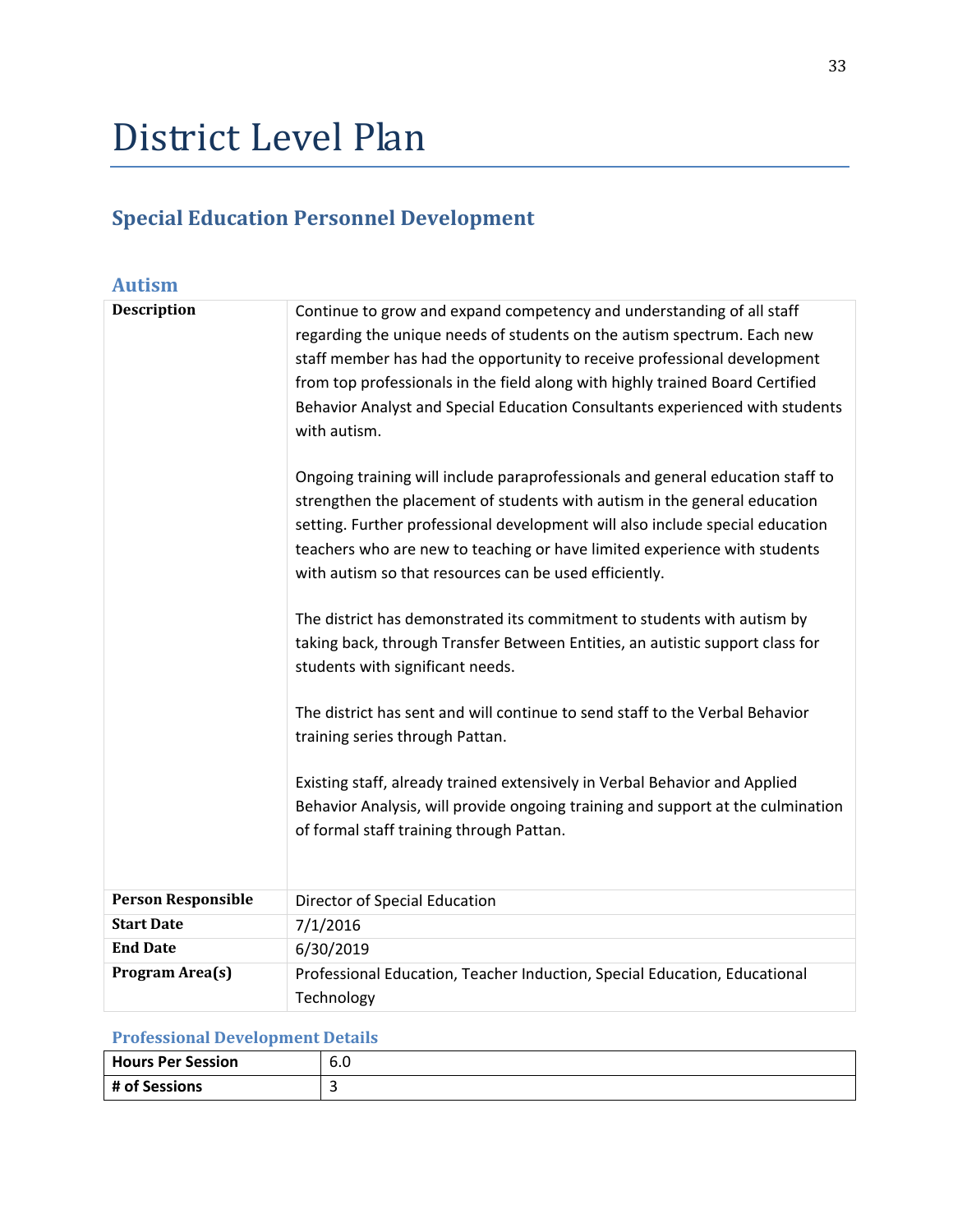| # of Participants Per Session                  | 8                                                                                                                                                 |
|------------------------------------------------|---------------------------------------------------------------------------------------------------------------------------------------------------|
| Provider                                       | Pattan                                                                                                                                            |
| <b>Provider Type</b>                           | PaTTAN                                                                                                                                            |
| <b>PDE Approved</b>                            | Yes                                                                                                                                               |
| <b>Knowledge Gain</b>                          | Strategies to increase the communication and skills of students who are<br>non-verbal or have limited verbal skills.                              |
|                                                |                                                                                                                                                   |
| <b>Research &amp; Best Practices</b>           | Based on the work of B.F. Skinner and Applied Behavior Analysis and                                                                               |
| Base                                           | Pattan Autism Initiative.                                                                                                                         |
|                                                |                                                                                                                                                   |
| For classroom teachers,                        | Enhances the educator's content knowledge in the area of the                                                                                      |
| school counselors and                          | educator's certification or assignment.                                                                                                           |
| education specialists                          | Increases the educator's teaching skills based on research on                                                                                     |
|                                                | effective practice, with attention given to interventions for struggling<br>students.                                                             |
|                                                | Provides educators with a variety of classroom-based assessment                                                                                   |
|                                                | skills and the skills needed to analyze and use data in instructional                                                                             |
|                                                | decision-making.                                                                                                                                  |
|                                                | Empowers educators to work effectively with parents and                                                                                           |
|                                                | community partners.                                                                                                                               |
|                                                |                                                                                                                                                   |
|                                                |                                                                                                                                                   |
| For school or LEA<br>administrators, and other | Provides the knowledge and skills to think and plan strategically,                                                                                |
| educators seeking                              | ensuring that assessments, curriculum, instruction, staff professional<br>education, teaching materials and interventions for struggling students |
| leadership roles                               | are aligned to each other as well as to Pennsylvania's academic standards.                                                                        |
|                                                | Provides leaders with the ability to access and use appropriate                                                                                   |
|                                                | data to inform decision-making.                                                                                                                   |
|                                                | Empowers leaders to create a culture of teaching and learning,                                                                                    |
|                                                | with an emphasis on learning.                                                                                                                     |
|                                                | Instructs the leader in managing resources for effective results.                                                                                 |
|                                                |                                                                                                                                                   |
| <b>Training Format</b>                         | Series of Workshops                                                                                                                               |
|                                                | Online-Synchronous                                                                                                                                |
|                                                | <b>Professional Learning Communities</b>                                                                                                          |
|                                                | <b>Offsite Conferences</b>                                                                                                                        |
|                                                |                                                                                                                                                   |
| <b>Participant Roles</b>                       | Classroom teachers                                                                                                                                |
|                                                | Principals / Asst. Principals                                                                                                                     |
|                                                | School counselors                                                                                                                                 |
|                                                | Paraprofessional                                                                                                                                  |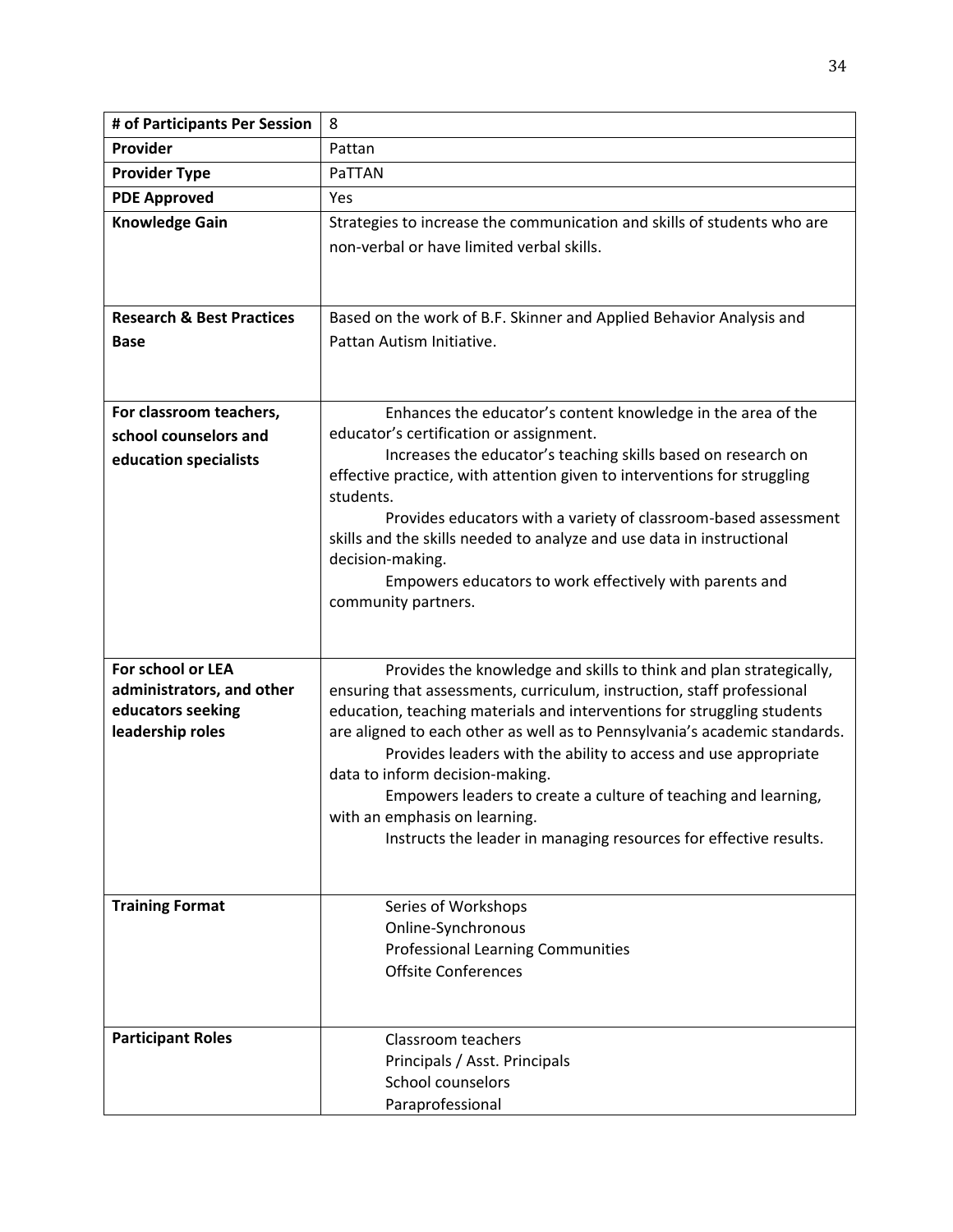|                             | <b>Classified Personnel</b><br><b>New Staff</b><br>Other educational specialists<br><b>Related Service Personnel</b><br>Parents                                                                                                                                                                                                 |
|-----------------------------|---------------------------------------------------------------------------------------------------------------------------------------------------------------------------------------------------------------------------------------------------------------------------------------------------------------------------------|
| <b>Grade Levels</b>         | Elementary - Primary (preK - grade 1)<br>Elementary - Intermediate (grades 2-5)<br>Middle (grades 6-8)                                                                                                                                                                                                                          |
| <b>Follow-up Activities</b> | Team development and sharing of content-area lesson<br>implementation outcomes, with involvement of administrator and/or<br>peers<br>Analysis of student work, with administrator and/or peers<br>Creating lessons to meet varied student learning styles<br>Lesson modeling with mentoring<br>Joint planning period activities |
| <b>Evaluation Methods</b>   | Classroom observation focusing on factors such as planning and<br>preparation, knowledge of content, pedagogy and standards, classroom<br>environment, instructional delivery and professionalism.<br>Standardized student assessment data other than the PSSA<br>Classroom student assessment data                             |

# **Behavior Support**

| <b>Description</b> | Build capacity in professional and paraprofessional staff to:                         |
|--------------------|---------------------------------------------------------------------------------------|
|                    | a) promote district-wide school safety with a focus on district-wide and              |
|                    | building-wide COCOA principles;                                                       |
|                    | b) Classroom management training and linkages to positive behavioral                  |
|                    | intervention core knowledge and positive behavioral health                            |
|                    | awareness/collaboration provided in general education classrooms;                     |
|                    | c) effective delivery of individual/differentiated behavioral intervention plans      |
|                    | to address complex student needs across K-12 resulting in positive school<br>climate. |
|                    |                                                                                       |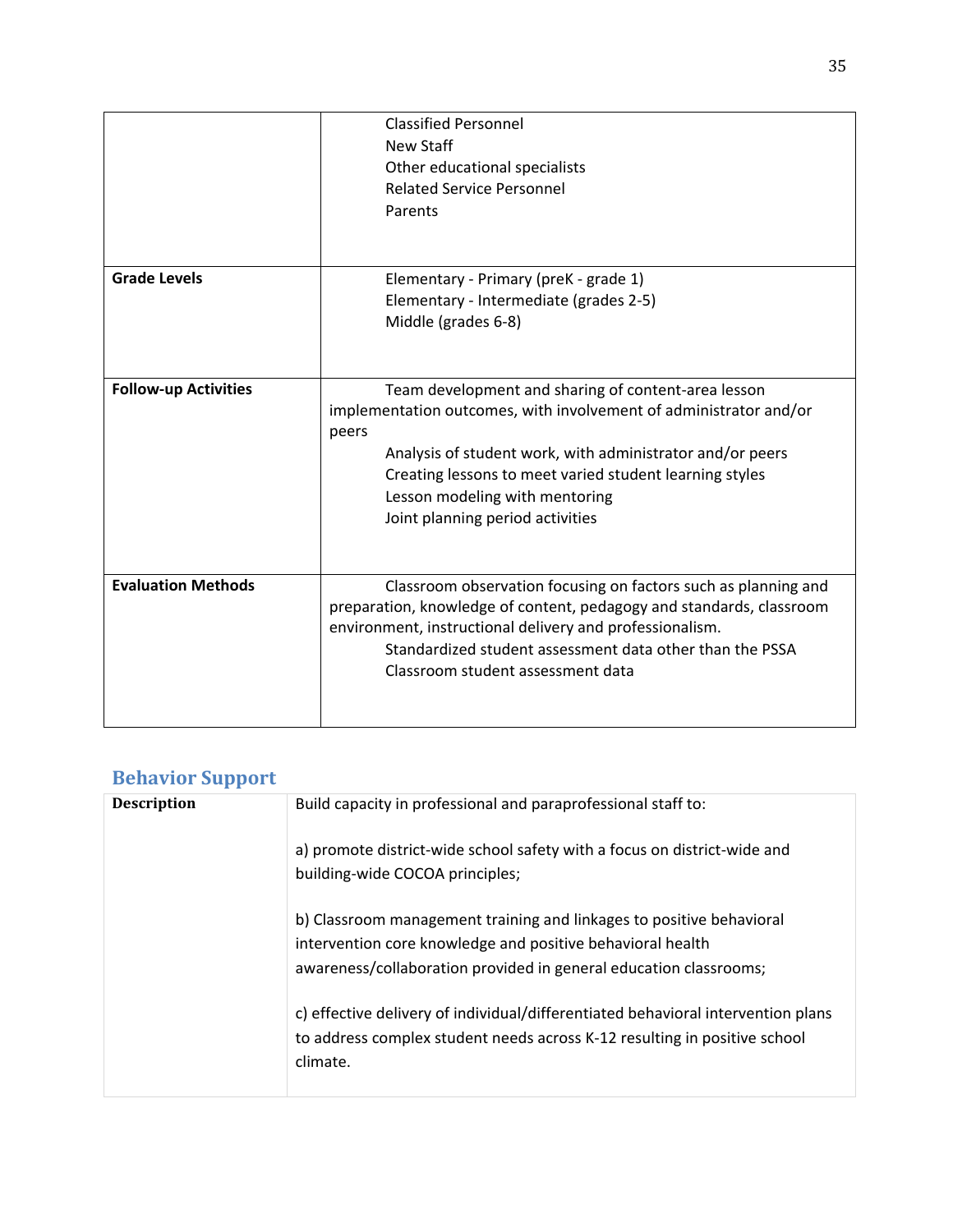|                           | Evidence: A reduction in incident/accident reports (restraint reported to RISC) |
|---------------------------|---------------------------------------------------------------------------------|
|                           | in all educational environments; increase in professional and paraprofessional  |
|                           | implementation of behavioral intervention delivery with fidelity; and an        |
|                           | increase in DTSD LRE %s (LRE placements) to ensure maximum access to            |
|                           | general education.                                                              |
|                           |                                                                                 |
|                           | Annual and periodic training refresshers for de-escalation techniques.          |
|                           | Professional professional plan includes de-escalation as element of training in |
|                           | a, b, & c as listed above.                                                      |
| <b>Person Responsible</b> | Director of Special Education                                                   |
| <b>Start Date</b>         | 7/1/2016                                                                        |
| <b>End Date</b>           | 6/30/2019                                                                       |
| Program Area(s)           | Professional Education, Teacher Induction, Special Education, Student Services  |

| <b>Hours Per Session</b>                                                  | 6.0                                                                                                                                                                                                                                                                                                                                                                                                                                                                                                                                                                                         |
|---------------------------------------------------------------------------|---------------------------------------------------------------------------------------------------------------------------------------------------------------------------------------------------------------------------------------------------------------------------------------------------------------------------------------------------------------------------------------------------------------------------------------------------------------------------------------------------------------------------------------------------------------------------------------------|
| # of Sessions                                                             | 10                                                                                                                                                                                                                                                                                                                                                                                                                                                                                                                                                                                          |
| # of Participants Per                                                     | 25                                                                                                                                                                                                                                                                                                                                                                                                                                                                                                                                                                                          |
| <b>Session</b>                                                            |                                                                                                                                                                                                                                                                                                                                                                                                                                                                                                                                                                                             |
| Provider                                                                  | certified trainers with expertise; board certified behavior analysts                                                                                                                                                                                                                                                                                                                                                                                                                                                                                                                        |
| <b>Provider Type</b>                                                      | school professionals and IU in collaboration and via ongoing PLCs                                                                                                                                                                                                                                                                                                                                                                                                                                                                                                                           |
| <b>PDE Approved</b>                                                       | Yes                                                                                                                                                                                                                                                                                                                                                                                                                                                                                                                                                                                         |
| <b>Knowledge Gain</b>                                                     | Application of applied behavioral analysis basic techniques and science. Safe<br>Crises Management (SCM) program for addressing safe schools and<br>restraints when needed.                                                                                                                                                                                                                                                                                                                                                                                                                 |
| <b>Research &amp; Best Practices</b><br><b>Base</b>                       | In situ guided practice via guidance by certified staff delivered in the<br>classroom as follow-up to SCM 2 day training. Behavioral intervention video<br>tracking to identify fidelity of behavioral intervention delivery. Informs<br>behavioral plan adjustments that may be indicated based on data analysis<br>for effective individual student behavioral interventions. On-going review of<br>student behavioral plans and linkages to classroom management systems<br>which are aligned with building and district-wide positive or proactive<br>behavioral supports and services. |
| For classroom teachers,<br>school counselors and<br>education specialists | Enhances the educator's content knowledge in the area of the<br>educator's certification or assignment.<br>Increases the educator's teaching skills based on research on<br>effective practice, with attention given to interventions for struggling<br>students.                                                                                                                                                                                                                                                                                                                           |

## **Professional Development Details**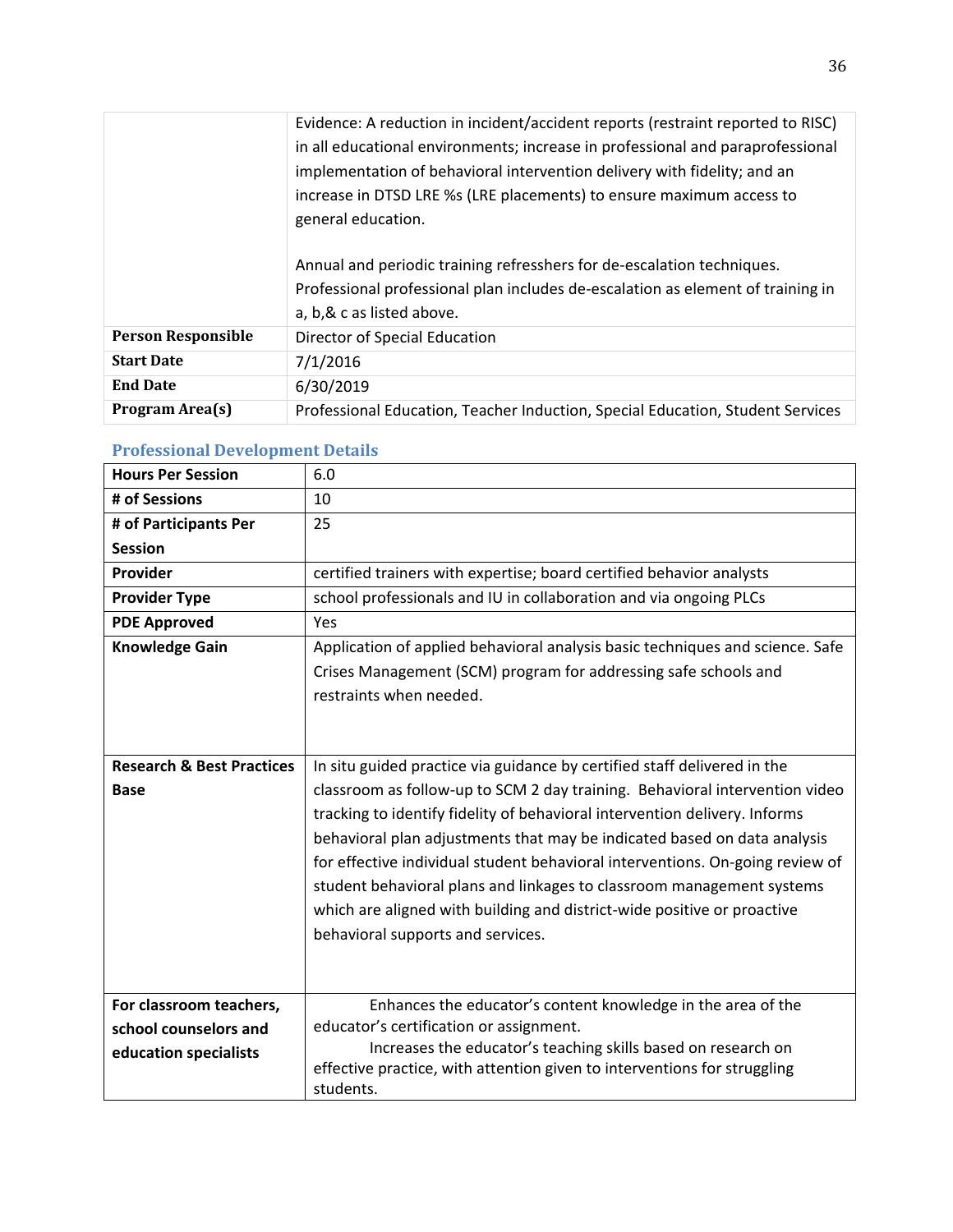|                                                                                         | Provides educators with a variety of classroom-based assessment<br>skills and the skills needed to analyze and use data in instructional decision-<br>making.<br>Empowers educators to work effectively with parents and<br>community partners.                                                                                                                                                                                                                                                                                                                                     |
|-----------------------------------------------------------------------------------------|-------------------------------------------------------------------------------------------------------------------------------------------------------------------------------------------------------------------------------------------------------------------------------------------------------------------------------------------------------------------------------------------------------------------------------------------------------------------------------------------------------------------------------------------------------------------------------------|
| For school or LEA<br>administrators, and other<br>educators seeking<br>leadership roles | Provides the knowledge and skills to think and plan strategically,<br>ensuring that assessments, curriculum, instruction, staff professional<br>education, teaching materials and interventions for struggling students are<br>aligned to each other as well as to Pennsylvania's academic standards.<br>Provides leaders with the ability to access and use appropriate data<br>to inform decision-making.<br>Empowers leaders to create a culture of teaching and learning, with<br>an emphasis on learning.<br>Instructs the leader in managing resources for effective results. |
| <b>Training Format</b>                                                                  | LEA Whole Group Presentation<br>Series of Workshops<br><b>Department Focused Presentation</b><br>Online-Asynchronous<br><b>Professional Learning Communities</b>                                                                                                                                                                                                                                                                                                                                                                                                                    |
| <b>Participant Roles</b>                                                                | Classroom teachers<br>School counselors<br>Paraprofessional<br>Other educational specialists<br><b>Related Service Personnel</b>                                                                                                                                                                                                                                                                                                                                                                                                                                                    |
| <b>Grade Levels</b>                                                                     | Elementary - Primary (preK - grade 1)<br>Elementary - Intermediate (grades 2-5)<br>Middle (grades 6-8)<br>High (grades 9-12)                                                                                                                                                                                                                                                                                                                                                                                                                                                        |
| <b>Follow-up Activities</b>                                                             | Team development and sharing of content-area lesson<br>implementation outcomes, with involvement of administrator and/or peers<br>Analysis of student work, with administrator and/or peers<br>Creating lessons to meet varied student learning styles<br>Peer-to-peer lesson discussion<br>Lesson modeling with mentoring<br>video analysis; data analysis and review of classroom procedures                                                                                                                                                                                      |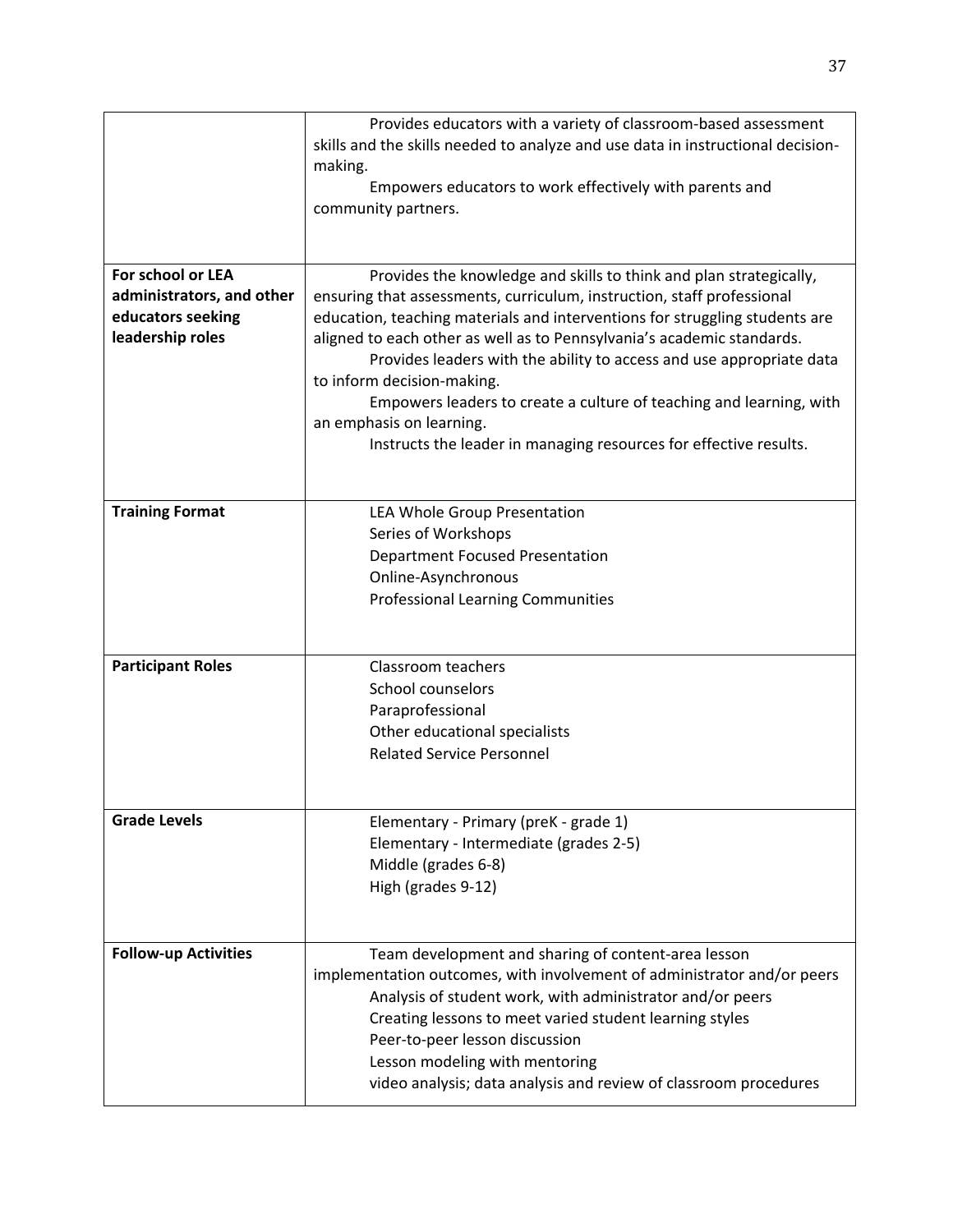| <b>Evaluation Methods</b> | Classroom observation focusing on factors such as planning and<br>preparation, knowledge of content, pedagogy and standards, classroom<br>environment, instructional delivery and professionalism.<br>Classroom student assessment data<br>data collected via behavioral observation and review of data |
|---------------------------|---------------------------------------------------------------------------------------------------------------------------------------------------------------------------------------------------------------------------------------------------------------------------------------------------------|

# **Paraprofessional**

| <b>Description</b>        | Expand paraprofessional capacity in the following content areas: ABA<br>principles, anxiety in students, supporting in the general education setting,<br>building student independence, executive function. |
|---------------------------|-------------------------------------------------------------------------------------------------------------------------------------------------------------------------------------------------------------|
| <b>Person Responsible</b> | Director of Special Education                                                                                                                                                                               |
| <b>Start Date</b>         | 7/1/2016                                                                                                                                                                                                    |
| <b>End Date</b>           | 6/30/2019                                                                                                                                                                                                   |
| Program Area(s)           | <b>Special Education, Student Services</b>                                                                                                                                                                  |

# **Professional Development Details**

| <b>Hours Per Session</b>                                                  | 2.0                                                                                                                                                                                                                                                                                                                                                                                                                                                                                                                 |
|---------------------------------------------------------------------------|---------------------------------------------------------------------------------------------------------------------------------------------------------------------------------------------------------------------------------------------------------------------------------------------------------------------------------------------------------------------------------------------------------------------------------------------------------------------------------------------------------------------|
| # of Sessions                                                             | 25                                                                                                                                                                                                                                                                                                                                                                                                                                                                                                                  |
| # of Participants Per Session                                             | 50                                                                                                                                                                                                                                                                                                                                                                                                                                                                                                                  |
| Provider                                                                  | <b>Special Education Staff</b>                                                                                                                                                                                                                                                                                                                                                                                                                                                                                      |
| <b>Provider Type</b>                                                      | <b>School Entity</b>                                                                                                                                                                                                                                                                                                                                                                                                                                                                                                |
| <b>PDE Approved</b>                                                       | N <sub>0</sub>                                                                                                                                                                                                                                                                                                                                                                                                                                                                                                      |
| <b>Knowledge Gain</b>                                                     | Increased competency among paraprofessional staff in supporting<br>students and building independence.                                                                                                                                                                                                                                                                                                                                                                                                              |
| <b>Research &amp; Best Practices</b><br><b>Base</b>                       | This is an optional narrative for Special Education.                                                                                                                                                                                                                                                                                                                                                                                                                                                                |
| For classroom teachers,<br>school counselors and<br>education specialists | Enhances the educator's content knowledge in the area of the<br>educator's certification or assignment.<br>Increases the educator's teaching skills based on research on<br>effective practice, with attention given to interventions for struggling<br>students.<br>Provides educators with a variety of classroom-based assessment<br>skills and the skills needed to analyze and use data in instructional<br>decision-making.<br>Empowers educators to work effectively with parents and<br>community partners. |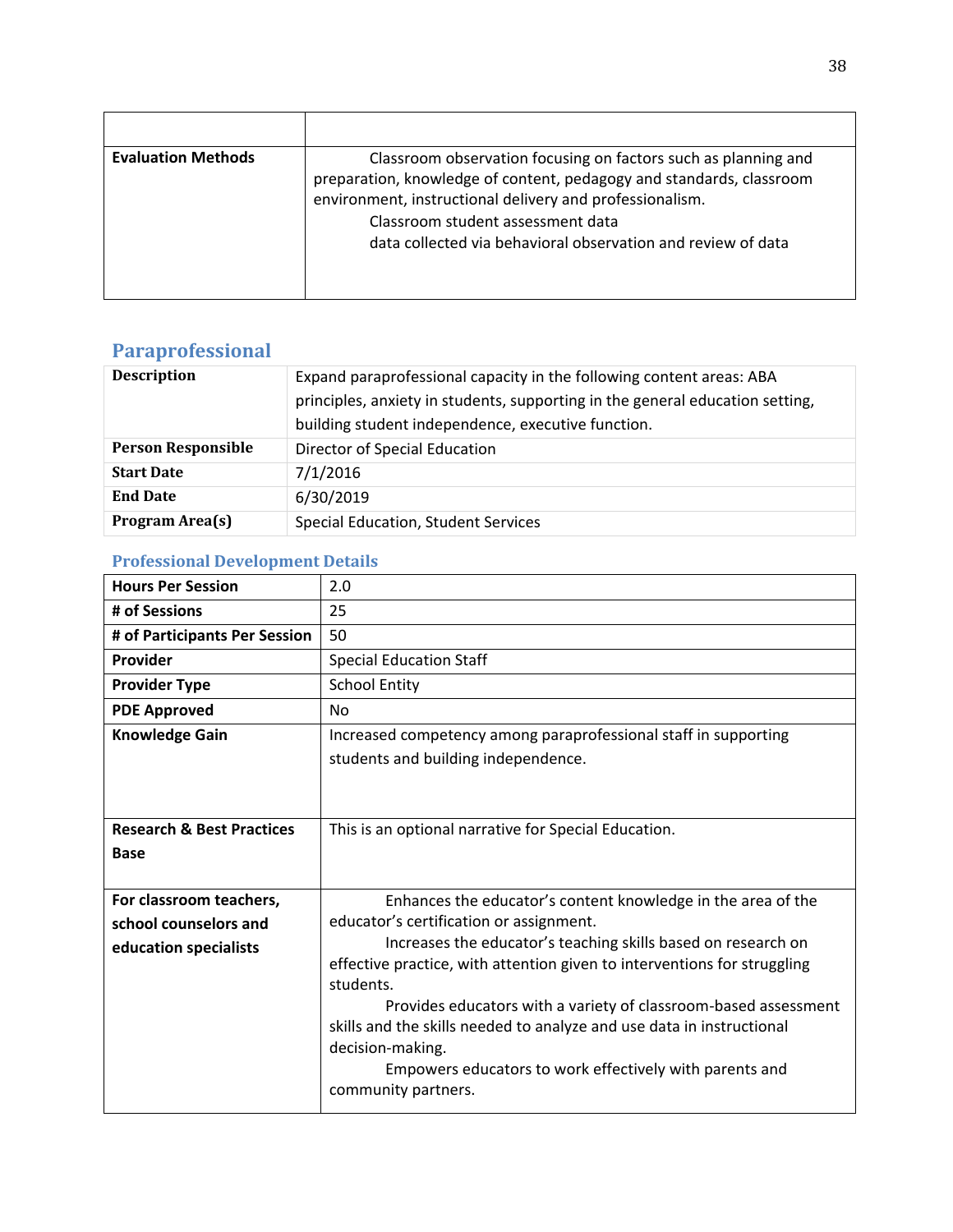| For school or LEA<br>administrators, and other<br>educators seeking<br>leadership roles | Provides the knowledge and skills to think and plan strategically,<br>ensuring that assessments, curriculum, instruction, staff professional<br>education, teaching materials and interventions for struggling students<br>are aligned to each other as well as to Pennsylvania's academic standards.<br>Provides leaders with the ability to access and use appropriate<br>data to inform decision-making.<br>Empowers leaders to create a culture of teaching and learning,<br>with an emphasis on learning.<br>Instructs the leader in managing resources for effective results. |
|-----------------------------------------------------------------------------------------|-------------------------------------------------------------------------------------------------------------------------------------------------------------------------------------------------------------------------------------------------------------------------------------------------------------------------------------------------------------------------------------------------------------------------------------------------------------------------------------------------------------------------------------------------------------------------------------|
| <b>Training Format</b>                                                                  | LEA Whole Group Presentation                                                                                                                                                                                                                                                                                                                                                                                                                                                                                                                                                        |
|                                                                                         | Series of Workshops<br>Online-Synchronous                                                                                                                                                                                                                                                                                                                                                                                                                                                                                                                                           |
|                                                                                         | Online-Asynchronous                                                                                                                                                                                                                                                                                                                                                                                                                                                                                                                                                                 |
|                                                                                         |                                                                                                                                                                                                                                                                                                                                                                                                                                                                                                                                                                                     |
| <b>Participant Roles</b>                                                                | Classroom teachers                                                                                                                                                                                                                                                                                                                                                                                                                                                                                                                                                                  |
|                                                                                         | Paraprofessional<br>Parents                                                                                                                                                                                                                                                                                                                                                                                                                                                                                                                                                         |
|                                                                                         |                                                                                                                                                                                                                                                                                                                                                                                                                                                                                                                                                                                     |
| <b>Grade Levels</b>                                                                     | Elementary - Primary (preK - grade 1)                                                                                                                                                                                                                                                                                                                                                                                                                                                                                                                                               |
|                                                                                         | Elementary - Intermediate (grades 2-5)<br>Middle (grades 6-8)                                                                                                                                                                                                                                                                                                                                                                                                                                                                                                                       |
|                                                                                         | High (grades 9-12)                                                                                                                                                                                                                                                                                                                                                                                                                                                                                                                                                                  |
|                                                                                         |                                                                                                                                                                                                                                                                                                                                                                                                                                                                                                                                                                                     |
| <b>Follow-up Activities</b>                                                             | Peer-to-peer lesson discussion                                                                                                                                                                                                                                                                                                                                                                                                                                                                                                                                                      |
|                                                                                         |                                                                                                                                                                                                                                                                                                                                                                                                                                                                                                                                                                                     |
| <b>Evaluation Methods</b>                                                               | Classroom observation focusing on factors such as planning and<br>preparation, knowledge of content, pedagogy and standards, classroom                                                                                                                                                                                                                                                                                                                                                                                                                                              |
|                                                                                         | environment, instructional delivery and professionalism.                                                                                                                                                                                                                                                                                                                                                                                                                                                                                                                            |
|                                                                                         | Participant survey                                                                                                                                                                                                                                                                                                                                                                                                                                                                                                                                                                  |
|                                                                                         |                                                                                                                                                                                                                                                                                                                                                                                                                                                                                                                                                                                     |

# **Reading NCLB #1**

| <b>Description</b> | Special Education staff will be trained in the LETRS program to strengthen  |
|--------------------|-----------------------------------------------------------------------------|
|                    | understanding of the foundation of reading instruction. All modules will be |
|                    | delivered over the course of the upcoming years. In additon to the LETRS    |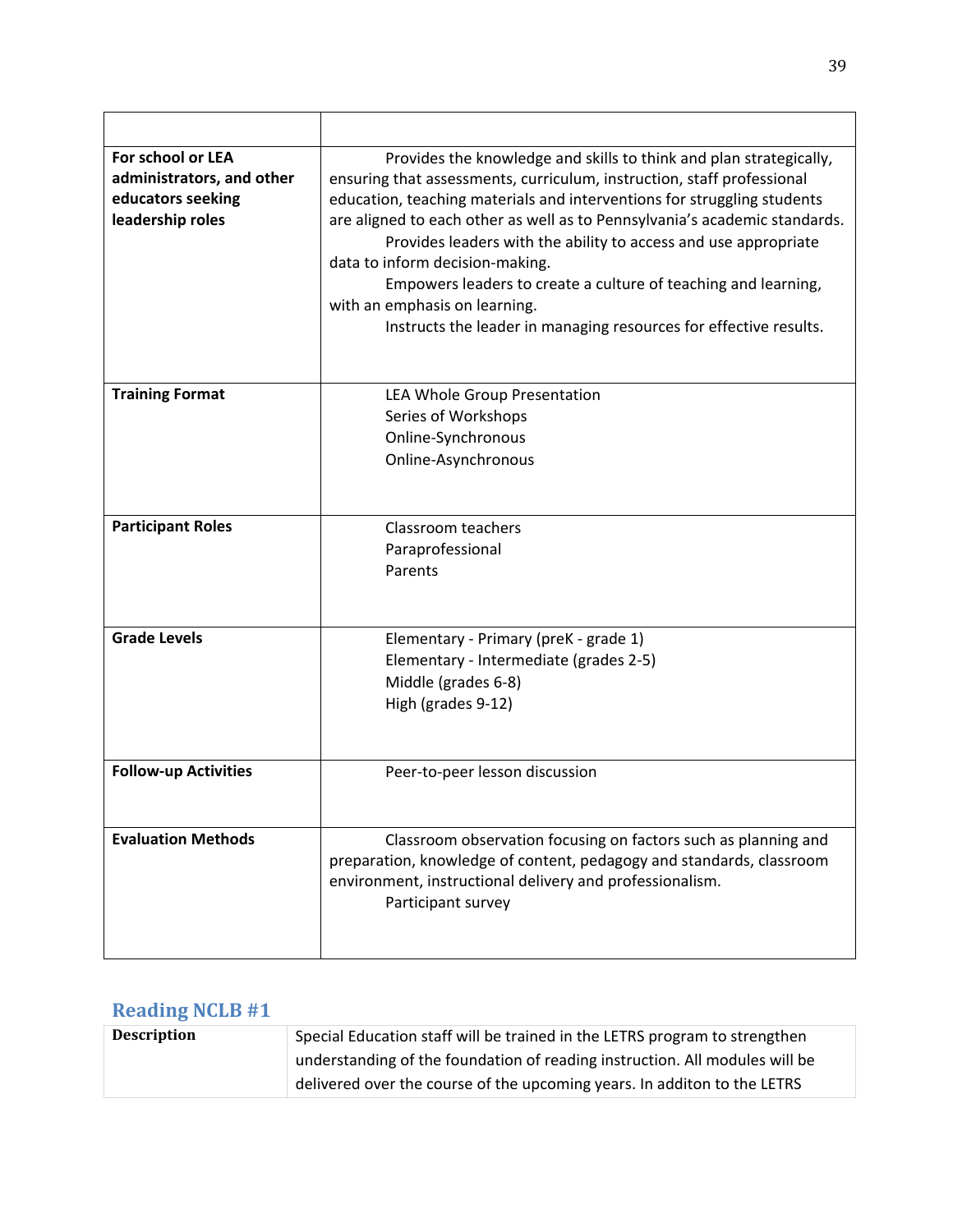|                           | training, ongoing opportunities related to diagnostic reading assessment,     |
|---------------------------|-------------------------------------------------------------------------------|
|                           | fidelity of interventions, data review and refresher trainer related to the   |
|                           | implementation of research based programs will occur. It is a priority of the |
|                           | district to have 100% of special education teachers extensively trained to    |
|                           | assess and remediate reading based disabilities.                              |
| <b>Person Responsible</b> | Director of Special Education                                                 |
| <b>Start Date</b>         | 7/1/2016                                                                      |
| <b>End Date</b>           | 6/30/2019                                                                     |
| Program Area(s)           | Professional Education, Teacher Induction, Special Education                  |

| <b>Hours Per Session</b>                       | 3.0                                                                                                                                               |
|------------------------------------------------|---------------------------------------------------------------------------------------------------------------------------------------------------|
| # of Sessions                                  | 15                                                                                                                                                |
| # of Participants Per Session                  | 30                                                                                                                                                |
| Provider                                       | District, Pattan, Intermediate Unit, curriculum specialists.                                                                                      |
| <b>Provider Type</b>                           | PaTTAN                                                                                                                                            |
| <b>PDE Approved</b>                            | Yes                                                                                                                                               |
| <b>Knowledge Gain</b>                          | The building blocks and strategies of assessing, remediating and analyzing                                                                        |
|                                                | reading instruction and acquisition.                                                                                                              |
|                                                |                                                                                                                                                   |
|                                                |                                                                                                                                                   |
| <b>Research &amp; Best Practices</b>           | The work of Louisa Moats and Pattan initiative.                                                                                                   |
| Base                                           |                                                                                                                                                   |
|                                                |                                                                                                                                                   |
| For classroom teachers,                        | Enhances the educator's content knowledge in the area of the                                                                                      |
| school counselors and                          | educator's certification or assignment.                                                                                                           |
| education specialists                          | Increases the educator's teaching skills based on research on<br>effective practice, with attention given to interventions for struggling         |
|                                                | students.                                                                                                                                         |
|                                                | Provides educators with a variety of classroom-based assessment                                                                                   |
|                                                | skills and the skills needed to analyze and use data in instructional<br>decision-making.                                                         |
|                                                | Empowers educators to work effectively with parents and                                                                                           |
|                                                | community partners.                                                                                                                               |
|                                                |                                                                                                                                                   |
|                                                |                                                                                                                                                   |
| For school or LEA<br>administrators, and other | Provides the knowledge and skills to think and plan strategically,                                                                                |
| educators seeking                              | ensuring that assessments, curriculum, instruction, staff professional<br>education, teaching materials and interventions for struggling students |
| leadership roles                               | are aligned to each other as well as to Pennsylvania's academic standards.                                                                        |
|                                                | Provides leaders with the ability to access and use appropriate                                                                                   |
|                                                | data to inform decision-making.                                                                                                                   |
|                                                | Empowers leaders to create a culture of teaching and learning,                                                                                    |
|                                                | with an emphasis on learning.                                                                                                                     |

# **Professional Development Details**

 $\overline{1}$ 

 $\overline{\phantom{0}}$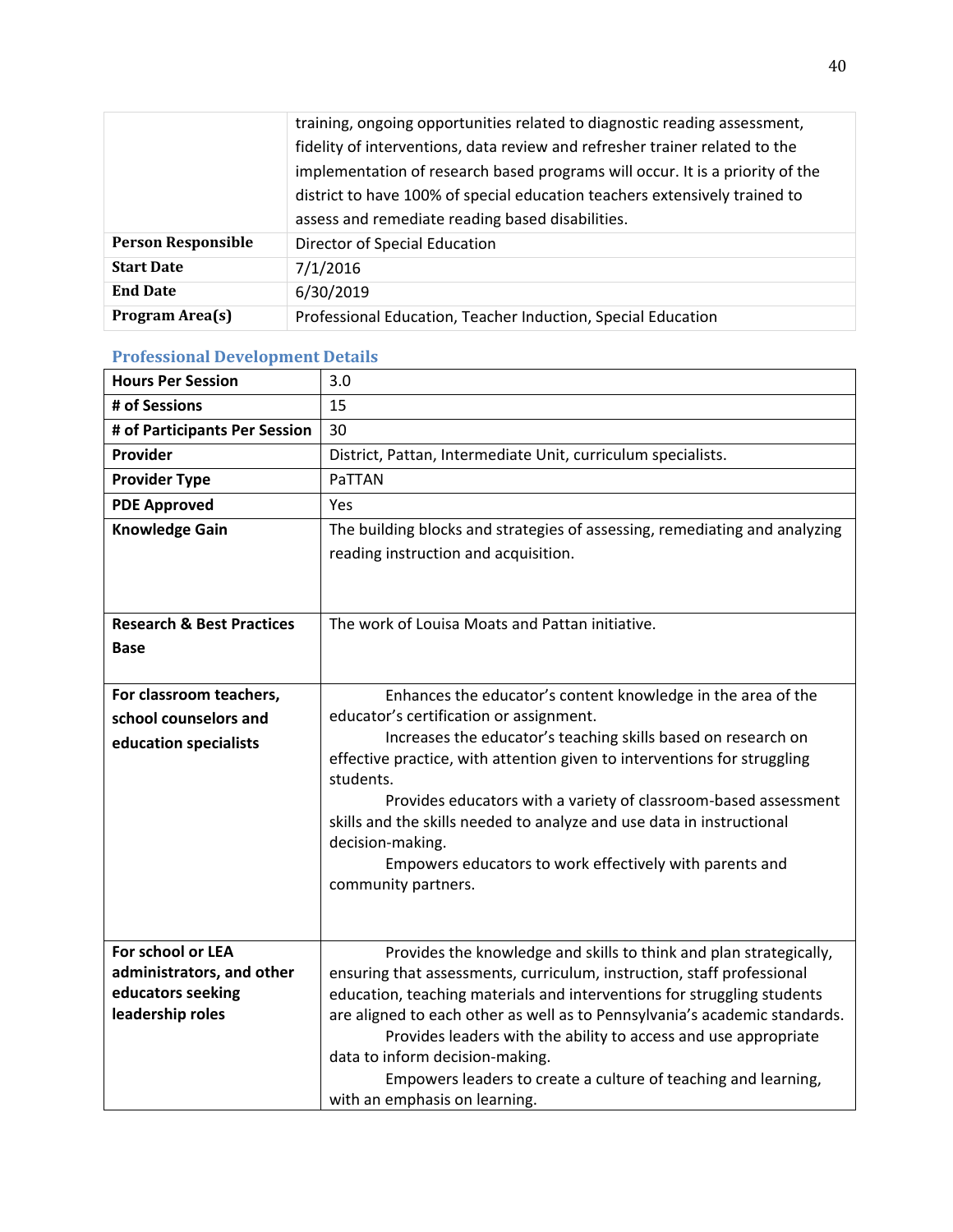|                             | Instructs the leader in managing resources for effective results.                                                                                                                                                                                                                                                        |
|-----------------------------|--------------------------------------------------------------------------------------------------------------------------------------------------------------------------------------------------------------------------------------------------------------------------------------------------------------------------|
| <b>Training Format</b>      | LEA Whole Group Presentation<br>Series of Workshops<br><b>Department Focused Presentation</b><br><b>Professional Learning Communities</b><br><b>Offsite Conferences</b>                                                                                                                                                  |
| <b>Participant Roles</b>    | Classroom teachers<br>Paraprofessional<br><b>New Staff</b><br>Other educational specialists<br><b>Related Service Personnel</b><br>Parents                                                                                                                                                                               |
| <b>Grade Levels</b>         | Elementary - Primary (preK - grade 1)<br>Elementary - Intermediate (grades 2-5)<br>Middle (grades 6-8)<br>High (grades 9-12)                                                                                                                                                                                             |
| <b>Follow-up Activities</b> | Team development and sharing of content-area lesson<br>implementation outcomes, with involvement of administrator and/or<br>peers<br>Analysis of student work, with administrator and/or peers<br>Creating lessons to meet varied student learning styles<br>Joint planning period activities<br>Data review             |
| <b>Evaluation Methods</b>   | Classroom observation focusing on factors such as planning and<br>preparation, knowledge of content, pedagogy and standards, classroom<br>environment, instructional delivery and professionalism.<br>Student PSSA data<br>Standardized student assessment data other than the PSSA<br>Classroom student assessment data |

# **Transition**

| <b>Description</b><br>Increase depth and breadth of services and activiites outlined within the IEPs |  |
|------------------------------------------------------------------------------------------------------|--|
|------------------------------------------------------------------------------------------------------|--|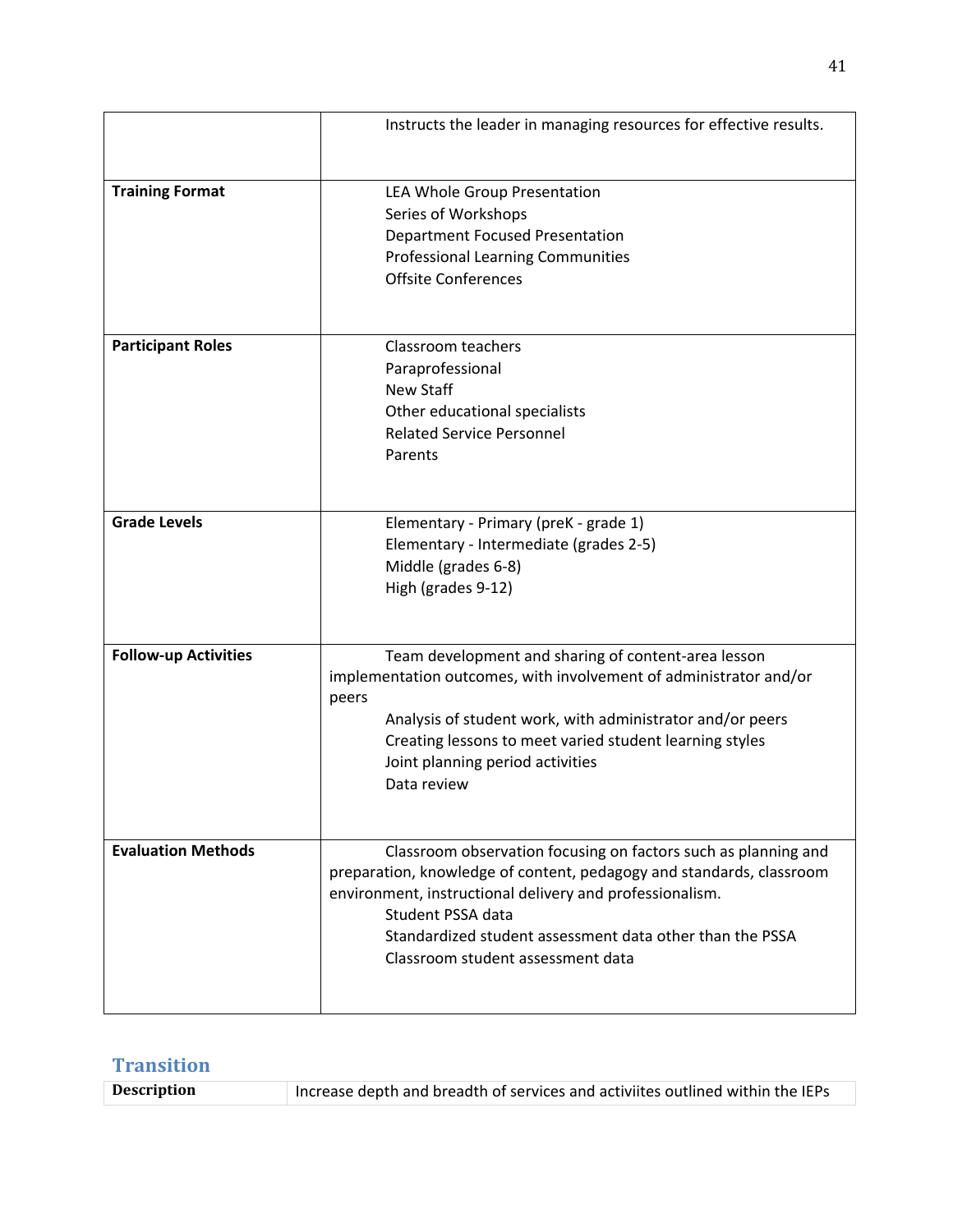|                           | to enable students to meet their transition goals. Annual interviews of student |
|---------------------------|---------------------------------------------------------------------------------|
|                           | leavers and one year surveys to determine if students are following and         |
|                           | achieving goals.                                                                |
| <b>Person Responsible</b> | Transition Coordinator and Director of Special Education                        |
| <b>Start Date</b>         | 7/1/2016                                                                        |
| <b>End Date</b>           | 6/30/2019                                                                       |
| Program Area(s)           | Professional Education, Special Education, Student Services, Educational        |
|                           | Technology                                                                      |

# **Professional Development Details**

| <b>Hours Per Session</b>              | 3.0                                                                                                                                                   |
|---------------------------------------|-------------------------------------------------------------------------------------------------------------------------------------------------------|
| # of Sessions                         | 15                                                                                                                                                    |
| # of Participants Per                 | 20                                                                                                                                                    |
| <b>Session</b>                        |                                                                                                                                                       |
| Provider                              | <b>Transition Coordinator</b>                                                                                                                         |
| <b>Provider Type</b>                  | <b>Intermediate Unit and District</b>                                                                                                                 |
| <b>PDE Approved</b>                   | Yes                                                                                                                                                   |
| <b>Knowledge Gain</b>                 | DTSD professional staff and paraprofessionals will gain knowledge in                                                                                  |
|                                       | secondary assessments leading to design of instructional programming and                                                                              |
|                                       | identification meaningful services and activities that are oriented to student                                                                        |
|                                       | transition goals. These efforts will target all three areas of secondary                                                                              |
|                                       | transition (Post Secondary, Employment and Independent Living).                                                                                       |
|                                       |                                                                                                                                                       |
|                                       |                                                                                                                                                       |
| <b>Research &amp; Best Practices</b>  | Per State Performance Plan Indicator 13 guidelines                                                                                                    |
| Base                                  |                                                                                                                                                       |
|                                       |                                                                                                                                                       |
| For classroom teachers,               | Enhances the educator's content knowledge in the area of the                                                                                          |
| school counselors and                 | educator's certification or assignment.                                                                                                               |
| education specialists                 | Increases the educator's teaching skills based on research on                                                                                         |
|                                       | effective practice, with attention given to interventions for struggling<br>students.                                                                 |
|                                       | Provides educators with a variety of classroom-based assessment                                                                                       |
|                                       | skills and the skills needed to analyze and use data in instructional decision-                                                                       |
|                                       | making.                                                                                                                                               |
|                                       | Empowers educators to work effectively with parents and                                                                                               |
|                                       | community partners.                                                                                                                                   |
|                                       |                                                                                                                                                       |
|                                       |                                                                                                                                                       |
| For school or LEA                     | Provides the knowledge and skills to think and plan strategically,                                                                                    |
| administrators, and other             | ensuring that assessments, curriculum, instruction, staff professional                                                                                |
| educators seeking<br>leadership roles | education, teaching materials and interventions for struggling students are<br>aligned to each other as well as to Pennsylvania's academic standards. |
|                                       | Provides leaders with the ability to access and use appropriate data                                                                                  |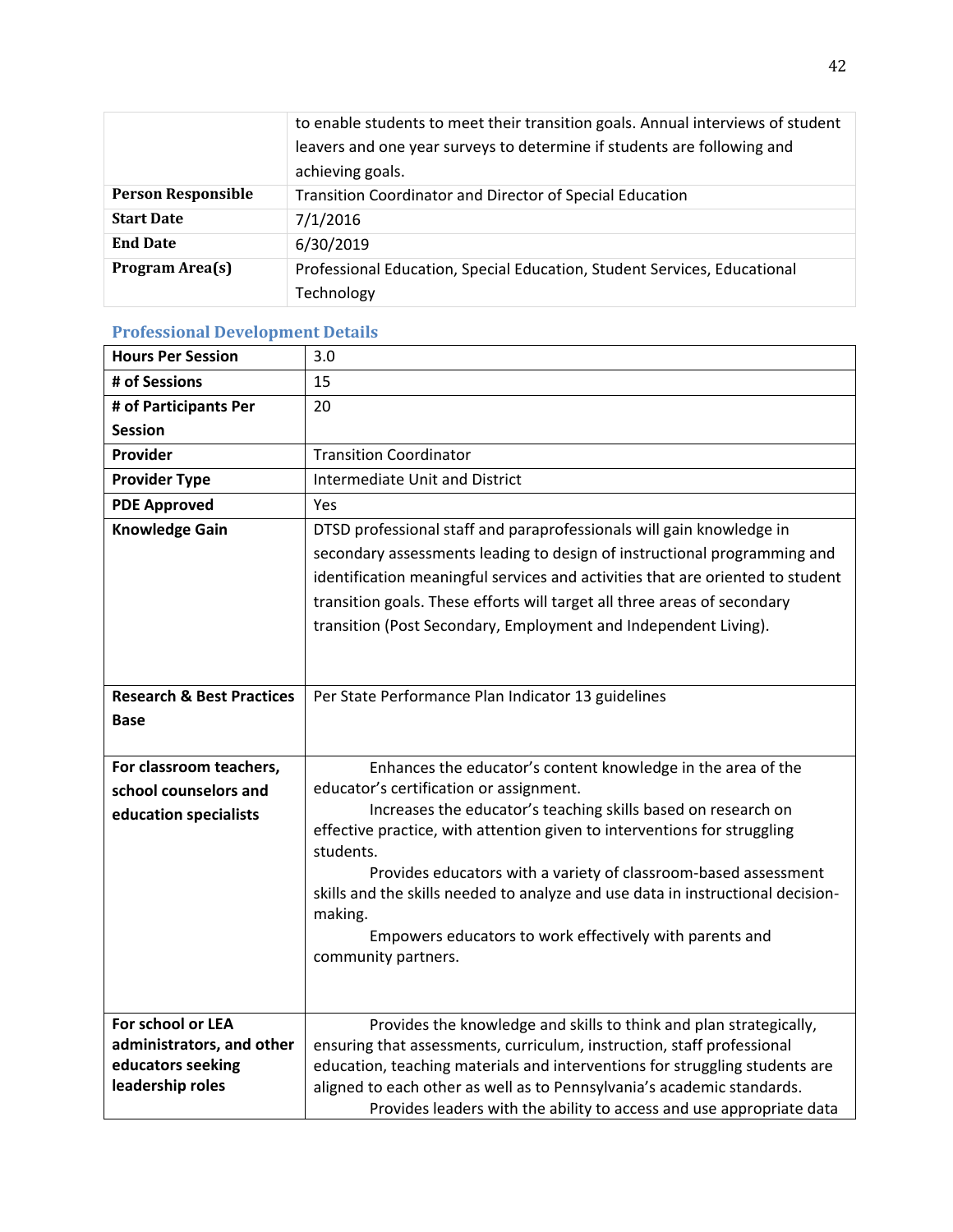|                             | to inform decision-making.                                                                                                           |
|-----------------------------|--------------------------------------------------------------------------------------------------------------------------------------|
|                             | Empowers leaders to create a culture of teaching and learning, with                                                                  |
|                             | an emphasis on learning.                                                                                                             |
|                             | Instructs the leader in managing resources for effective results.                                                                    |
|                             |                                                                                                                                      |
|                             |                                                                                                                                      |
| <b>Training Format</b>      | LEA Whole Group Presentation                                                                                                         |
|                             | <b>Department Focused Presentation</b>                                                                                               |
|                             | <b>Professional Learning Communities</b>                                                                                             |
|                             | <b>Offsite Conferences</b>                                                                                                           |
|                             |                                                                                                                                      |
|                             |                                                                                                                                      |
| <b>Participant Roles</b>    | Classroom teachers                                                                                                                   |
|                             | School counselors                                                                                                                    |
|                             | Paraprofessional                                                                                                                     |
|                             | <b>New Staff</b>                                                                                                                     |
|                             | Other educational specialists                                                                                                        |
|                             | <b>Related Service Personnel</b>                                                                                                     |
|                             | Parents                                                                                                                              |
|                             |                                                                                                                                      |
|                             |                                                                                                                                      |
| <b>Grade Levels</b>         | Middle (grades 6-8)                                                                                                                  |
|                             | High (grades 9-12)                                                                                                                   |
|                             |                                                                                                                                      |
|                             |                                                                                                                                      |
| <b>Follow-up Activities</b> | Team development and sharing of content-area lesson                                                                                  |
|                             | implementation outcomes, with involvement of administrator and/or peers<br>Analysis of student work, with administrator and/or peers |
|                             | Joint planning period activities                                                                                                     |
|                             |                                                                                                                                      |
|                             | review of student portfolios, survey results                                                                                         |
|                             |                                                                                                                                      |
| <b>Evaluation Methods</b>   | Classroom student assessment data                                                                                                    |
|                             | Portfolio                                                                                                                            |
|                             | survey results                                                                                                                       |
|                             |                                                                                                                                      |
|                             |                                                                                                                                      |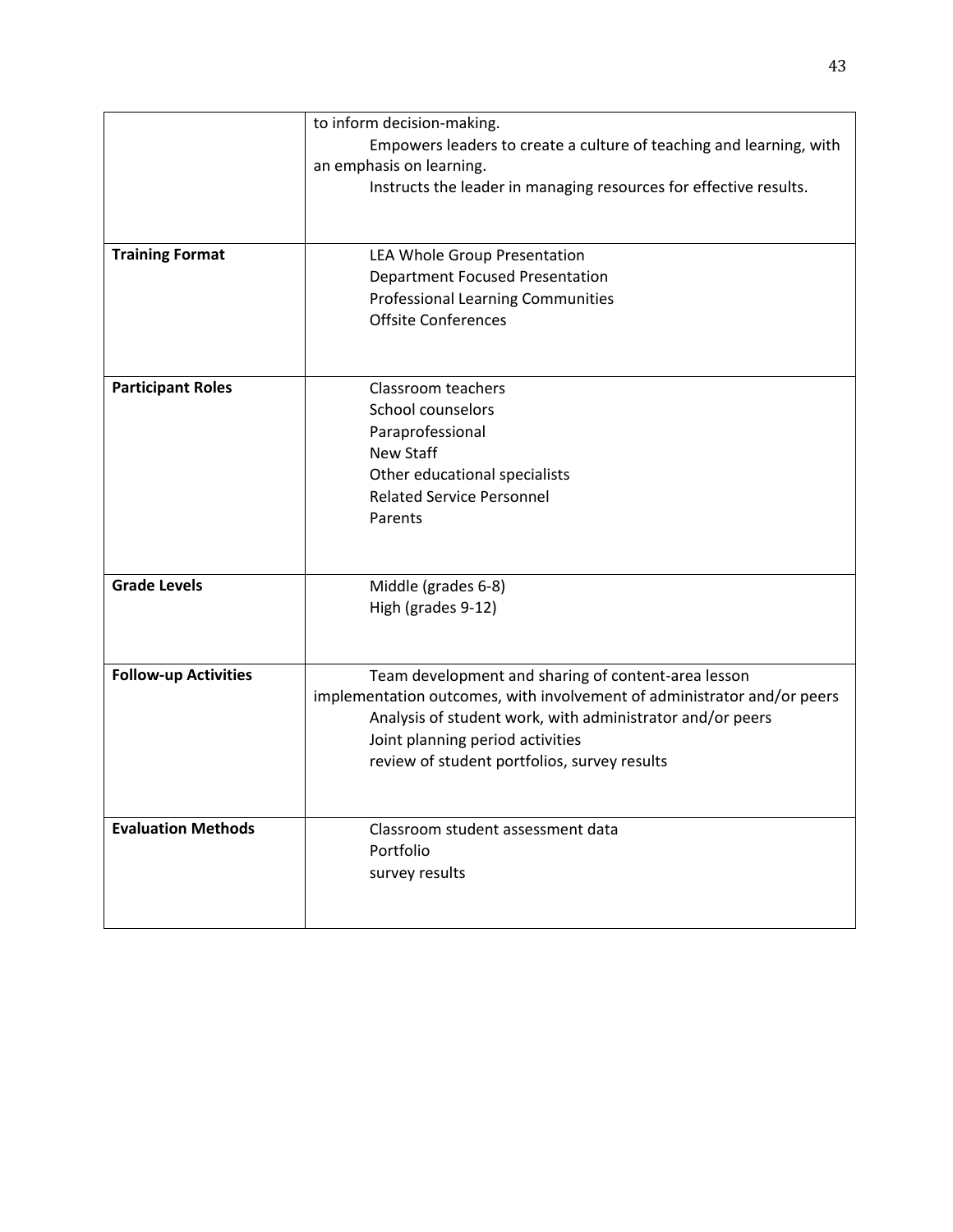# Special Education Affirmations

We also affirm our understanding that any requests for any deviations from the Chapter 14 regulations, standards, policies, and procedures must be made in writing to the Pennsylvania Department of Education. The school district understands that the Special Education Component of the District Level Plan will be approved by PDE in accordance with the following criteria as set forth in 22 Pa. School Code § 14.104 and as part of the District Level Plan:

- 1. There are a full range of services, programs and alternative placements available to the school district for placement and implementation of the special education programs in the school district.
- 2. The school district has adopted a child find system to locate, identify and evaluate young children and children who are thought to be a child with a disability eligible for special education residing within the school district's jurisdiction. Child find data is collected, maintained, and used in decision-making. Child find process and procedures are evaluated for its effectiveness. The school district implements mechanisms to disseminate child find information to the public, organizations, agencies, and individuals on at least an annual basis.
- 3. The school district has adopted policies and procedures that assure that students with disabilities are included in general education programs and extracurricular and nonacademic programs and activities to the maximum extent appropriate in accordance with an Individualized Education Program.
- 4. The school district will comply with the PA Department of Education, Bureau of Special Education's revision notice process.
- 5. The school district follows the state and federal guidelines for participation of students with disabilities in state and district-wide assessments including the determination of participation, the need for accommodations, and the methods of assessing students for whom regular assessment is not appropriate.
- 6. The school district affirms the Pennsylvania Department of Education that funds received through participation in the medical assistance reimbursement program, ACCESS, will be used to enhance or expand the current level of services and programs provided to students with disabilities in this local education agency.

We affirm that the school district has completed a 28 day public inspection and comment period as required under 22 PA Code § 4.13 (d) prior to the school entity's governing board approval and submission to the Department of Education (Bureau of Special Education).

# **Affirmed by Brian Shiflett on 4/28/2016**

*Board President*